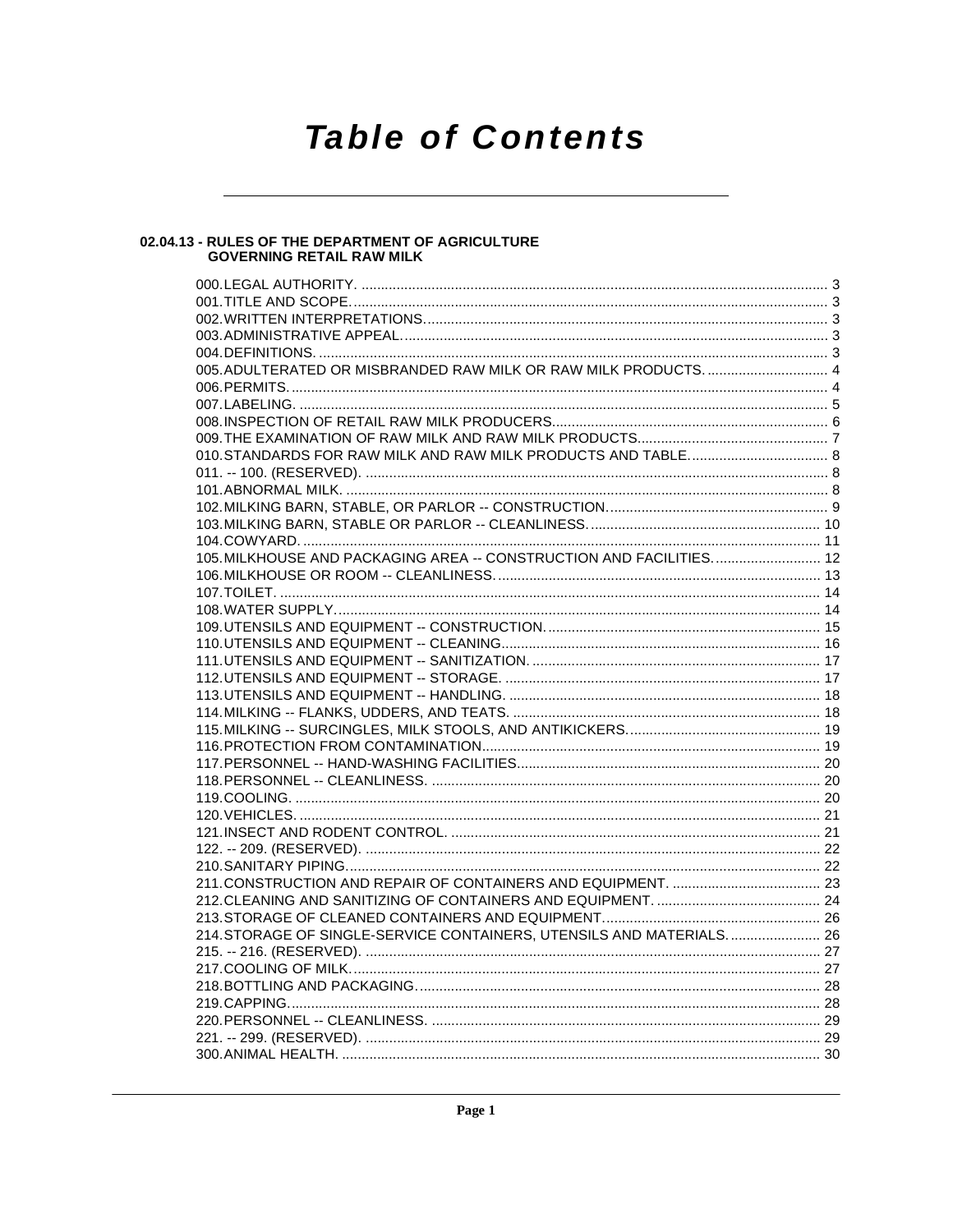## Table of Contents (cont'd)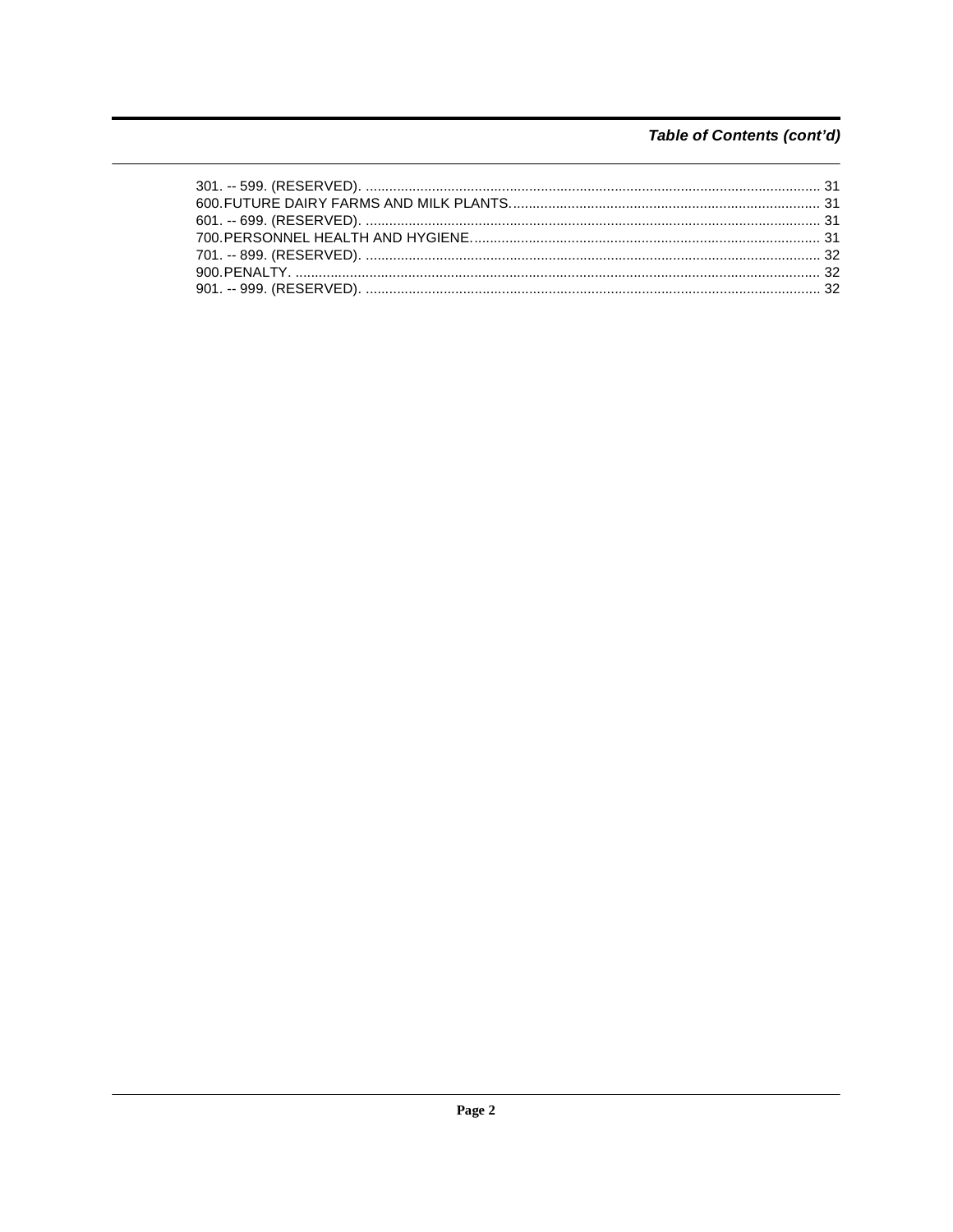#### **IDAPA 02 TITLE 04 Chapter 13**

#### **02.04.13 - RULES OF THE DEPARTMENT OF AGRICULTURE GOVERNING RETAIL RAW MILK**

#### <span id="page-2-1"></span><span id="page-2-0"></span>**000. LEGAL AUTHORITY.**

This chapter is adopted under the legal authority of Title 37, Chapters 3, 4, 7, and 8, Idaho Code. (4-8-94)

#### <span id="page-2-2"></span>**001. TITLE AND SCOPE.**

The title of this chapter is "Rules of the Department of Agriculture Governing Retail Raw Milk". This chapter has the following scope: these rules shall govern the production, processing and sale of retail raw milk. The official citation of this chapter is IDAPA 02.04.13.000 et. seq. For example, this section's citation is IDAPA 02.04.13.001. (4-8-94)

#### <span id="page-2-3"></span>**002. WRITTEN INTERPRETATIONS.**

There are no written interpretations of these rules. (4-8-94)

<span id="page-2-4"></span>**003. ADMINISTRATIVE APPEAL.**

There is no provision for administrative appeals before the Department of Agriculture under this chapter. (4-8-94)

#### <span id="page-2-8"></span><span id="page-2-5"></span>**004. DEFINITIONS.**

The following definitions shall apply in the interpretation and the enforcement of this chapter: (4-8-94)

<span id="page-2-6"></span>**01.** Cream. The liquid milk product high in fat separated from milk. Cream contains not less than percent (18%) milkfat. (4-8-94) eighteen percent (18%) milkfat.

**02. Dairy Farm**. Any place or premises where one (1) or more cows or goats are kept, and from which a part or all of the raw milk or raw milk products are distributed, sold, or offered for sale. (4-8-94)

<span id="page-2-9"></span><span id="page-2-7"></span>**03. Department**. The Department of Agriculture of the state of Idaho. (4-8-94)

<span id="page-2-12"></span><span id="page-2-11"></span><span id="page-2-10"></span>**04. Director.** The Director of the Department of Agriculture of the state of Idaho or his designee.

(4-8-94)

**05.** Goat Milk. The lacteal secretion, practically free from colostrum, obtained by the complete of healthy goats. The word "milk" shall be interpreted to include goat milk. (4-8-94) milking of healthy goats. The word "milk" shall be interpreted to include goat milk.

**06. Half-And-Half**. The food consisting of a mixture of milk and cream which contains not less than phe-half percent (10.5%) but less than eighteen percent (18%) milkfat. (4-8-94) ten and one-half percent  $(10.5%)$  but less than eighteen percent  $(18%)$  milkfat.

<span id="page-2-13"></span>**07. Heavy Cream Or Heavy Whipping Cream**. Cream which contains not less than thirty-six percent (36%) milkfat. (4-8-94)

<span id="page-2-14"></span>**08.** Light Cream. Cream which contains not less than eighteen percent (18%) but less than thirty 30%) milkfat. (4-8-94) percent (30%) milkfat.

<span id="page-2-15"></span>**09.** Light Whipping Cream. Cream which contains not less than thirty percent (30%) but less than the specent (36%) milkfat. thirty-six percent  $(36%)$  milkfat.

<span id="page-2-16"></span>**10. Lowfat Milk**. Milk from which sufficient milkfat has been removed to produce a food having, within limits of good manufacturing practice, one of the following milkfat contents: one-half (.5), one (1), one and one-half (1.5), or two percent (2%), and contains not less than eight and one-fourth percent (8.25%) milk solids not fat. (4-8-94)

**11. Milk Plant**. Any place, premises, or establishment where milk or milk products are collected, handled, stored, bottled, or prepared for distribution. (4-8-94)

<span id="page-2-18"></span><span id="page-2-17"></span>12. **Official Laboratory**. A biological, chemical, or physical laboratory which is under the direct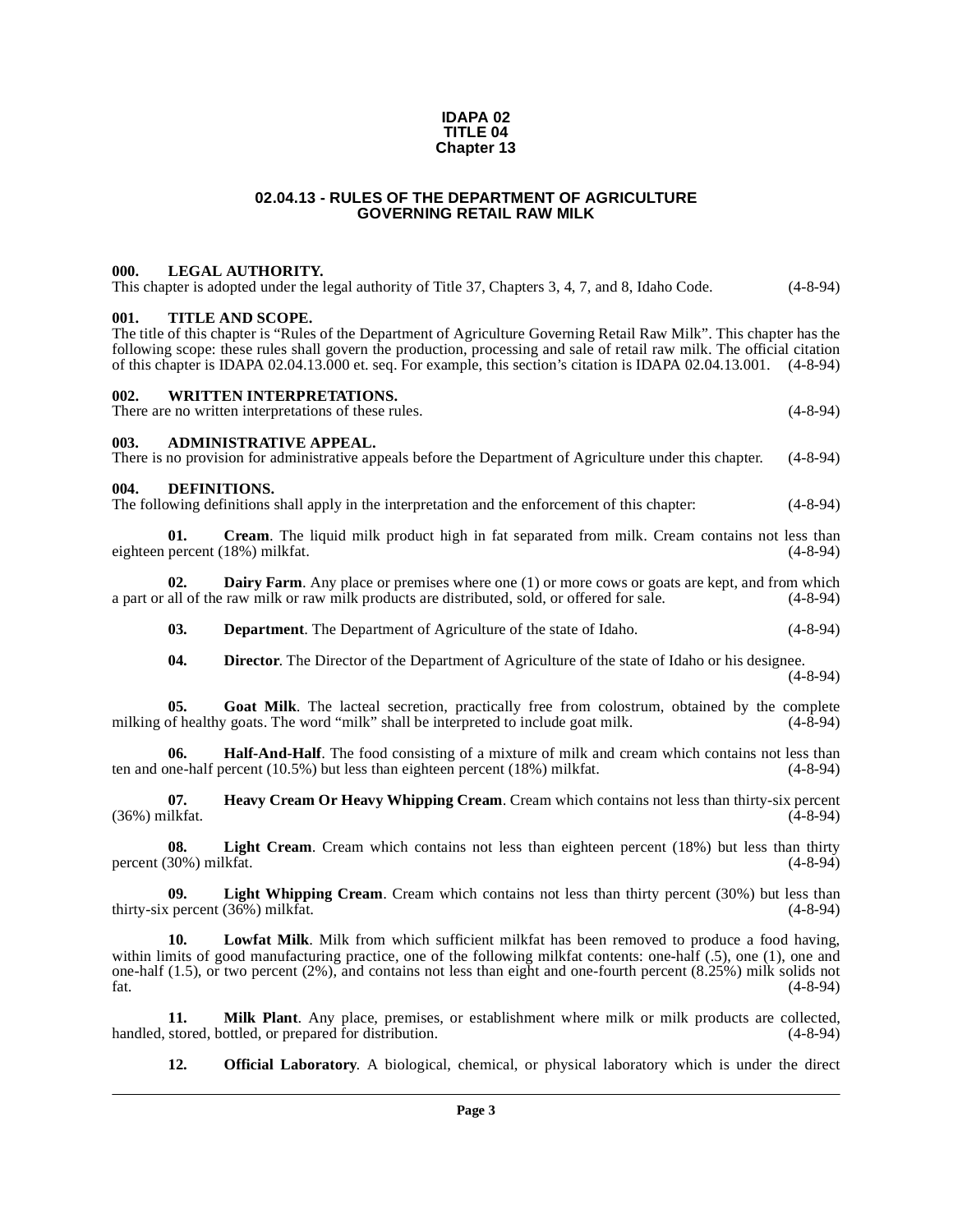supervision of the State or a local regulatory agency. (4-8-94)

<span id="page-3-6"></span>**13. Person**. An individual, plant operator, partnership, corporation, company, firm, trustee, association or institution. or institution. (4-8-94)

<span id="page-3-7"></span>**14. Regulatory Agency.** The regulatory agency means the Idaho Department of Agriculture. (4-8-94) n and enforcement of these rules is the responsibility of the Idaho Department of Agriculture. (4-8-94) Inspection and enforcement of these rules is the responsibility of the Idaho Department of Agriculture.

**15. Retail Raw Milk**. The lacteal secretion, practically free from colostrum, obtained by the complete milking of one (1) or more health cows or goats, which has not been subjected to any pasteurization process. Retail raw milk shall contain not less than eight and one-fourth percent  $(8.25%)$  milk solids, not fat, and not less than three and one-fourth percent (3.25%) milkfat. Retail raw milk may have been adjusted by separating part of the milkfat therefrom.  $(4-8-94)$ 

<span id="page-3-8"></span>**16.** Retail Raw Milk Products. Retail raw milk products include cream, light cream, light whipping cream, heavy cream, heavy whipping cream, half-and-half, skim milk and lowfat milk which have not been subjected to any pasteurization process.

<span id="page-3-9"></span>**17. Sanitization**. The application of any effective method or substance to a clean surface for the destruction of pathogens, and of other organisms as far as is practicable. Such treatment shall not adversely affect the equipment, the retail raw milk or retail raw milk product or the health of consumers, and shall be acceptable to the regulatory agency. regulatory agency.

<span id="page-3-10"></span>**18.** Skim Milk. Milk from which sufficient milkfat has been removed to reduce its milkfat content to less than one-half percent (.5%), and shall contain not less than eight and one-fourth percent (8.25%) milk solids not fat. (4-8-94)

<span id="page-3-11"></span>**19. Sterilized**. When applied to piping, equipment and containers used for milk and milk products means the condition achieved by application of heat, chemical sterilant or other appropriate treatment that renders the piping, equipment and containers free of viable microorganisms. (4-8-94) piping, equipment and containers free of viable microorganisms.

<span id="page-3-4"></span>**20. Denatured**. To change the usual or normal nature of a material or substance by either chemical or means.  $(4-8-94)$ physical means.

<span id="page-3-2"></span>**21. Adulterated**. The addition or inclusion of unclean, unwholesome, inferior, impure or foreign material into a food product; the production and sale of raw milk from a facility not possessing a valid permit from<br>(4-8-94) (4-8-94) the regulatory agency.

#### <span id="page-3-3"></span><span id="page-3-0"></span>**005. ADULTERATED OR MISBRANDED RAW MILK OR RAW MILK PRODUCTS.**

**01. Requirements**. No person shall, within the State or its jurisdiction, produce, provide, sell, offer, or expose for sale, or have in possession with intent to sell any raw milk or raw milk product which is adulterated or misbranded.Any adulterated or misbranded milk or milk product may be impounded by the regulatory agency and disposed of in accordance with applicable laws or regulations. Adulterated or misbranded raw milk shall be denatured<br>to preclude it's use as human food and clearly labeled "Not for human consumption". (4-8-94) to preclude it's use as human food and clearly labeled "Not for human consumption".

**02. Administrative Procedures**. This Section of these rules shall be used in impounding the products of, or preferring charges against, persons who adulterate or misbrand raw milk or raw milk products. (4-8-94)

#### <span id="page-3-5"></span><span id="page-3-1"></span>**006. PERMITS.**

**01. Requirements**. It shall be unlawful for any person who does not possess a permit from the regulatory agency of the State to produce within, process within, bring into, send into, or receive into the State or its jurisdiction, for sale, or to sell, or offer for sale therein, or to have in storage any raw milk or raw milk products defined in these rules; provided, that grocery stores and similar establishments where milk or milk products are sold at retail, but not processed, may be exempt from the requirements of this Section. (4-8-94) at retail, but not processed, may be exempt from the requirements of this Section.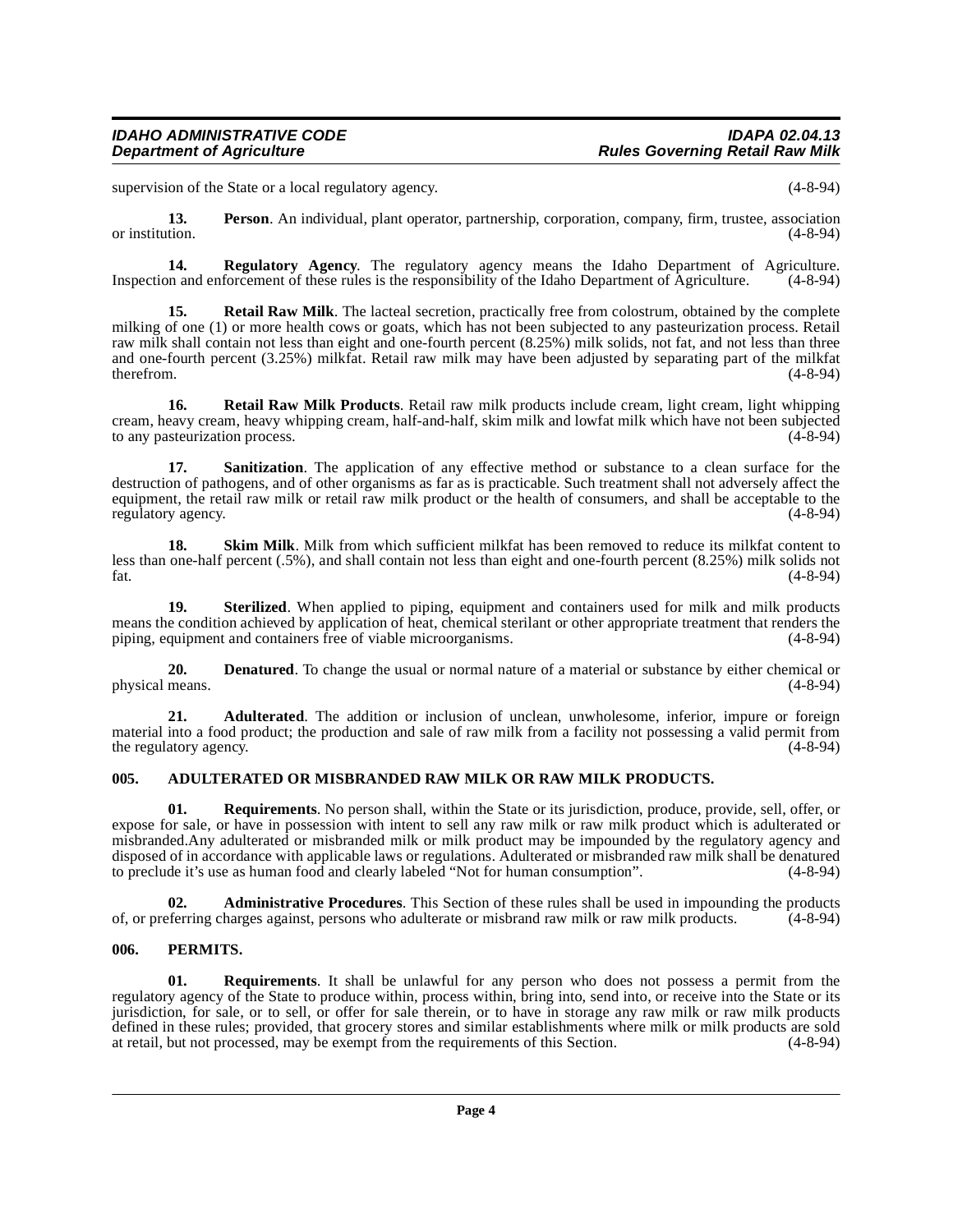a. Only a person who complies with the requirements of these rules shall be entitled to receive and changer and the transferable with respect to persons or locations. (4-8-94) retain such a permit. Permits shall not be transferable with respect to persons or locations.

b. The regulatory agency shall suspend a permit, whenever it has reason to believe that a public health hazard exists; or whenever the permit holder has violated any of the requirements of these rules; or whenever the permit holder has interfered with the regulatory agency in the performance of its duties; provided, that the regulatory agency shall, in all cases except where the retail raw milk or retail raw milk product involved creates, or appears to create, an imminent hazard to the public health; or in any case of a willful refusal to permit authorized inspection, serve upon the holder a written notice of intent to suspend permit, which notice shall specify with particularity the violation(s) in question and afford the holder such reasonable opportunity to correct such violation(s) as may be agreed to by the parties, or in the absence of agreement, fixed by the regulatory agency before making any order of suspension effective. A suspension of the permit shall remain in effect until the violation has been corrected to the satisfaction of the regulatory agency. (4-8-94) satisfaction of the regulatory agency.

c. Upon notification acceptable to the regulatory agency by any person whose permit has been suspended, or any person who has been served with a notice of intention to suspend, the regulatory agency shall proceed to a hearing to ascertain the facts of such violation or interference and upon evidence presented at such hearing shall affirm, modify, or rescind the suspension or intention to suspend. (4-8-94) hearing shall affirm, modify, or rescind the suspension or intention to suspend.

d. Upon repeated violations, the regulatory agency may revoke a permit following reasonable notice to the permit holder and an opportunity for a hearing. This section is not intended to preclude the institution of court action. (4-8-94)  $(4-8-94)$ 

#### **02. Administrative Procedures**. (4-8-94)

a. Issuance of Permits. Every retail raw milk producer shall hold a valid permit. Grocery stores and similar establishments where raw milk and raw milk products are sold at retail but not processed, may be exempt from<br>(4-8-94) (4-8-94) the requirements of this section.

b. Suspension of Permit. When any requirement of these rules is violated, the permit holder is subject to the suspension of his permit. The regulatory agency may forego suspension of the permit, provided the product or products in violation are not sold or offered for sale or distributed for human consumption. (4-8-94)

c. Reinstatement of Permits. Any retail raw milk producer whose permit has been suspended may make written application for the reinstatement of his permit. When the permit suspension has been due to a violation of any of the bacterial, coliform, or cooling-temperature standards, the regulatory agency within one (1) week after the receipt of notification for reinstatement of permit, shall issue a temporary permit after determining by sampling that the conditions responsible for the violation have been corrected. When a permit suspension has been due to a violation of the somatic cell count standard, the regulatory agency may issue a temporary permit whenever a resampling of the herd milk supply indicates the milk supply to be within acceptable limits. The regulatory agency shall reinstate the permit upon compliance with the appropriate standard. Whenever the permit suspension has been due to a violation of a requirement other than bacteriological, coliform, somatic cell count or cooling-temperature standards, the notification shall indicate that the violation has been corrected. Within one (1) week of the receipt of such notification, the regulatory agency shall make an inspection of the applicant's establishment, and as many additional inspections thereafter as are deemed necessary, to determine that the applicant's establishment is complying with the requirements. When the findings justify, the permit shall be reinstated. (4-8-94) complying with the requirements. When the findings justify, the permit shall be reinstated.

#### <span id="page-4-1"></span><span id="page-4-0"></span>**007. LABELING.**

**01. Requirements**. All bottles, containers, and packages enclosing raw milk or raw milk products defined in Section 002 shall be labeled in accordance with the applicable requirements of this section as follows:

(4-8-94)

a. All bottles, containers, and packages enclosing raw milk or raw milk products shall be conspicuously marked with; The word "Raw"; the quantity of contents; the identity of the plant where packaged; the word "goat" shall precede the name of the retail raw milk or retail raw milk product when the product is or is made<br>from goat milk; no grade designation. (4-8-94) from goat milk; no grade designation.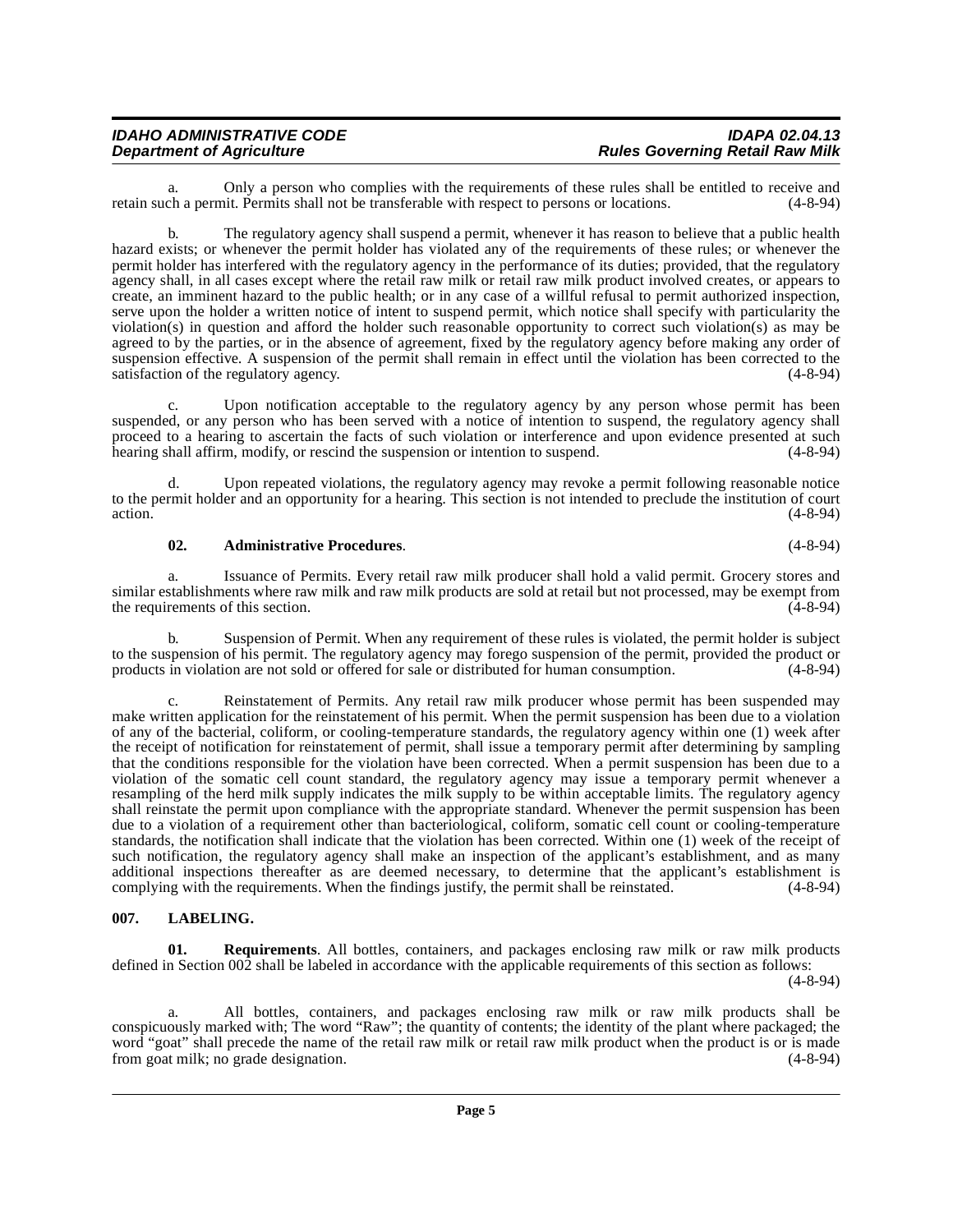<span id="page-5-0"></span>**008. INSPECTION OF RETAIL RAW MILK PRODUCERS.**

b. Should the violation of any requirement set forth in Sections 100 through 220, be found to exist on an inspection, a second inspection shall be required after the time deemed necessary to remedy the violation, but not before three (3) days; this second inspection shall be used to determine compliance with the requirements of Sections 100 through 220. Any violation of the same requirement of Sections 100 through 220 on such second inspection shall call for permit suspension in accordance with Section 006 or court action. (4-8-94) call for permit suspension in accordance with Section 006 or court action.

consumption within the state of Idaho or its jurisdiction shall be inspected by the regulatory agency prior to the issuance of a permit. (4-8-94)

b. All vehicles and milk tank trucks containing retail raw milk or retail raw milk products shall be harked with the name and address of the milk plant or hauler in possession of the contents. (4-8-94)

c. In the case of retail raw lowfat or retail raw skim milk the required nutritional labeling as required

<span id="page-5-2"></span>d. Labeling for retail raw milk and retail raw milk products may be placed on the cap. (4-8-94)

**02. Misleading Labels**. The regulatory agency shall not permit the use of any misleading marks, words, or endorsements upon the label. They may permit the use of registered trade designs or similar terms on the bottle cap or label when, in their opinion, they are not misleading and are not so used as to obscure the labeling required by these rules. (4-8-94)

<span id="page-5-1"></span>**01. Requirements**. Each dairy farm whose retail raw milk or retail raw milk products are intended for

a. Following the issuance of a permit, the regulatory agency shall inspect each retail raw milk at least once every three (3) months. (4-8-94)

legibly marked with the name and address of the milk plant or hauler in possession of the contents.

One (1) copy of the inspection report shall be handed to the operator, or other responsible person, or be posted in a conspicuous place on an inside wall of the establishment. The inspection report shall not be defaced and shall be made available to the regulatory agency upon request. An identical copy of the inspection report shall be filed with the records of the regulatory agency. (4-8-94) filed with the records of the regulatory agency.

Every retail raw milk producer shall, upon request of the regulatory agency, permit access of officially designated persons to all parts of his establishment or facilities to determine compliance with the provision of these rules. A retail raw milk producer shall furnish the regulatory agency, upon request, for official use only, a true statement of the actual quantities of retail raw milk and retail raw milk products sold and records of inspections and tests.  $(4-8-94)$ 

e. It shall be unlawful for any person who, in an official capacity, obtains any information under the provisions of these rules which is protected as a trade secret, including information as to the quantity, quality, source or disposition of retail raw milk or retail raw milk products, or results of inspections or tests thereof to use such information to his own advantage or to reveal it to any unauthorized person. (4-8-94) information to his own advantage or to reveal it to any unauthorized person.

#### **02. Administrative Procedures**. (4-8-94)

by the FDA is provided on the label.

required by these rules.

Inspection Frequency. One (1) retail raw milk producer inspection every three (3) months is not a desirable frequency; it is instead a legal minimum. Retail raw milk producers experiencing difficulty meeting requirements should be visited more frequently. Inspections shall be made of retail raw milk producers at different times of the day, in order to ascertain if the processes of equipment assembly, sanitizing, cleaning, and other procedures comply with the requirements of these rules. (4-8-94)

b. Enforcement Procedure. This section provides that a retail raw milk producer shall be subject to suspension of permit, or court action, if two (2) successive inspections disclose violation of the same requirement. Experience has demonstrated that strict enforcement of these rules leads to a better and friendlier relationship between the regulatory agency and the retail raw milk industry than does a policy of enforcement which seeks to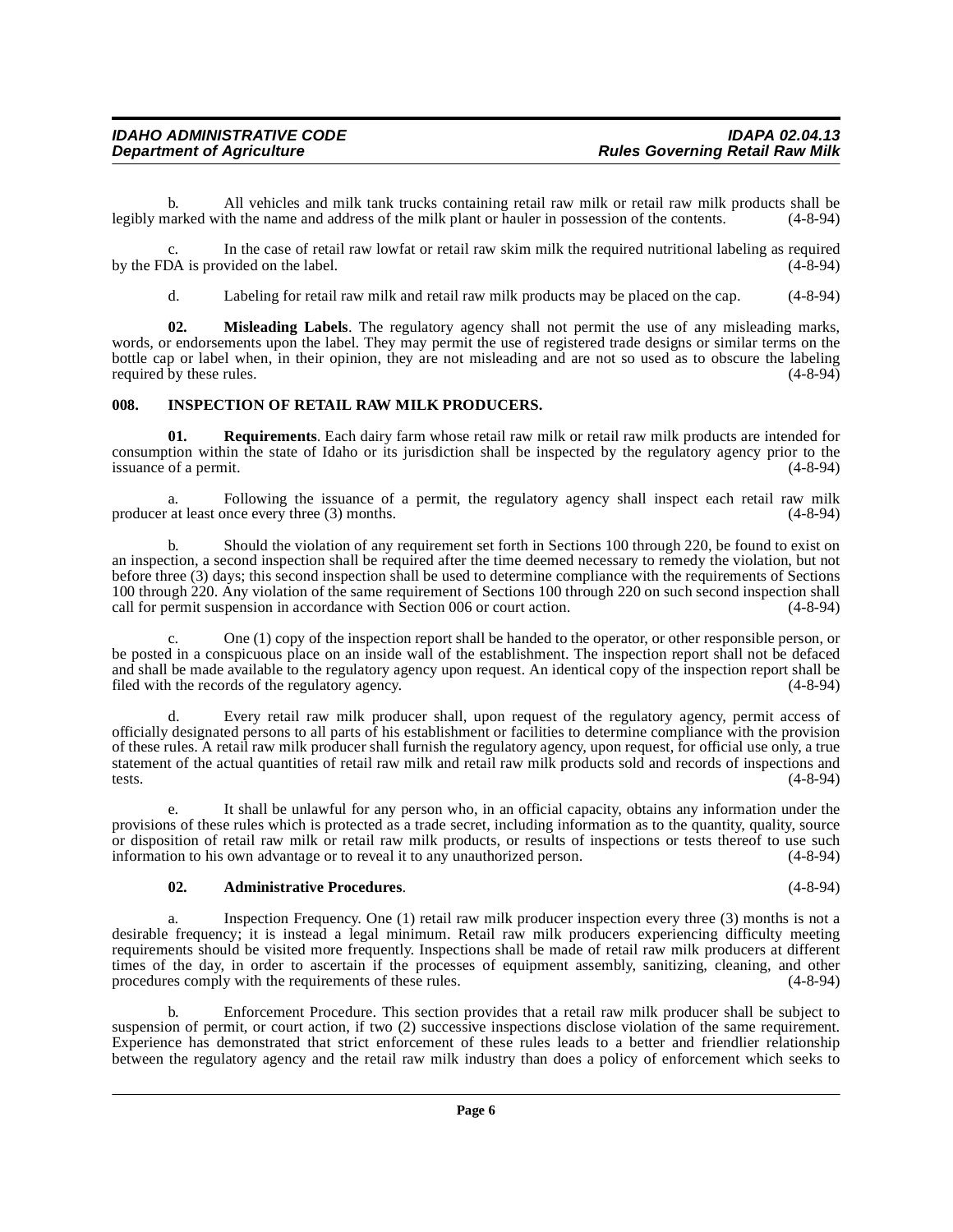excuse violations and to defer penalty therefor. The sanitarian's criterion of satisfactory compliance should be neither too lenient nor unreasonably stringent. When a violation is discovered, the sanitarian should point out to the retail raw milk producer the requirement that has been violated, discuss a method for correction, and set a time for correcting the violated requirement. (4-8-94)

c. The penalties of suspension or revocation of permit, or court action, are provided to prevent continued violation of the provisions of these rules but are worded to protect the dairy industry against unreasonable or arbitrary action. When a condition is found which constitutes an imminent health hazard, prompt action is necessary to protect the public health; therefore, the regulatory agency is authorized, in Section 006 to suspend the permit immediately. However, except for such emergencies, no penalty is imposed on the retail raw milk producer upon the first violation of any of the sanitation requirements listed in Sections 100 through 220. A retail raw milk producer found violating any requirement must be notified in writing and given a reasonable time to correct the violation before a second inspection is made. The requirement of giving written notice shall be deemed to have been satisfied by the report, as required by this section. After receipt of a notice of violation, but before the allotted time has elapsed, the retail raw milk producer shall have an opportunity to appeal the sanitarian's interpretation to the regulatory agency or for an extension of the time allowed for correction. (4-8-94)

d. Inspection Reports. A copy of the inspection report shall be filed by the regulatory agency and retained for at least twelve (12) months. The results shall be entered on appropriate ledger forms. The use of a computer or other information retrieval system may be used. Examples of field inspection forms are included in the appendix. (4-8-94) appendix. (4-8-94)

#### <span id="page-6-1"></span><span id="page-6-0"></span>**009. THE EXAMINATION OF RAW MILK AND RAW MILK PRODUCTS.**

**01. Requirements**. The regulatory agency shall collect a representative sample of retail raw milk and of each retail raw milk product from each retail raw milk producer. All samples shall be collected and delivered to a location approved by the regulatory agency.

Each month, at least one (1) sample of each raw milk product defined in these rules, plus at least one (1) sample per month from the bulk supply, shall be taken from every retail raw milk producer. Samples of retail raw milk and retail raw milk products shall be taken while in the possession of the producer at any time prior to delivery to the store or consumer. Samples of raw milk and retail raw milk products from dairy retail stores, grocery stores, and other places where retail raw milk and retail raw milk products are sold may be examined periodically as determined by the results of such examination shall be used to determine compliance with Sections 005 and 007. Proprietors of such establishments shall furnish the regulatory agency, upon request, with the names of all retail raw milk producers from whom retail raw milk or retail raw milk products are obtained. (4-8-94) milk producers from whom retail raw milk or retail raw milk products are obtained.

b. Required bacterial counts, somatic cell counts, coliform counts and cooling temperature checks shall be performed on raw milk. In addition, antibiotic tests on each retail raw milk producer's milk shall be conducted at least monthly.

c. Whenever two (2) of the last four (4) consecutive bacterial counts, somatic cell count, coliform determinations, or cooling temperatures, taken on separate days from separate packaging lots, exceed the limit of the standard for the retail raw milk or retail raw milk products, the regulatory agency shall send a written notice thereof to the person concerned. This notice shall be in effect so long as two (2) of the last four (4) consecutive samples exceed the limit of the standard. An additional sample shall be taken within twenty-one (21) days of the sending of such notice, but not before the lapse of three (3) days. Immediate suspension of permit in accordance with Section 006 or court action shall be instituted whenever the standard is violated by three (3) of the last five (5) bacterial counts, coliform determinations, cooling temperatures or somatic cell counts. (4-8-94) coliform determinations, cooling temperatures or somatic cell counts.

d. Whenever an antibiotic or pesticide residue test is positive, an additional sample shall be taken and tested for antibiotic or pesticide residues and no retail raw milk shall be offered for sale until it is shown by this or a subsequent sample to be free of antibiotic or pesticide residues or below the actionable levels established for such residues. An investigation shall be made to determine the cause, and the cause shall be corrected. (4-8-9 residues. An investigation shall be made to determine the cause, and the cause shall be corrected.

e. Samples shall be analyzed at an official or appropriate officially designated laboratory. All sampling procedures and required laboratory examinations shall be in substantial compliance with the latest edition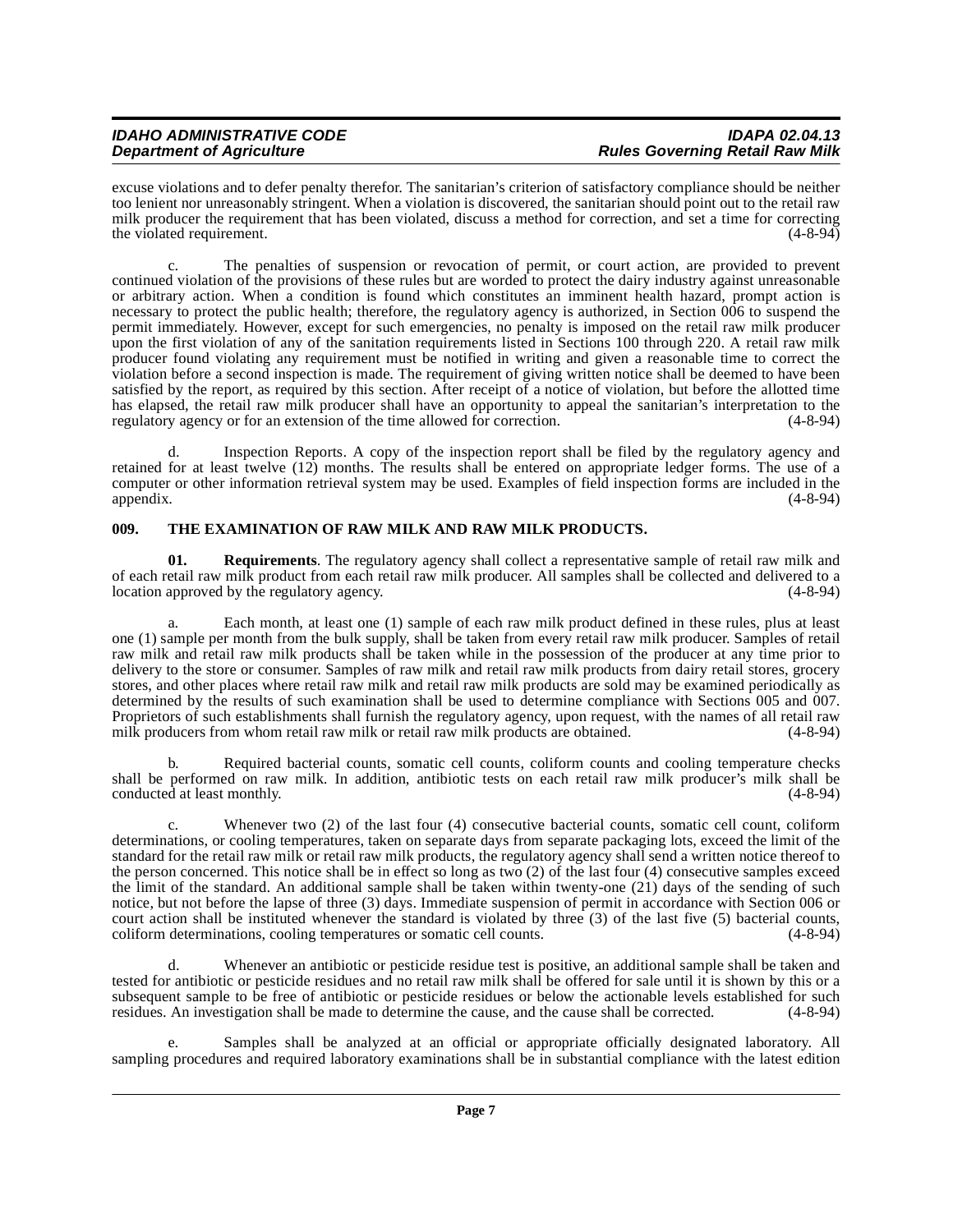# **IDAHO ADMINISTRATIVE CODE IDAPA 02.04.13**

of "Standard Methods for the Examination of Dairy Products" of the American Public Health Association, and the latest edition of "Official Methods of Analysis of the Association of Official Analytical Chemists". Such procedures, including the certification of sample collectors, and examinations shall be evaluated in accordance with the "Evaluation of Milk Laboratories", 1985 Recommendations of the United States Public Health Service/Food and Drug Administration as amended. (4-8-94)

#### **02. Administrative Procedures**. (4-8-94)

a. Enforcement Procedures. All violations of bacteria, coliform, confirmed somatic cell counts, and cooling temperature standards should be followed promptly by inspection to determine and correct the cause.

(4-8-94)

b. Laboratory Techniques. Procedures for the collection and holding of samples; the selection and preparation of apparatus, media and reagents; and the analytical procedures, incubation, reading, and reporting of results, shall be in substantial compliance with Standard Methods for the Examination of Dairy Products and the Official Methods of Analysis. The procedures shall be those specified therein for: Standard plate count at thirty-two degrees centigrade (32C). Simplified methods for viable counts of raw milk at thirty-two degrees centigrade (32C). Coliform test with solid media at thirty-two degrees centigrade (32C). Disc assay methods for antibiotics. Confirmatory methods for the detection of abnormal milk. Any other tests which have been approved by the Food and Drug Administration to be equally accurate, precise, and practical. (4-8-94) Drug Administration to be equally accurate, precise, and practical.

#### <span id="page-7-5"></span><span id="page-7-0"></span>**010. STANDARDS FOR RAW MILK AND RAW MILK PRODUCTS AND TABLE.**

**01. Requirements**. All retail raw milk shall be produced to conform with the following chemical, bacteriological, and temperature standards, and the sanitation requirements of Sections 100 through 220. (4-8-94)

#### <span id="page-7-4"></span>**02. TABLE 1. Chemical, Bacteriological, And Temperature Standards**. (4-8-94)

| <b>RETAIL RAW MILK</b>    |                                                                                                                                                                                                                                      |  |  |  |
|---------------------------|--------------------------------------------------------------------------------------------------------------------------------------------------------------------------------------------------------------------------------------|--|--|--|
| Temperature               | Cooled to forty degrees Fahrenheit (40F or 5C) or less within two (2) hour after milking provided<br>that the blend temperature after the first and subsequent milking does not exceed forty-five degrees<br>Fahrenheit (45F or 7C). |  |  |  |
| <b>Bacterial Limits</b>   | Retail raw milk shall not exceed fifteen thousand (15,000) per ml.                                                                                                                                                                   |  |  |  |
| <b>Coliform Limits</b>    | Retail raw milk shall not exceed fifty (50) per ml.                                                                                                                                                                                  |  |  |  |
| Antibiotics               | No zone equal to or greater than sixteen (16) mm with the Bacillus Stearothermophilus Disc Assay<br>Method or tests positive by a testing method approved by the regulatory agency.                                                  |  |  |  |
| Somatic Cell Counts       | Retail raw milk shall not exceed five hundred thousand (500,000) per ml.                                                                                                                                                             |  |  |  |
| <b>Added Water levels</b> | Water content must not raise the freezing point more than three percent (3%) of negative five<br>hundred forty hundredths (-.540)                                                                                                    |  |  |  |

#### <span id="page-7-1"></span>**011. -- 100. (RESERVED).**

#### <span id="page-7-3"></span><span id="page-7-2"></span>**101. ABNORMAL MILK.**

**01. Requirements**. Cows which show evidence of the secretion of abnormal milk in one (1) or more quarters, based upon bacteriological, chemical, or physical examination, shall be milked last or with separate equipment and the milk shall be discarded. Cows treated with, or cows which have consumed chemical, medicinal or radioactive agents which are capable of being secreted in the milk and which, in the judgment of the regulatory agency, may be deleterious to human health, shall be milked last or with separate equipment and the milk disposed of as the regulatory agency may direct. as the regulatory agency may direct.

**02. Public Health Reason**. The health of the cow is a very important consideration because a number

**Rules Governing Retail Raw Milk**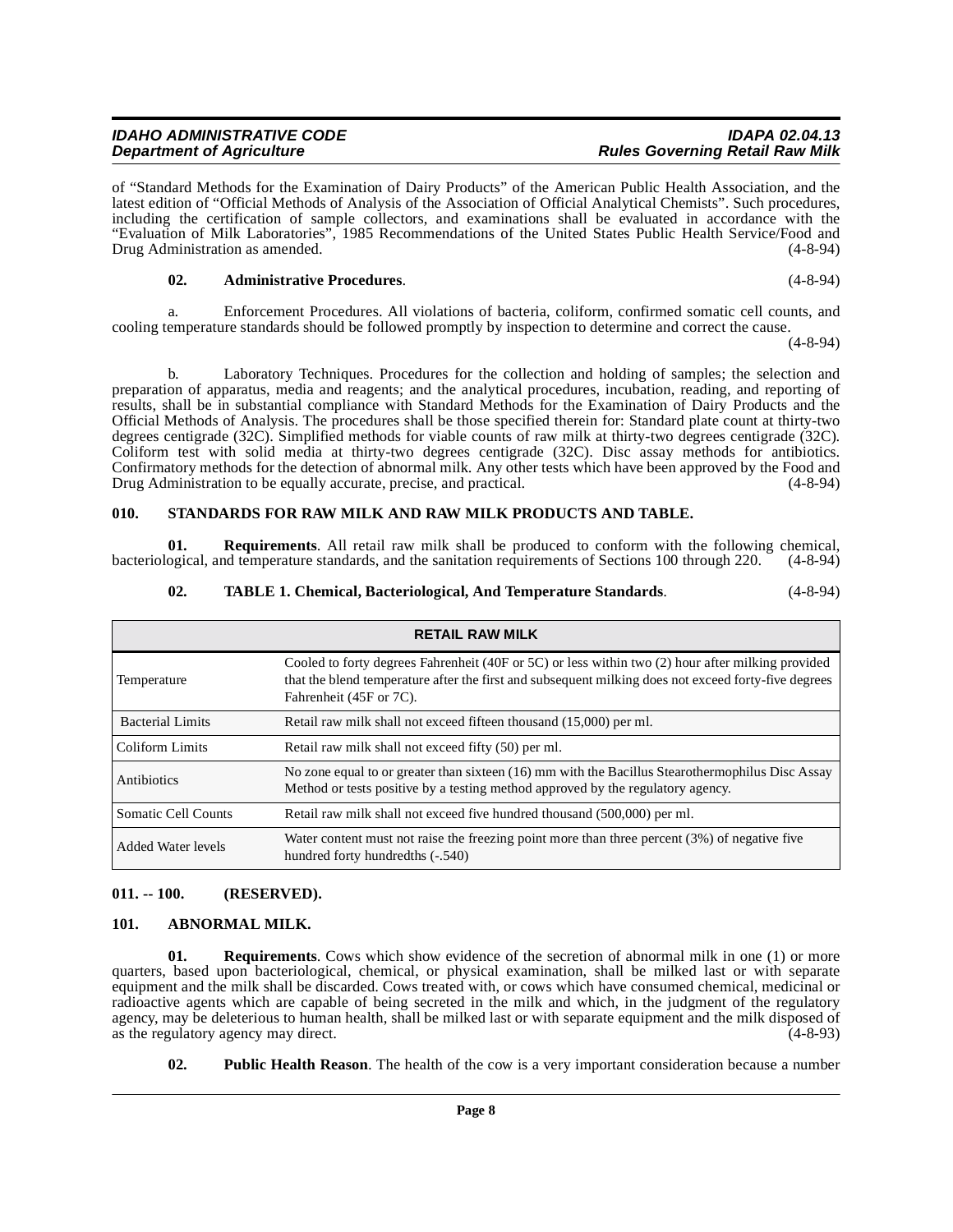of diseases of cattle, including salmonellosis, staphylococcal infection, and streptococcal infection, may be transmitted to man through the medium of milk. The organisms of most of these diseases may get into the milk either directly from the udder, or indirectly through infected body discharges which may drop, splash, or be blown into the milk. Bovine mastitis is an inflammatory and, generally, highly communicable disease of the bovine udder. Usually, the inciting organism is a streptococcus of bovine origin (type B), but the disease is often caused by a staphylococcus or other infectious agent. Occasionally cows' udders become infected with hemolytic streptococci of human origin, which may result in milkborne epidemics of scarlet fever or septic sore throat. The toxins of staphylococci, and possibly other organisms, in milk may cause severe gastroenteritis. (4-8-93)

**03. Administrative Procedures**. This item is deemed to be satisfied when: (4-8-93)

a. Milk from cows being treated with medicinal agents, which are capable of being secreted in the milk, is not offered for sale for such period as is recommended by the attending veterinarian or as indicated on the package label of the medicinal agent. (4-8-93)

b. Milk from cows treated with or exposed to insecticides not approved for use on dairy cattle by the irronmental Protection Agency is not offered for sale. (4-8-93) U.S. Environmental Protection Agency is not offered for sale.

c. The regulatory agency requires such additional tests for the detection of abnormal milk as he deems necessary. (4-8-93)

d. Bloody, stringy, off-colored milk, or milk that is abnormal to sight or odor, is so handled and of as to preclude the infection of other cows and the contamination of milk utensils. (4-8-93) disposed of as to preclude the infection of other cows and the contamination of milk utensils.

e. Cows secreting abnormal milk are milked last or in separate equipment which effectively prevents the contamination of the wholesome supply.

f. Equipment, utensils, and containers used for the handling of abnormal milk are not used for the handling of raw milk to be offered for sale as retail raw milk, unless they are first cleaned and effectively sanitized. (4-8-93)

g. Processed animal waste derivatives used as a feed ingredient for any portion of the total ration of the lactating dairy animal have been: Properly processed in accordance with those requirements contained in the model regulations for processed animal wastes developed by the Association of American Feed Control Officials; and do not contain levels of deleterious substances, harmful pathogenic organisms, or other toxic substances which are secreted in the milk at any level that may be deleterious to human health. (4-8-93) secreted in the milk at any level that may be deleterious to human health.

h. Unprocessed poultry litter and unprocessed recycled animal body discharges are not fed to lactating dairy animals. (4-8-93)

#### <span id="page-8-1"></span><span id="page-8-0"></span>**102. MILKING BARN, STABLE, OR PARLOR -- CONSTRUCTION.**

**01. Requirements**. A milking barn, stable, or parlor shall be provided on all dairy farms in which the herd shall be housed during milking time operations. The areas used for milking purposes shall:  $(4-8-94)$ milking herd shall be housed during milking time operations. The areas used for milking purposes shall:

a. Have floors constructed of concrete or equally impervious material; (4-8-94)

b. Have walls and ceiling which are smooth, painted or finished in an approved manner, in good repair, ceiling dust-tight; (4-8-94)

c. Have separate stalls or pens for horses, calves, and bulls; (4-8-94)

d. Be provided with natural or artificial light, well distributed for day or night milking; (4-8-94)

e. Provide sufficient air space and air circulation to prevent condensation and excessive odors;

 $(4 - 8 - 94)$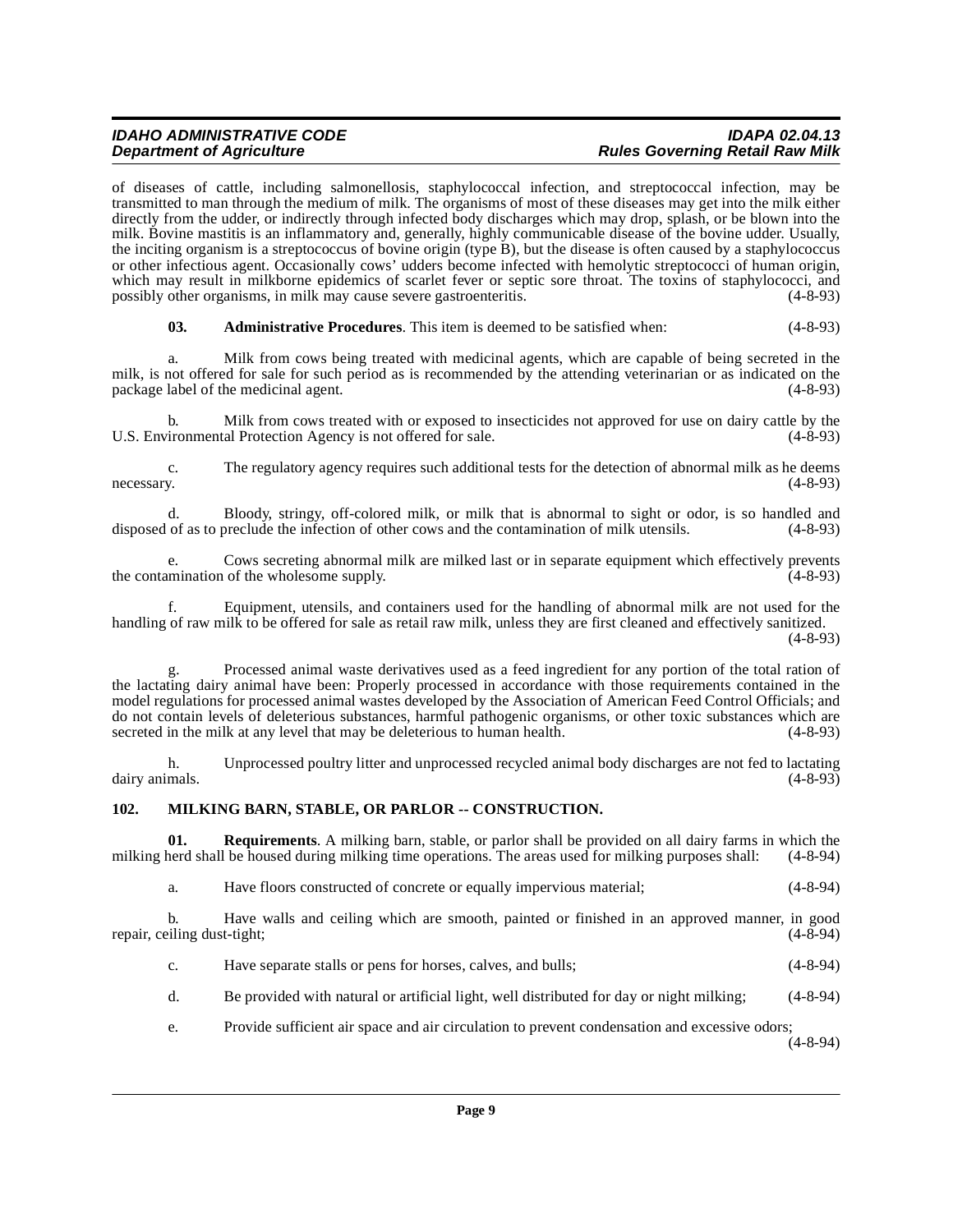f. Not be overcrowded; and (4-8-94)

g. Have dust-tight covered boxes or bins, or separate storage facilities for ground, chopped, or concentrated feed. (4-8-94)

**02. Public Health Reason**. When milking is done elsewhere than in a suitable place provided for this purpose, the milk may be contaminated. Floors constructed of concrete or other impervious materials can be kept clean more easily than floors constructed of wood, earth, or similar materials, and are more apt to be kept clean. Painted, or properly finished walls and ceilings encourage cleanliness. Tight ceilings and feed rooms reduce the likelihood of dust and extraneous material getting into the milk. Adequate light makes it more probable that the barn will be clean, and that the cows will be milked in a sanitary manner. (4-8-94) will be clean, and that the cows will be milked in a sanitary manner.

**03. Administrative Procedures**. This item is deemed to be satisfied when: (4-8-94)

a. A milking barn, stable, or parlor is provided on all dairy farms. (4-8-94)

b. Gutters, floors, and feed troughs are constructed of good quality concrete or equally impervious material. Floors shall be easily cleaned, brushed surfaces permitted, and shall be graded to drain and maintained in good repair and free of excessive breaks or worn areas that may create pools. (4-8-94)

c. Gravity flow manure channels in milking barns, if used, are properly constructed. (4-8-94)

d. Walls and ceilings are finished with properly treated wood, tile, smooth-surfaced concrete, cement plaster, brick, or other equivalent materials with light colored surfaces. Walls, partitions, doors, shelves, windows, and ceilings shall be kept in good repair; and surfaces shall be refinished whenever wear or discoloration is evident.

(4-8-94)

e. Whenever feed is stored overhead, ceilings shall be constructed to prevent the sifting of chaff and dust into the milking barn, stable or parlor. If a hay opening is provided from loft into the milking portion of the barn, such opening shall be provided with a dust-tight door which shall be kept closed during milking operations. (4-8-94)

f. Bull pens, maternity and calf stalls, and horse stalls are partitioned from the milking portion of the barn. Such portions of the barn that are not separated by tight partitions shall comply with all requirements of this item. (4-8-94)

g. The milking barn is provided with natural or artificial light to insure that all surfaces and particularly the working areas will be plainly visible. The equivalent of at least ten (10) foot-candles of light in all working areas shall be provided. (4-8-94)

h. Air circulation is sufficient to minimize odors and to prevent condensation upon walls and ceilings. (4-8-94)

i. Overcrowding is not evidenced by the presence of calves, cows, or other barnyard animals in walks<br>lleys. Inadequate ventilation and excessive odors may also be evidence of an overcrowded barn. (4-8-94) or feed alleys. Inadequate ventilation and excessive odors may also be evidence of an overcrowded barn.

j. A dust-tight partition, provided with doors that are kept closed except when in actual use, shall separate the milking portion of the barn from any feed room or silo in which feed is ground or mixed, or in which sweet feed is stored. Feed may be stored in the milking portion of the barn only in such manner as will not increase the dust content of the air, attract flies, or interfere with cleaning of the floor, as in covered, dust-tight boxes or bins.<br>Open feed dollies or carts may be used for distributing the feed, but not storing feed, in the m Open feed dollies or carts may be used for distributing the feed, but not storing feed, in the milking barn.

#### <span id="page-9-1"></span><span id="page-9-0"></span>**103. MILKING BARN, STABLE OR PARLOR -- CLEANLINESS.**

**01. Requirements**. The interior shall be kept clean. Floors, walls, ceilings, windows, pipelines, and equipment shall be free of filth or litter, and shall be clean. Swine and fowl shall be kept out of the milking barn. (4-8-94)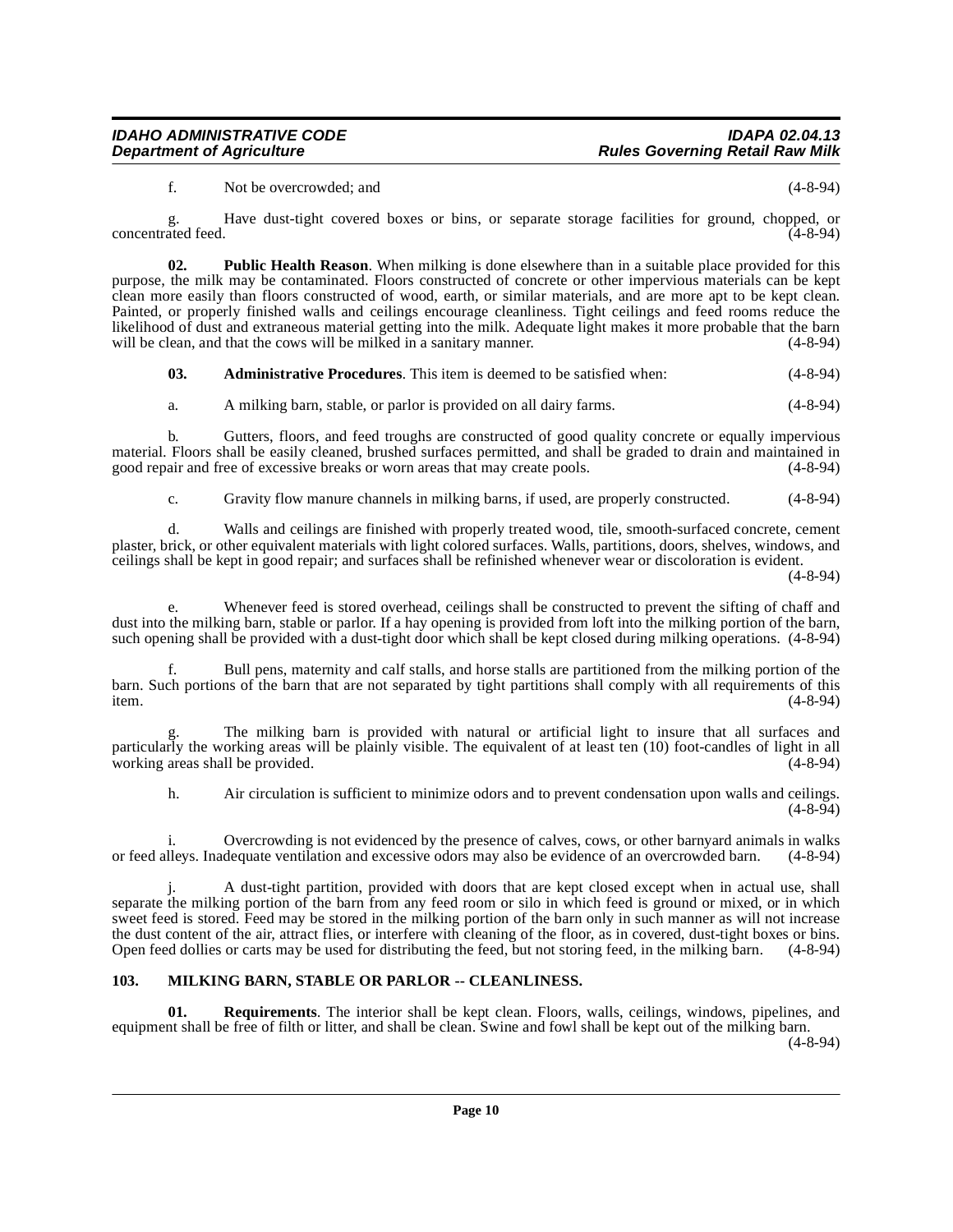**02. Public Health Reason**. A clean interior reduces the chances of contamination of the milk or milk pails during milking. The presence of other animals increases uncleanliness and the potential for spread of disease. (4-8-94) **03. Administrative Procedures**. This item is deemed to be satisfied when: (4-8-94) a. The interior of the milking barn, stable, or parlor is kept clean. (4-8-94) b. Leftover feed in feed mangers appears fresh and is not wet or soggy. (4-8-94) c. The bedding material, if used, does not contain more manure than has accumulated since the previous milking. (4-8-94) d. Outside surfaces of pipeline systems located in the milking barn, stable, or parlor are reasonably clean.  $(4-8-94)$ e. Gutter cleaners are reasonably clean. (4-8-94) f. All pens, calf stalls, and bull pens, if not separated from the milking barn, stable, or parlor, are clean.  $(4-8-94)$ 

<span id="page-10-1"></span>g. Swine and fowl are kept out of the milking barn. (4-8-94)

h. Gravity flow manure channels in milking barns, if used, shall be maintained as approved by the health authority. (4-8-94)

**04.** Cleaning Method. The method of cleaning is immaterial. Dairymen whose barns are provided with water under pressure should scrub the floors after each milking with a stiff-bristled brush. In barns in which water under pressure is not available, the floors may be brushed dry and limed. In the latter event, care should be exercised to prevent caking of the lime. When lime or phosphate is used, it shall be spread evenly on the floor as a thin coating. If clean floors are not maintained by this method, the sanitarian should require cleaning with water. (4-8-94)

#### <span id="page-10-2"></span><span id="page-10-0"></span>**104. COWYARD.**

**01. Requirements**. The cowyard shall be graded and drained and shall have no standing pools of water or accumulations of organic wastes; provided, that in loafing or cattle-housing areas, cow droppings and soiled bedding shall be removed, or clean bedding added, at sufficiently frequent intervals to prevent the soiling of the cow's udder and flanks. Waste feed shall not be allowed to accumulate. Manure packs shall be properly drained and shall provide a reasonably firm footing. Swine shall be kept out of the cowyard. (4-8-94)

**02. Public Health Reason**. The cowyard is interpreted to be that enclosed or unenclosed area in which the cows are apt to congregate, approximately adjacent to the barn, including cattle-housing areas. This area is, therefore, particularly apt to become filthy with manure droppings, which may result in the soiling of the cows' udders and flanks. The grading and drainage of the cowyard, as far as are practicable, are required because wet conditions are conducive to fly breeding, and make it difficult to keep manure removed and the cows clean. If manure and barn sweepings are allowed to accumulate in the cowyard, fly breeding will be promoted, and the cows, because of their habit of lying down, will be more apt to have manure-soiled udders. Cows should not have access to piles of manure, in order to avoid the soiling of udders and the spread of diseases among cattle. (4-8-94)

**03. Administrative Procedures**. This item is deemed to be satisfied when: (4-8-94)

The cowyard, which is the enclosed or unenclosed area adjacent to the milking barn in which the cows may congregate, including cattle-housing areas and feed lots, is graded and drained; depressions and soggy areas are filled; cow lanes are reasonably dry. (4-8-94)

Approaches to the barn door and the surroundings of stock watering and feeding stations are solid he animals. (4-8-94) to the footing of the animals.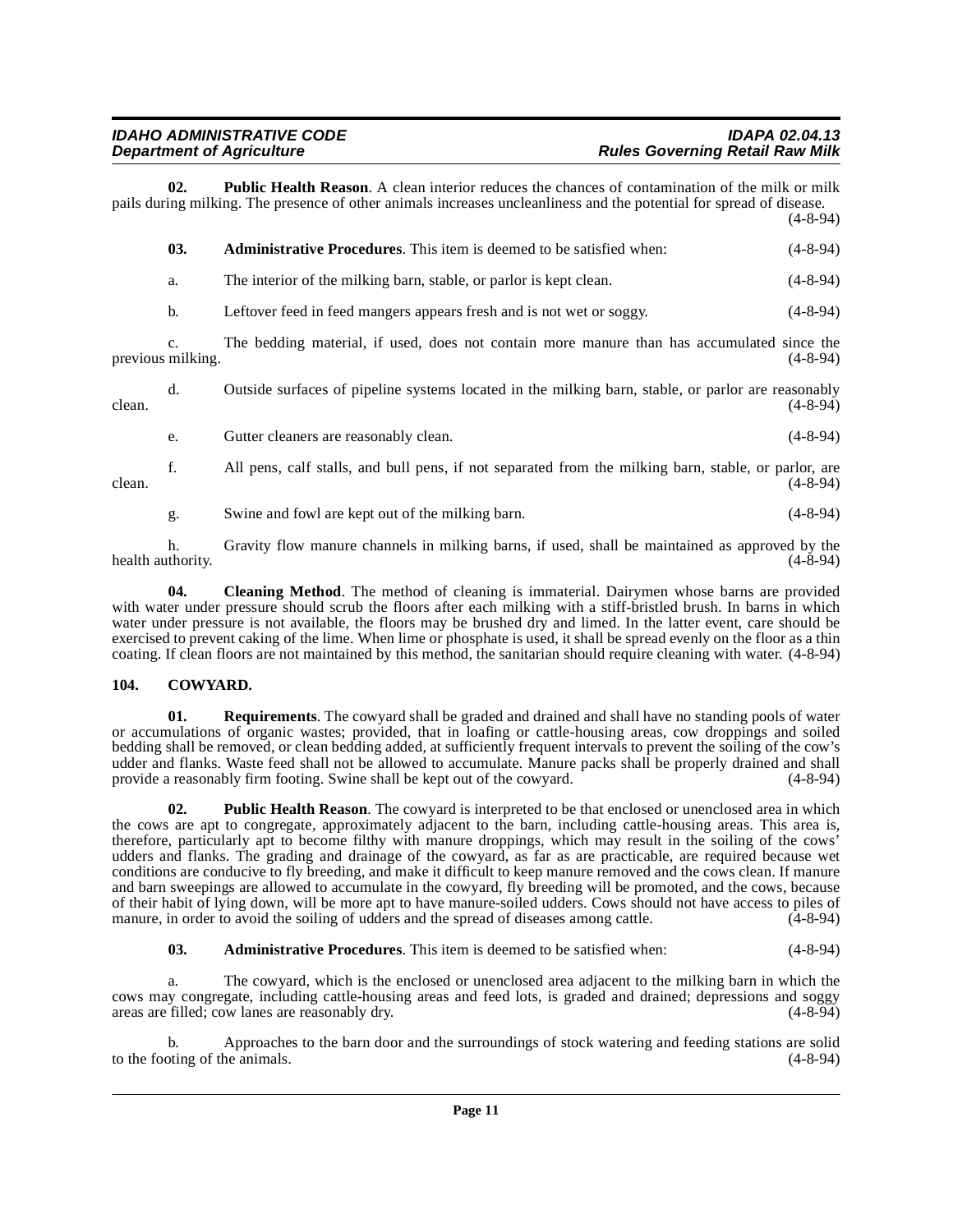c. Wastes from the barn or milk-house are not allowed to pool in the cowyard. Cowyards which are ue to recent rains should not be considered as violating this item. (4-8-94) muddy due to recent rains should not be considered as violating this item.

d. Manure, soiled bedding, and waste feed are not stored or permitted to accumulate therein in such a manner as to permit the soiling of cows' udders and flanks. Cattle-housing areas, i.e. stables without stanchions, such as loose-housing stables, pen stables, resting barns, holding barns, loafing sheds, wandering sheds, and free-stall housing shall be considered a part of the cowyard. Manure packs shall be solid to the footing of the animal. (4-8-94)

Cowyards are kept reasonably free of cattle droppings. Cattle droppings shall not be allowed to es that are accessible to the animals. (4-8-94) accumulate in piles that are accessible to the animals.

#### <span id="page-11-1"></span><span id="page-11-0"></span>**105. MILKHOUSE AND PACKAGING AREA -- CONSTRUCTION AND FACILITIES.**

**01. Requirements**. A milkhouse and a packaging area of sufficient size shall be provided, in which the cooling, handling, packaging, and storing of milk and the washing, sanitizing, and storing of milk containers and utensils shall be conducted, except as provided for in Section 112. (4-8-94) utensils shall be conducted, except as provided for in Section 112.

a. The milkhouse and the packaging area shall be provided with a smooth floor constructed of concrete or equally impervious material graded to drain and maintained in good repair. Liquid waste shall be disposed of in a sanitary manner; all floor drains shall be accessible and shall be trapped if connected to a sanitary sewer system. (4-8-94)

b. The walls and ceilings shall be constructed of smooth material, in good repair, well painted, or finished in an equally suitable manner. (4-8-94)

c. The milkhouse and the packaging area shall have adequate natural or artificial light and be well ventilated. (4-8-94)

d. The milkhouse and the packaging area shall be used for no other purpose than milkhouse or packaging operations; there shall be no direct opening into any barn, stable, or into a room used for domestic purposes; provided, that a direct opening between the milkhouse and milking barn, stable, or parlor is permitted when a tight-fitting self-closing solid door hinged to be single acting is provided. (4-8-94) a tight-fitting self-closing solid door hinged to be single acting is provided.

e. Water under pressure shall be piped into the milkhouse and the packaging area. (4-8-94)

f. The milkhouse and the packaging area shall be equipped with a two (2) compartment wash vat and adequate hot water heating facilities.

**02. Public Health Reason**. Unless a suitable, separate place is provided for the cooling, handling, and storing of milk and for the washing, sanitizing and storage of milk utensils, the milk or the utensils may become contaminated. Construction which permits easy cleaning promotes cleanliness. A well drained floor of concrete or other impervious material promotes cleanliness. Ample light promotes cleanliness, and proper ventilation reduces the likelihood of odors and condensation. A well equipped milkhouse which is separated from the barn and the living quarters provides a safeguard against the exposure of milk and milk utensils to infection from persons other than<br>regular milk handlers, and from insects and dust. regular milk handlers, and from insects and dust.

#### **03. Administrative Procedures**. This item is deemed to be satisfied when: (4-8-94)

a. A separate milkhouse and packaging area of sufficient size is provided for the cooling, handling, packaging and storing of milk. The washing, sanitizing, and storing of milk containers and utensils shall be performed in a separate room, provided that these rooms shall not be used as a sales room or room of public access, except as provided for in Section 112. (4-8-94)

b. The floors of all milkhouses, packaging areas, and utensil washing areas are constructed of good quality concrete, float finish permissible, or equally impervious title, or brick laid closely with impervious material, or metal surfacing with impervious joints, or other material the equivalent of concrete and maintained free of breaks,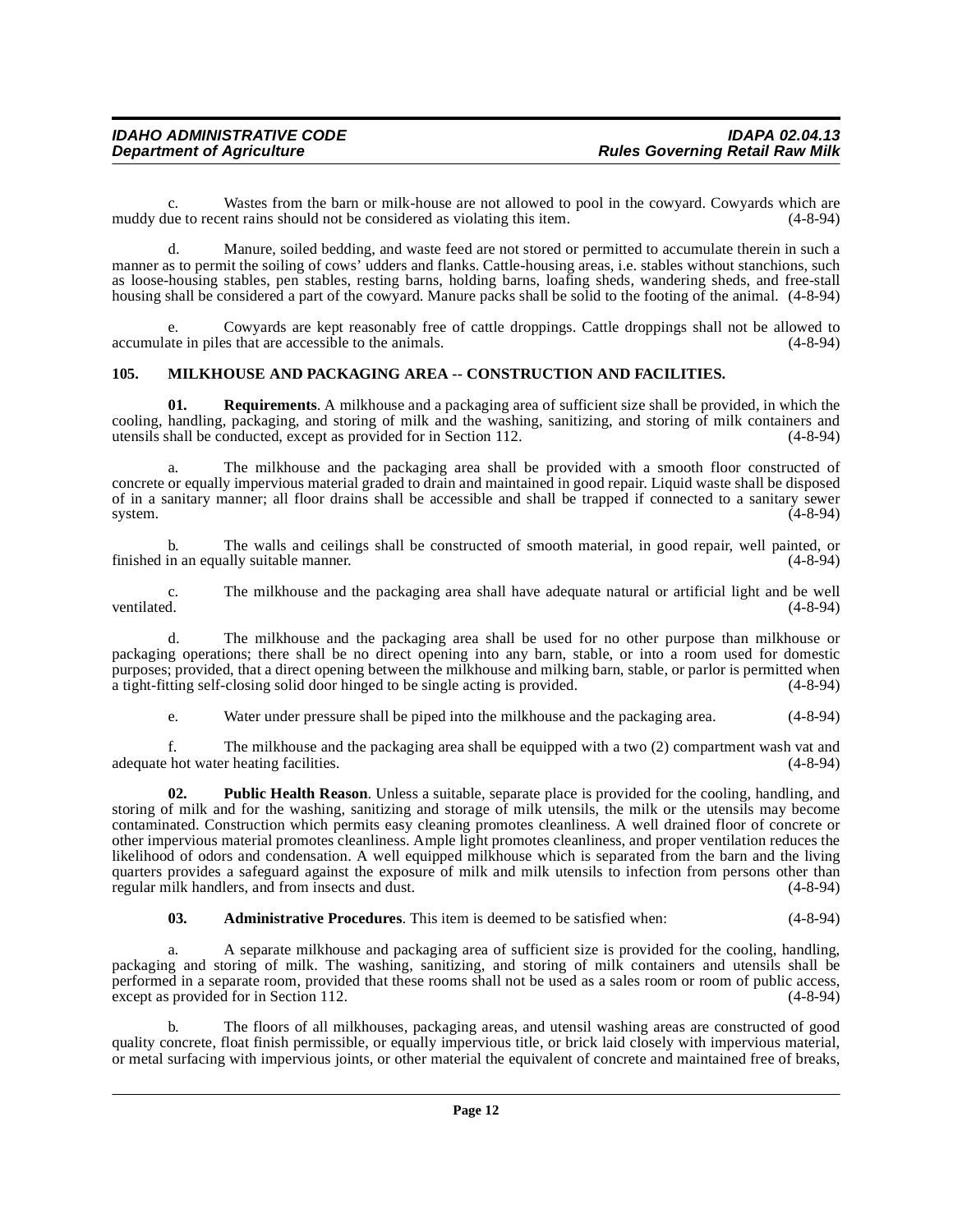depressions, and surface peelings. (4-8-94)

c. The floor slopes to drain so that there are no pools of standing water. The joints between the floor and the walls shall be watertight. (4-8-94)

d. The liquid wastes are disposed of in a sanitary manner; all floor drains are accessible and are trapped if connected to a sanitary sewer.

e. Walls and ceilings are constructed of smooth dressed lumber or similar material, well painted with a light-colored washable paint, and are in good repair. Surfaces and joints shall be tight and smooth. Sheet metal, tile, cement block, brick, concrete, cement plaster, or similar materials of light color may be used; the surfaces and joints shall be smooth.

f. A minimum of twenty (20) foot-candles of light is provided at all working areas from natural or artificial light for milkhouse, packaging area, and utensil washing operations. (4-8-94)

g. Windows and solid doors are closed during dusty weather. (4-8-94)

h. The milkhouse, packaging area, and utensil washing areas are adequately ventilated to minimize d condensation on floors, walls, ceilings, and clean utensils. odors and condensation on floors, walls, ceilings, and clean utensils.

i. Vents, if installed, and lighting fixtures are installed in a manner to preclude the contamination of k tanks or clean utensil storage areas. (4-8-94) bulk milk tanks or clean utensil storage areas.

j. The milkhouse, packaging area, and utensil washing areas are used for no other purpose than se or utensil washing operations. (4-8-94) milkhouse or utensil washing operations.

k. There is no direct opening into any barn, stable, or room used for domestic purposes; except that an opening between the milkhouse or packaging area, and milking barn, stable, utensil washing area or parlor is permitted when a tight-fitting, self-closing solid door hinged to be single or double acting is provided. (4-8-94 permitted when a tight-fitting, self-closing solid door hinged to be single or double acting is provided.

l. A vestibule, if used, complies with the applicable milkhouse construction requirements. (4-8-94)

m. The transfer of milk from a bulk-holding/cooling tank to the packaging area is through sanitary noning directly from the milkroom to the packaging area. (4-8-94) piping running directly from the milkroom to the packaging area.

n. Water under pressure is piped into the milkhouse and packaging area. (4-8-94)

o. Each milkhouse, packaging area, or utensil washing area is provided with facilities for heating water in sufficient quantity and to such temperatures for the effective cleaning of all equipment and utensils.  $(4-8-94)$ 

p. The milkhouse is equipped with a wash-and-rinse vat having at least two (2) compartments. Each compartment must be of sufficient size to accommodate the largest utensil or container used. The cleaning-in-place vat for milk pipelines and milk machines may be accepted as one part of the two (2) compartment vat; provided, that the cleaning-in-place station rack in or on the vat and the milking machines inflations and appurtenances are completely removed from the vat during the washing, rinsing, or sanitizing of other utensils and equipment. (4-8-94)

Where manual washing and sanitizing is employed each packaging area and utensil and container washing area is provided with a three (3) compartment sink. (4-8-94)

#### <span id="page-12-1"></span><span id="page-12-0"></span>**106. MILKHOUSE OR ROOM -- CLEANLINESS.**

**01. Requirements**. The floors, walls, ceilings, windows, tables, shelves, cabinets, wash vats, nonproduct contact surfaces of milk containers, utensils and equipment and other milkroom equipment shall be clean. Only articles directly related to milkroom or utensil washing area activities shall be permitted in the milkroom or utensil washing area. The milkroom or utensil washing area shall be free of trash, animals, and fowl. (4-8 utensil washing area. The milkroom or utensil washing area shall be free of trash, animals, and fowl.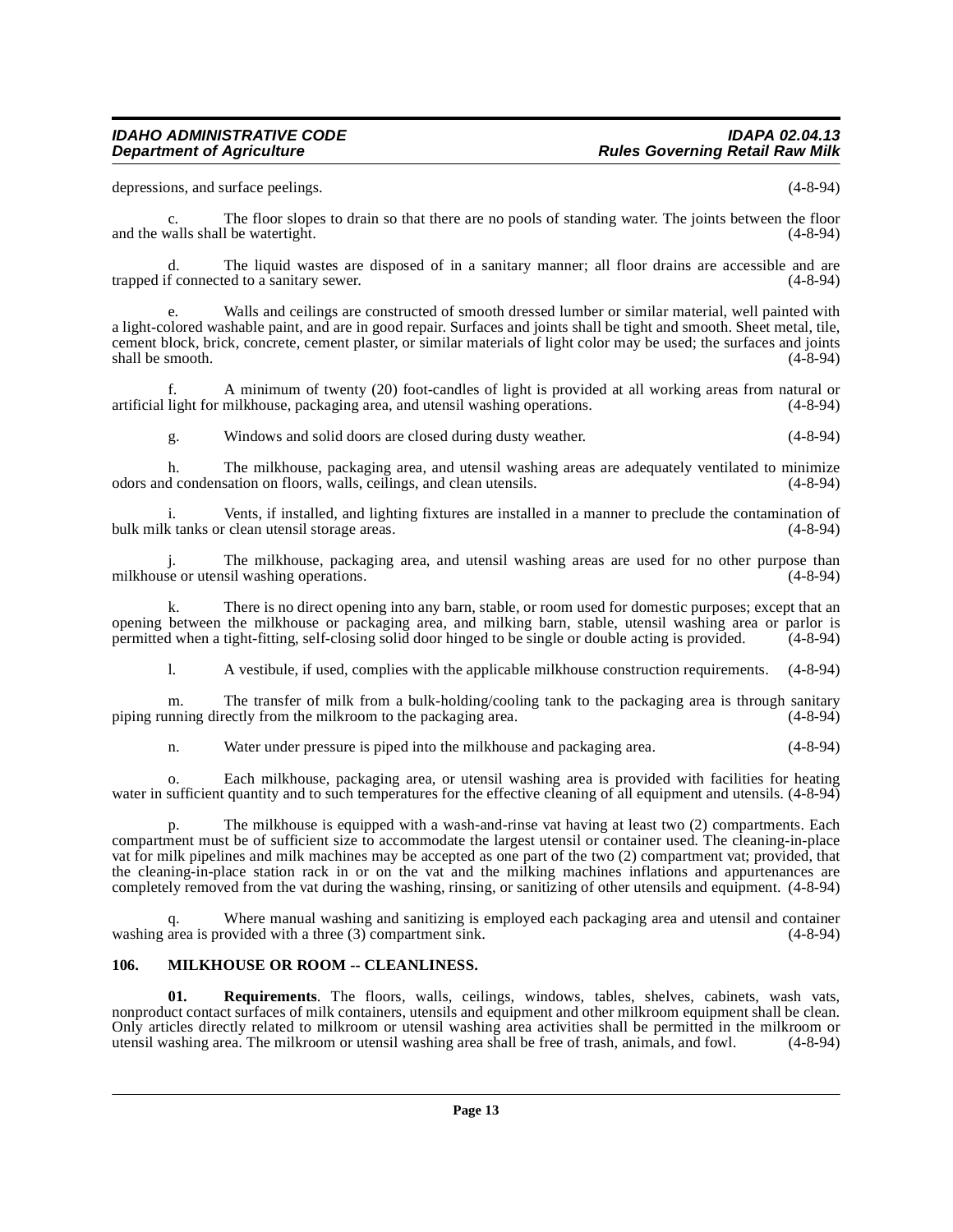**02. Public Health Reason**. Cleanliness in the milkroom or utensil washing area reduces the likelihood mination of the milk. (4-8-94) of contamination of the milk.

**03. Administrative Procedures**. This item is deemed to be satisfied when: (4-8-94)

a. The milkroom or utensil washing area structure, equipment, and other milkroom or utensil washing lities used in its operation or maintenance are clean at all times. (4-8-94) area facilities used in its operation or maintenance are clean at all times.

b. Incidental articles such as desks, refrigerators, and storage cabinets may be in the milkroom or utensil washing area, provided they are kept clean and ample space is available to conduct the normal operations in the milkroom or utensil washing area and will not cause contamination of the milk. (4-8-94)

| Vestibules, if provided, are kept clean. | $(4 - 8 - 94)$ |  |
|------------------------------------------|----------------|--|
|                                          |                |  |

<span id="page-13-2"></span>d. Animals and fowl are kept out of the milkroom or utensil washing area. (4-8-94)

#### <span id="page-13-0"></span>**107. TOILET.**

**01. Requirements**[. Every dairy farm shall be provided with one \(1\) or more toilets, conveniently](http://www2.state.id.us/adm/adminrules/rules/idapa58/0103.pdf) located and properly constructed, operated, and maintained in a sanitary manner. They shall comply with IDAPA 58.01.03, "Rules For Individual and Subsurface Sewage Disposal" where applicable. The waste shall be inaccessible to flies and shall not pollute the soil surface or contaminate any water supply. (4-8-94) to flies and shall not pollute the soil surface or contaminate any water supply.

**02. Public Health Reason**. The organisms of typhoid fever, dysentery, and gastrointestinal disorders may be present in the body wastes of persons who have these diseases. In the case of typhoid fever, well persons, i.e. carriers, also may discharge the organisms in their body wastes. If a toilet is not fly tight, and so constructed as to prevent overflow, infection may be carried from the excreta to the milk, either by flies or through the pollution of ground water supplies or streams to which the cows have access. (4-8-94) ground water supplies or streams to which the cows have access.

**03. Administrative Procedures**. This item is deemed to be satisfied when: (4-8-94)

a. There is at least one (1) flush toilet connected to a public sewer system or to an individual sewagedisposal system or a chemical toilet, earth privy or other type of privy. Such sewage systems shall be constructed and operated in accordance with plans and instructions of the State agency responsible. (4-8-94)

b. A toilet or privy is convenient to the milking barn and the milkroom. There shall be no evidence of human defecation or urination about the premises. (4-8-94)

c. No privy opens directly into the milkroom or milk packaging area. (4-8-94)

d. The toilet room, including all fixtures and facilities, is kept clean and free of flies and odors.

e. Where flush toilets are used, doors to toilet rooms are tight and self-closing. All outer openings in ms shall be screened or otherwise protected against the entrance of files. (4-8-94) toilet rooms shall be screened or otherwise protected against the entrance of files.

<span id="page-13-3"></span>f. Vents of earth pits are screened. (4-8-94)

#### <span id="page-13-1"></span>**108. WATER SUPPLY.**

**01. Requirements**. Water for milkhouse, milking operations and utensil washing area shall be from a supply properly located, protected, and operated, and shall be easily accessible, adequate and of a safe, sanitary quality. quality. (4-8-94)

**02.** Public Health Reason. A dairy farm water supply should be accessible in order to encourage its use in ample quantity in cleaning operations; it should be adequate so that cleaning and rinsing will be thorough; and it should be of safe, sanitary quality in order to avoid contamination of milk utensils. A polluted water supply, used in

(4-8-94)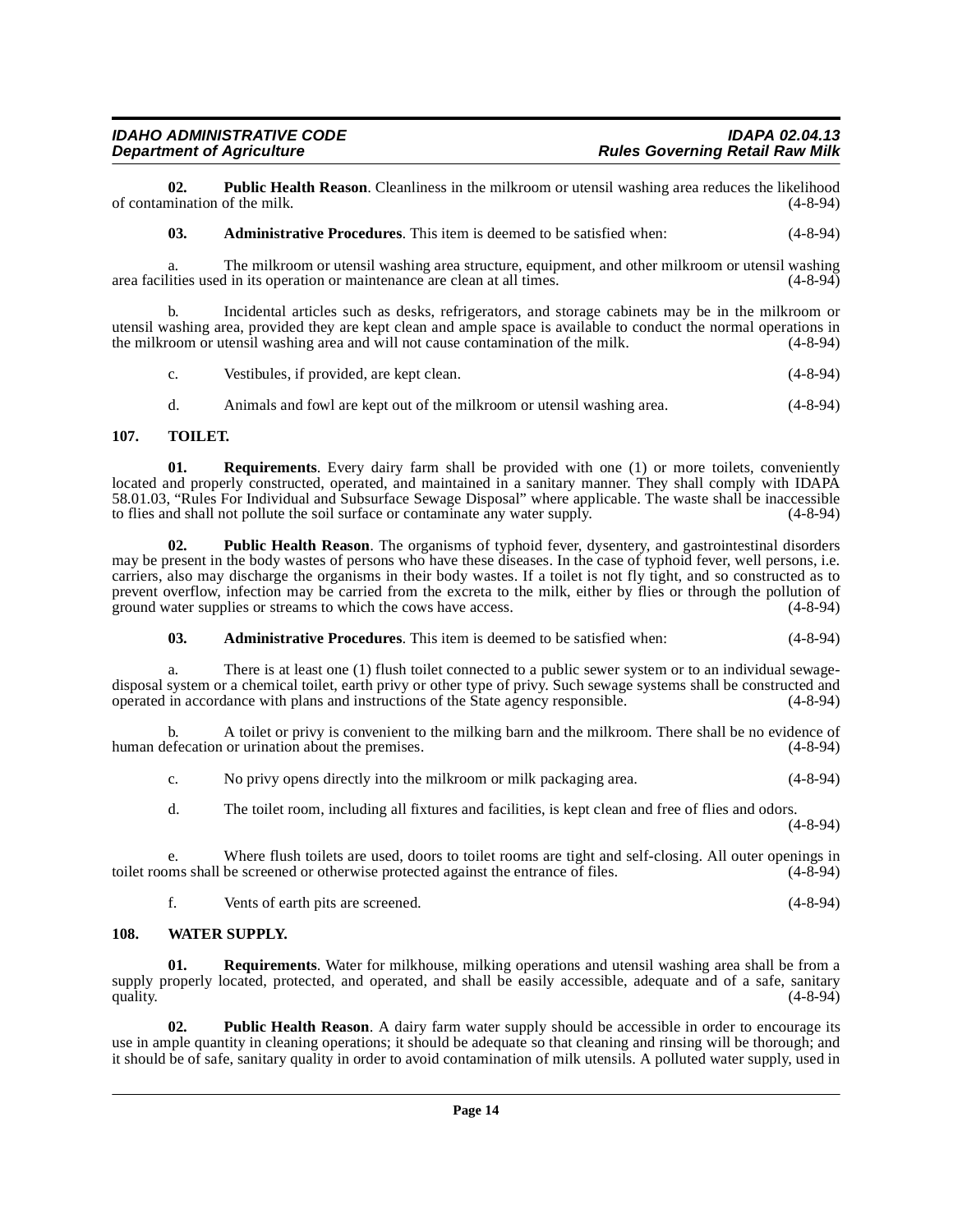the rinsing of the dairy utensils and containers, may be more dangerous than a similar water supply which is used for drinking purposes only. Bacteria grow much faster in milk than in water, and the severity of an attack of a given disease depends largely upon the size of the dose of disease organisms taken into the system. A small number of disease organisms consumed in a glass of water from a polluted well may possibly result in no harm, whereas, if left in a milk utensil which has been rinsed with the water, they may, after several hours' growth in the milk, increase in such numbers as to cause disease when consumed. (4-8-94) (4-8-94)

**03. Administrative Procedures**. This item is deemed to be satisfied when: (4-8-94)

a. The water supply for milkhouse, milking operations and utensil washing areas is approved as safe gulatory authority. (4-8-94) by the regulatory authority.

b. No cross-connection exists between a safe water supply and any unsafe or questionable water supply, or any other source of pollution. (4-8-94)

c. There are no submerged inlets through which a safe water supply may be contaminated. (4-8-94)

d. The well or other source of water is located and constructed in such a manner that neither underground nor surface contamination from any sewerage systems, privy, or other source of pollution can reach such water supply. (4-8-94)

e. New individual water supplies and water supply systems which have been repaired or otherwise become contaminated are thoroughly disinfected before being placed in use. The supply shall be made free of the disinfectant by pumping to waste before any sample for bacteriological testing shall be collected.

f. All containers and tanks used in the transportation of water are sealed and protected from possible contamination. These containers and tanks shall be subjected to a thorough cleaning and a bacteriological treatment prior to filling with potable water to be used at the dairy farm. To minimize the possibility of contamination of the water during its transfer from the potable tanks to the elevated or ground-water storage at the dairy farm, a suitable pump, hose, and fittings shall be provided. When the pump, hose and fittings are not being used, the outlets shall be capped and stored in a suitable dustproof enclosure so as to prevent their contamination. The storage tank at the dairy farm shall be constructed of impervious material provided with a dust and rainproof cover, and also provided with an approved-type vent and roof hatch. All new reservoirs or reservoirs which have been cleaned shall be disinfected prior to placing them into service. (4-8-94)

Samples for bacteriological examination are taken upon the initial approval of the physical structure based upon the requirements of these rules and when any repair or alteration of the water supply system has been made, and at least every three (3) years; provided, that water supplies with buried well casing seals, installed prior to the adoption of this section, shall be tested at intervals no greater than six (6) months apart. Whenever such samples indicate either the presence of bacteria of the coliform group, or whenever the well casing, pump or seal need replacing or repair, the well casing and seal shall be brought above the ground surface and shall comply with all other applicable construction criteria of this section; provided, that when water is hauled to the dairy farm, such water shall be sampled for bacteriological examination at the point of use and submitted to a laboratory each month. Bacteriological examinations shall be conducted in a laboratory acceptable to the regulatory agency. (4-8-94)

h. Current records of water test results shall be retained on file with the regulatory agency, or as the regulatory agency directs. (4-8-94)

#### <span id="page-14-1"></span><span id="page-14-0"></span>109. UTENSILS AND EQUIPMENT -- CONSTRUCTION.

**01. Requirements**. All multiuse containers, equipment, and utensils used in the handling, storage, or transportation of milk shall be made of smooth, nonabsorbent, corrosion-resistant, nontoxic materials, and shall be so constructed as to be easily cleaned. All containers, utensils, and equipment shall be in good repair. All milk pails used for hand milking and stripping shall be seamless and of the hooded type. Multiple-use woven material shall not be used for straining milk. All single-service articles shall have been manufactured, packaged, transported, and handled in a sanitary manner and shall comply with the applicable requirements of Section 211. Articles intended for singleservice use shall not be reused. Farm holding/cooling tanks, welded sanitary piping, and transportation tanks shall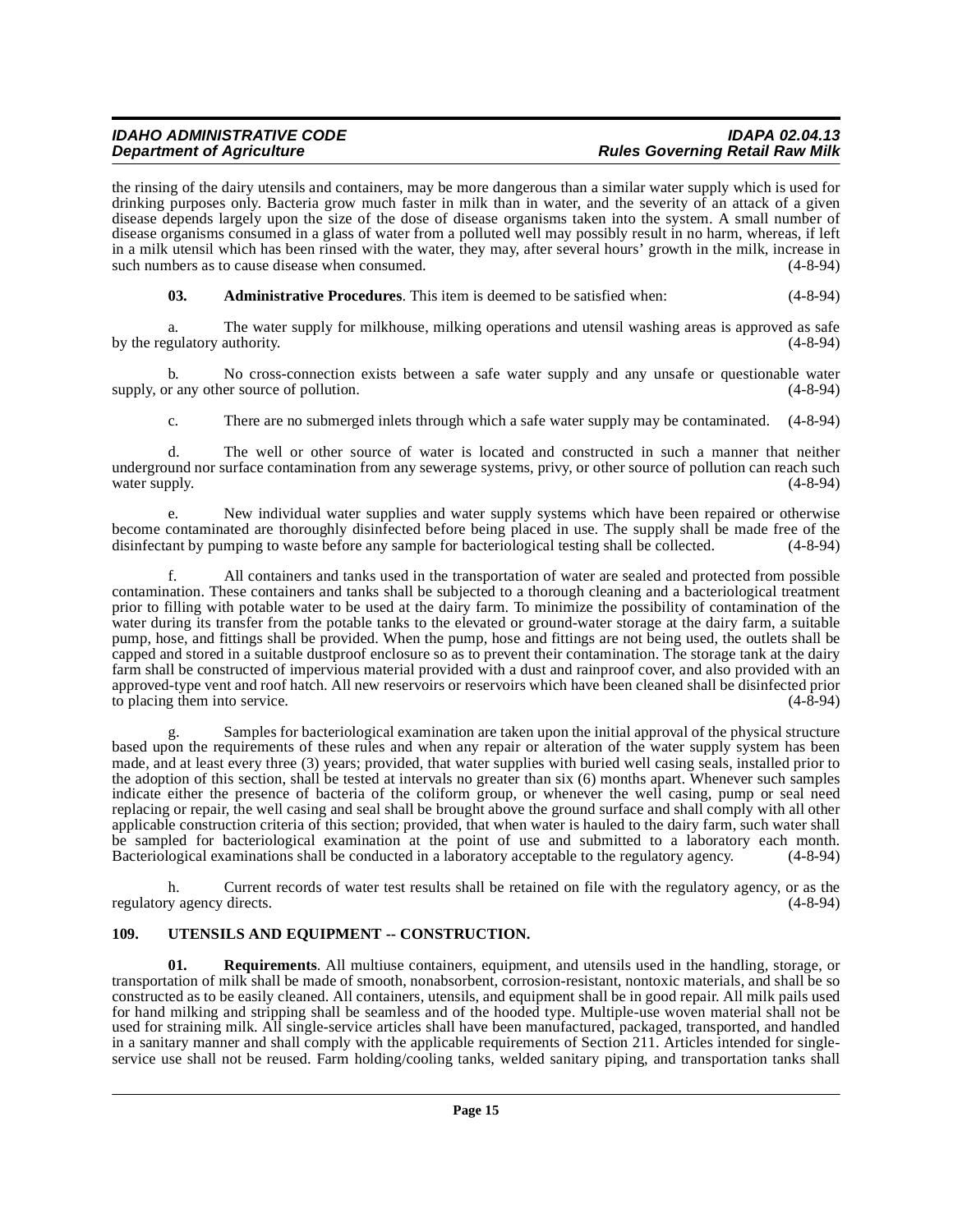# **IDAHO ADMINISTRATIVE CODE IDAPA 02.04.13**

comply with the applicable requirements of Sections 210 and 211. (4-8-94)

**02. Public Health Reason**. Milk containers and other utensils without flush joints cleaned, and accessible surfaces, and not made of durable, noncorrodible material, are apt to harbor accumulations in which undesirable bacterial growth is supported. Single-service articles which have not been manufactured and handled in a sanitary manner may contaminate the milk. Milk pails of small-mouth design, known as hooded milk pails, decrease the possibility of hairs, dust, chaff, and other undesirable foreign substances getting into the milk at the time of milking. (4-8-94)

**03. Administrative Procedures**. This item is deemed to be satisfied when: (4-8-94)

a. All multiuse containers, equipment, and utensils which are exposed to milk or milk products, or from which liquids may drip, drain or be drawn into milk or milk products are made of smooth impervious, nonabsorbent, safe materials of the following types: Stainless steel of the AISI (American Iron and Steel Institute) 300 series; or Equally corrosion-resistant, nontoxic metal; or Heat-resistant glass; or Plastic or rubber and rubberlike materials which are relatively inert, resistant to scratching, scoring, decomposition, crazing, chipping, and distortion, under normal use conditions; are nontoxic, fat resistant, relatively nonabsorbent, relatively insoluble, do not release component chemicals or impart flavor or odor to the product, and which maintain their original properties under repeated use conditions. (4-8-94)

b. Single-service articles have been manufactured, packaged, transported and handled in a sanitary and comply with the applicable requirements of Section 211. manner and comply with the applicable requirements of Section  $211$ .

c. Articles intended for single-service use are not reused. (4-8-94)

d. All containers, equipment and utensils are free of breaks and corrosion. (4-8-94)

e. All joints in such containers, equipment, and utensils are smooth and free from pits, cracks, or inclusions. (4-8-94)

f. Cleaned-in-place milk pipelines and return-solution lines are self-draining. If gaskets are used, they shall be self-positioning and of material meeting specifications described in Subsection 109.03.a.iv., and shall be of such design, finish, and application as to form a smooth, flush interior surface. If gaskets are not used, all fittings shall have self-positioning faces designed to form a smooth, flush interior surface. All interior surfaces of welded joints in pipelines shall be smooth and free of pits, cracks, and inclusions. (4-8-94) pipelines shall be smooth and free of pits, cracks, and inclusions.

Detailed plans for cleaned-in-place pipeline systems are submitted to the regulatory agency for written approval prior to installation. No alteration or addition shall be made to any milk pipeline system without prior written approval of the regulatory agency. (4-8-94)

h. Strainers, if used, are of perforated metal design, or so constructed as to utilize single-service strainer media. (4-8-94)

i. Seamless hooded pails having an opening not exceeding one-third  $(1/3)$  the area of that of an open<br>ne same size are used for hand milking and hand stripping.  $(4-8-94)$ pail of the same size are used for hand milking and hand stripping.

j. All milking machines, including heads, milk claws, milk tubing, and other milk-contact surfaces can be easily cleaned and inspected. Pipelines, milking equipment and appurtenances which require a screwdriver or special tool shall be considered easily accessible for inspection providing the necessary tools are available at the milkhouse. (4-8-94) milkhouse. (4-8-94)

Farm holding/cooling tanks, welded sanitary piping, and transportation tanks comply with the applicable requirements of Sections 210 and 211. (4-8-94)

#### <span id="page-15-0"></span>110. UTENSILS AND EQUIPMENT -- CLEANING.

<span id="page-15-1"></span>**01. Requirements**. The product-contact surfaces of all multiuse containers, equipment, and utensils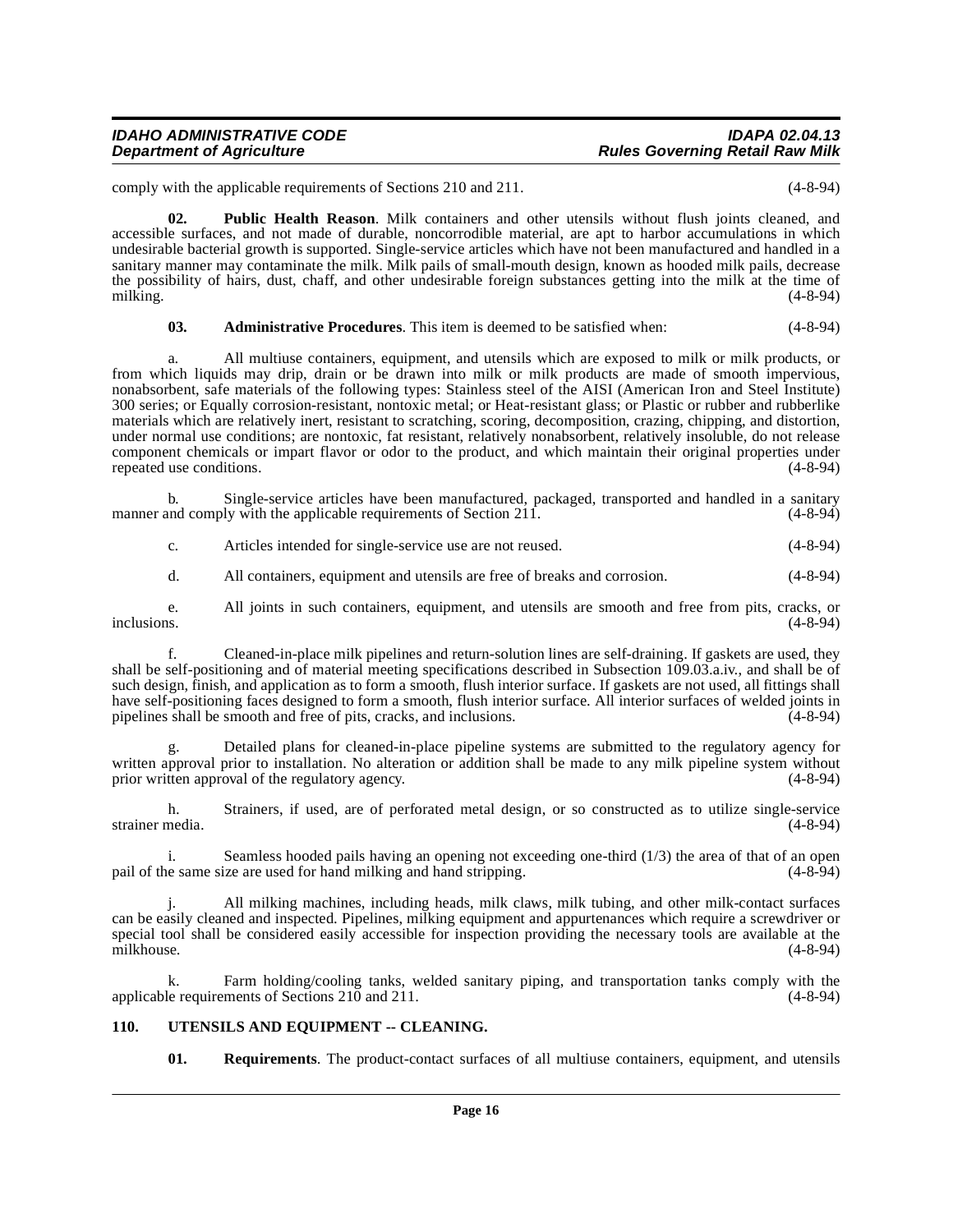| <b>IDAHO ADMINISTRATIVE CODE</b> | <b>IDAPA 02.04.13</b>                  |
|----------------------------------|----------------------------------------|
| <b>Department of Agriculture</b> | <b>Rules Governing Retail Raw Milk</b> |

used in the handling, storage, or transportation of milk shall be cleaned after each usage. (4-8-94)

**02. Public Health Reason**. Milk cannot be kept clean or free of contamination if permitted to come into contact with unclean containers, utensils, or equipment. (4-8-94)

**03. Administrative Procedures**. This item is deemed to be satisfied when the product-contact surface of all multiuse containers, equipment, and utensils used in the handling, storage or transportation of milk are cleaned after each usage. (4-8-94)

#### <span id="page-16-2"></span><span id="page-16-0"></span>**111. UTENSILS AND EQUIPMENT -- SANITIZATION.**

**01. Requirements**. The product-contact surfaces of all multiuse containers, equipment and utensils he handling, storage, or transportation of milk shall be sanitized before each usage. (4-8-94) used in the handling, storage, or transportation of milk shall be sanitized before each usage.

**02. Public Health Reason**. Mere cleaning of containers, equipment, and utensils destruction of all disease organisms which may have been present. Even very small numbers remaining may grow to dangerous proportions, since many kinds of disease bacteria grow rapidly in milk. For this reason, all retail raw milk containers, equipment, and utensils must be treated with an effective sanitizer before each usage. (4-8-94) equipment, and utensils must be treated with an effective sanitizer before each usage.

**03. Administrative Procedures**. This item is deemed to be satisfied when: (4-8-94)

a. All product-contact surfaces of multiuse containers, utensils, and equipment used in the handling, storage, or transportation of retail raw milk are sanitized before each usage by one of the following methods, or by<br>any method which has been demonstrated to be equally effective. any method which has been demonstrated to be equally effective.

b. Complete immersion in hot water at a temperature of at least one hundred seventy degrees Fahrenheit or seventy-seven degrees Centigrade (170F or 77C) for at least five (5) minutes, or exposure to a flow of hot water at a temperature of at least one hundred seventy degrees Fahrenheit or seventy-seven degrees Centigrade (170F or 77C) as determined by use of a suitable accurate thermometer at the outlet for at least five (5) minutes.

(4-8-94)

c. Complete immersion for at least one (1) minute in, or expose at least one (1) minute to a flow of, a chemical sanitizer with a strength equivalent to fifty (50) ppm available chlorine. All product-contact surfaces must be wetted by the sanitizing solution, and piping so treated must be filled. Sanitizing sprays may be used. Chemical solutions, once used, shall not be reused for sanitizing but may be reused for other purposes. (4-8-94) solutions, once used, shall not be reused for sanitizing but may be reused for other purposes.

#### <span id="page-16-3"></span><span id="page-16-1"></span>**112. UTENSILS AND EQUIPMENT -- STORAGE.**

**01. Requirements**. All containers, utensils and equipment used in the handling, storage, or transportation of retail raw milk, unless stored in sanitizing solutions, shall be stored to assure complete drainage, and shall be protected from contamination prior to use; provided, that pipeline milking equipment such as milker claws, inflations, weight jars, meters, milk hoses, milk receivers and milk pumps which are designed for mechanical cleaning may be stored in the milking barn or parlor provided this equipment is designed, installed and operated to protect the product and solution-contact surfaces from contamination at all times. (4-8-94) protect the product and solution-contact surfaces from contamination at all times.

**02. Public Health Reason**. Careless storage of utensils which previously have been properly treated is apt to result in recontamination of such utensils, thus rendering them unsafe. (4-8-94)

**03. Administrative Procedures**. This item is deemed to be satisfied when: (4-8-94)

a. All milk containers, utensils, and equipment, including milking machine vacuum hoses, are stored in the milkhouse in a sanitizing solution, or on racks, until used. Pipeline milking equipment such as milker claws, inflations, weight jars, meters, milk hoses, milk receivers and milk pumps which are designed for mechanical cleaning may be mechanically cleaned, sanitized and stored in the milking barn or parlor provided this equipment is designed, installed and operated to protect the product and solution-contact surface from contamination at all times. Some of the parameters to be considered in determining protection are proper location of equipment, proper drainage of equipment and adequate and properly located lighting and ventilation. The milking barn or parlor must be used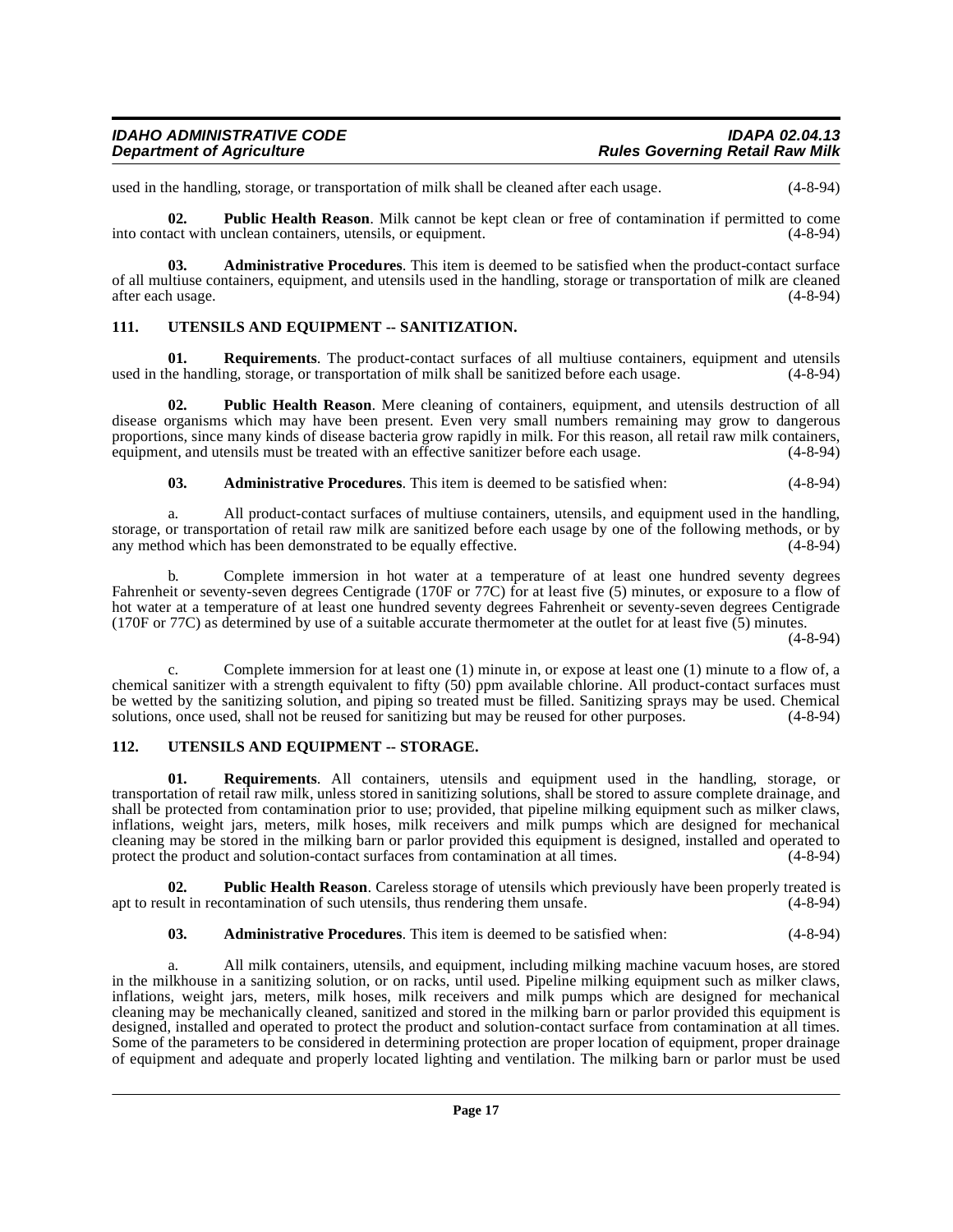only for milking. Concentrates may be fed in the barn during milking but the barn shall not be used for the housing of cattle. When manual cleaning of product-contact surfaces is necessary, the cleaning shall be done in the milkhouse. (4-8-94)

b. Means are provided to effect complete drainage of equipment when such equipment cannot be stored to drain freely. (4-8-94)

c. Strainer pads, parchment papers, gaskets and similar single-service articles are stored in a suitable container or cabinet and protected against contamination.

#### <span id="page-17-4"></span><span id="page-17-0"></span>**113. UTENSILS AND EQUIPMENT -- HANDLING.**

**01. Requirements**. After sanitization, all containers, utensils, and equipment shall be handled in such manner as to prevent contamination of any product-contact surface. (4-8-94)

**02. Public Health Reason**. Handling milk pails by inserting the fingers under the hood, carrying an armful of milk-can covers against a soiled shirt or jacket, or similar handling of utensils, will nullify the effect of sanitization. (4-8-94)

<span id="page-17-2"></span>**03. Administrative Procedures**. This item is deemed to be satisfied when: (4-8-94)

a. Sanitized product-contact surfaces, including farm holding/cooling tank openings and outlets, are protected against contact with unsanitized equipment and utensils, hands, clothing, splash, condensation, and other<br>sources of contamination. (4-8-94) sources of contamination.

b. Any sanitized product-contact surface, which has been otherwise exposed to contamination, is aned and sanitized before being used.  $(4-8-94)$ again cleaned and sanitized before being used.

#### <span id="page-17-3"></span><span id="page-17-1"></span>**114. MILKING -- FLANKS, UDDERS, AND TEATS.**

**01. Requirements**. Milking shall be done in the milking barn, stable, or parlor. The flanks, udders, bellies, and tails of all milking cows shall be free from visible dirt. All brushing shall be completed prior to milking. The udders and teats of all milking cows shall be cleaned and treated with a sanitizing solution just prior to the time of milking, and shall be relatively dry before milking. Wet hand milking is prohibited. (4-8-94) milking, and shall be relatively dry before milking. Wet hand milking is prohibited.

**02. Public Health Reason**. If milking is done elsewhere than in a suitable place provided for this purpose, the milk may become contaminated. Cleanliness of the cows is one of the most important factors affecting the bacterial count of the milk. Under usual farm conditions, cows contaminate their udders by standing in polluted water, or by lying down in the pasture or cowyard. Unless the udders and teats are carefully cleaned just before milking, particles of filth are apt to drop or be drawn into the milk. Such contamination of the milk is particularly dangerous because cow manure may contain the organisms of brucellosis and tuberculosis, and polluted water may contain the organisms of typhoid fever and other intestinal diseases. Rinsing or wiping the udders and teats with a sanitizing solution has the advantage of giving an additional margin of safety, with reference to such disease organisms as are not removed by ordinary cleaning, and it is helpful in the control of mastitis. (4-8-94)

**03. Administrative Procedures**. This item is deemed to be satisfied when: (4-8-94)

a. Milking is done in a milking barn, stable, or parlor. (4-8-94)

b. Brushing is completed prior to milking. (4-8-94)

Flanks, bellies, tails, and udders are clipped as often as necessary to facilitate cleaning of these areas and are free from dirt. The hair on the udders shall be of such length that it is not incorporated with the teat in the inflation during milking. (4-8-94)

Udders and teats of all milking cows are cleaned and treated with a sanitizing solution and are prior to milking. (4-8-94) relatively dry just prior to milking.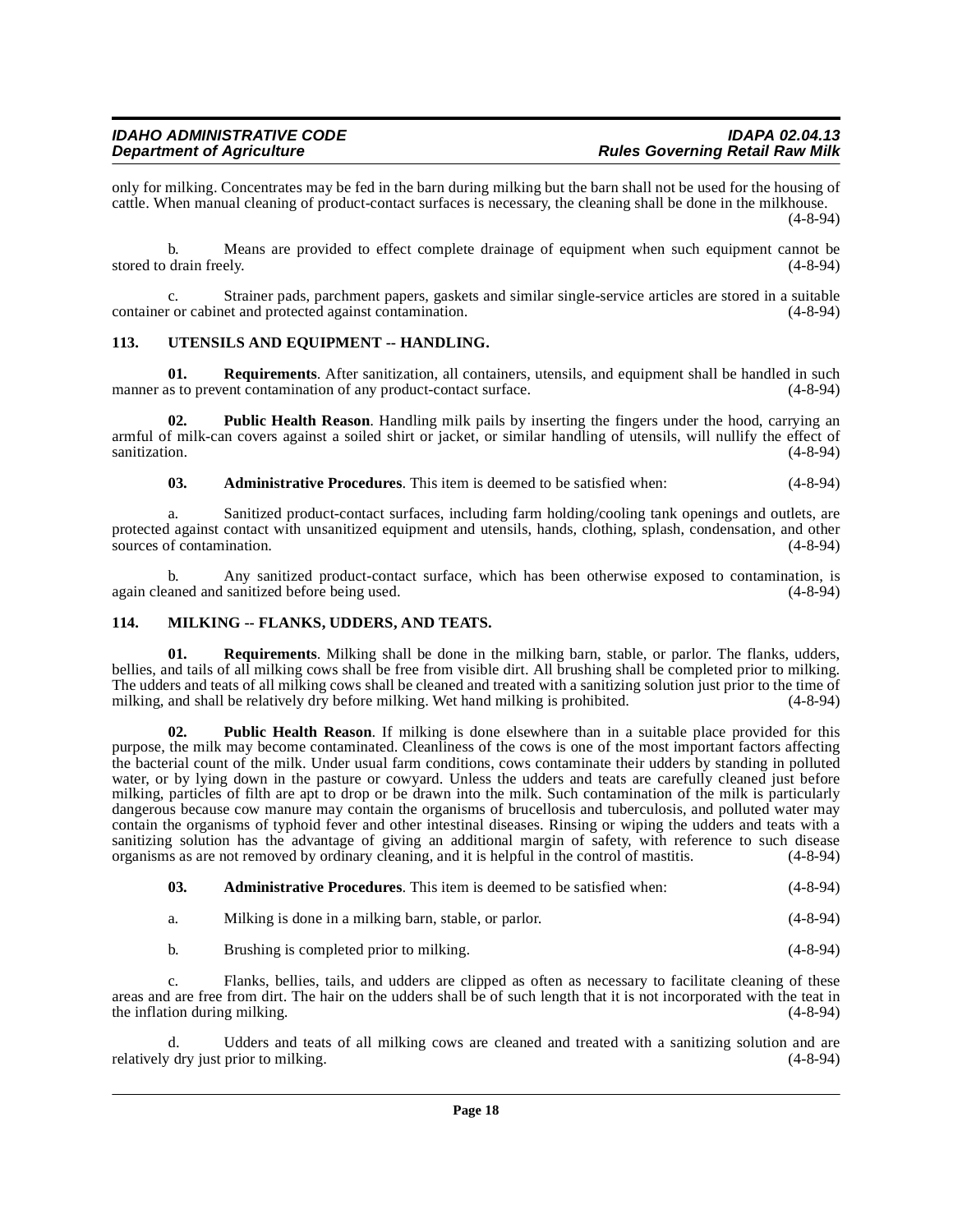<span id="page-18-2"></span>e. Wet hand milking is prohibited. (4-8-94)

#### <span id="page-18-0"></span>**115. MILKING -- SURCINGLES, MILK STOOLS, AND ANTIKICKERS.**

**01. Requirements**. Surcingles, milk stools, and antikickers shall be kept clean and stored above the (4-8-94) floor.  $(4-8-94)$ 

**02. Public Health Reason**. Clean milk stools, and clean surcingles or belly straps reduce the likelihood of contamination of milkers' hands between the milking of one (1) cow and the milking of another. (4-8-94)

| 03. | <b>Administrative Procedures.</b> This item is deemed to be satisfied when: | $(4 - 8 - 94)$ |
|-----|-----------------------------------------------------------------------------|----------------|
|-----|-----------------------------------------------------------------------------|----------------|

a. Milk stools are not padded and are constructed to be easily cleaned. (4-8-94)

b. Milk stools, surcingles, and antikickers are kept clean and are stored above the floor in a clean place listing barn, stable, parlor, or milkhouse, when not in use. in the milking barn, stable, parlor, or milkhouse, when not in use.

#### <span id="page-18-3"></span><span id="page-18-1"></span>**116. PROTECTION FROM CONTAMINATION.**

**01. Requirements**. Milking and milk house operations, equipment, and facilities shall be located and conducted to prevent any contamination of milk, equipment, containers, and utensils. No milk shall be strained, poured, transferred, or stored unless it is properly protected from contamination. (4-8-94) poured, transferred, or stored unless it is properly protected from contamination.

**02. Public Health Reason**. Because of the nature of milk and its susceptibility to contamination by disease producing bacteria and other contaminants, every effort should be made to provide adequate protection for the milk at all times. This should include the proper placement of equipment so that work areas in the milking barn and milkhouse are not overcrowded. The quality of any air which is used for the agitation or movement of milk or is directed at a milk product-contact surface should be such that it will not contaminate the milk. (4-8-94)

**03. Administrative Procedures**. This item is deemed to be satisfied when: (4-8-94)

a. Equipment and operations are so located within the milking barn and milkhouse as to prevent overcrowding and contamination of cleaned and sanitized containers, equipment, and utensils by splash, condensation, or manual contact.

b. During processing, pipelines and equipment used to contain or conduct retail raw milk and retail raw milk products shall be effectively separated from tanks or circuits containing cleaning or sanitizing solutions.

(4-8-94)

c. All milk which has overflowed, leaked, been spilled, or improperly handled is discarded. (4-8-94)

d. All product-contact surfaces of containers, equipment, and utensils are covered or otherwise protected to prevent the access of insects, dust, condensation, and other contamination. All openings, including valves and piping attached to milk storage and transport tanks, pumps, or vats, shall be capped or otherwise properly protected. Gravity type strainers in the milkhouse do not have to be covered. Milk pipelines used to convey milk from precoolers to the farm bulk tank must be fitted with effective drip deflectors. (4-8-94)

The receiving receptacle is raised above the floor, i.e., as on a dolly or cart, or placed at a distance from the cows to protect it against manure and splash when milk is poured or strained in the milking barn. Such receptacle shall have a tight-fitting cover which shall be closed except when milk is being poured. (4-8-94) receptacle shall have a tight-fitting cover which shall be closed except when milk is being poured.

f. Each pail or container of milk is transferred immediately from the milking barn, stable, or parlor to the milkhouse.

g. Pails, cans, and other equipment containing milk are properly covered during transfer and storage. (4-8-94)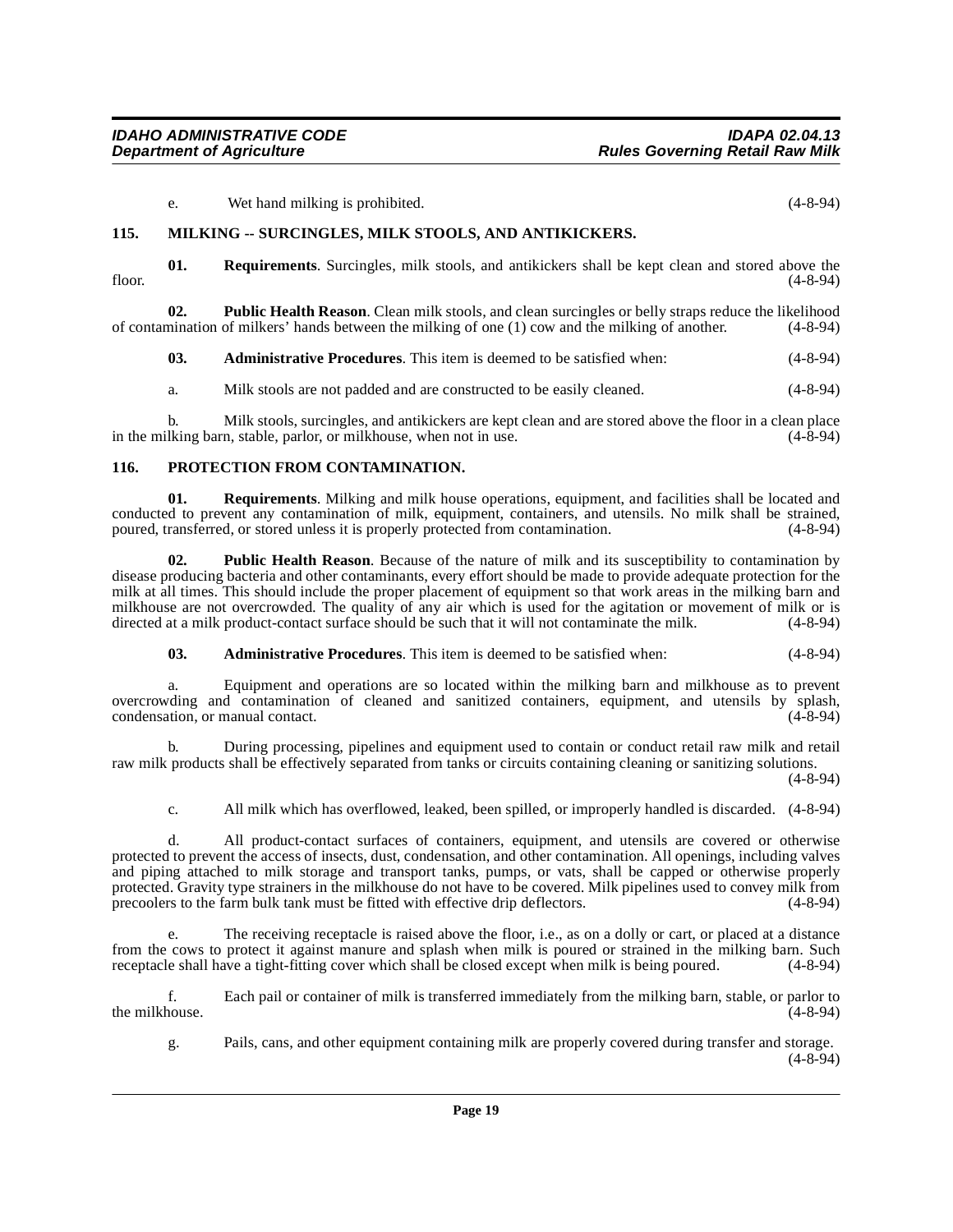h. Whenever air under pressure is used for the agitation or movement of milk, or is directed at a milkcontact surface, it is free of oil, dust, rust, excessive moisture, extraneous materials, and odor, and shall otherwise comply with applicable standards.

i. There have been no vitamins, minerals, flavors or other substances added to the milk. (4-8-94)

j. Antibiotics and medicinals are stored in such a manner that they cannot contaminate the milk or duct-contact surface of the equipment, containers or utensils. (4-8-94) milk product-contact surface of the equipment, containers or utensils.

#### <span id="page-19-5"></span><span id="page-19-0"></span>**117. PERSONNEL -- HAND-WASHING FACILITIES.**

**01. Requirements**. Adequate hand-washing facilities shall be provided, including a lavatory fixture with hot and cold or tempered running water, soap or detergent, and individual sanitary towels, convenient to the milk house, utensil washing area, milking barn, stable, parlor, and flush toilet. (4-8-94)

**02. Public Health Reason**. The hands of the employee may come into contact with the same kind of material that may contaminate the milk. During the course of his duties and natural habits outside of the milking barn, the dairyman's hands must be assumed to have been exposed to body discharges. Washing facilities are required in order to increase the assurance that the employee's hands will be washed. (4-8-94)

**03. Administrative Procedures**. This item is deemed to be satisfied when: (4-8-94)

a. Hand-washing facilities are located convenient to the milkhouse, packaging area, utensil washing king barn, stable, parlor and flush toilet. area, milking barn, stable, parlor and flush toilet.

b. Hand-washing facilities include soap or detergent, hot and cold or tempered running water, individual sanitary towels, and a lavatory fixture. Utensil wash and rinse vats shall not be considered as hand-washing facilities. (4-8-94)

#### <span id="page-19-4"></span><span id="page-19-1"></span>**118. PERSONNEL -- CLEANLINESS.**

**01. Requirements**. Hands shall be washed clean and dried with an individual sanitary towel immediately before milking, before performing any milkhouse function or utensil washing, and immediately after the interruption of any of these activities. Milkers and milk haulers shall wear clean outer garments while milking or handling milk, milk containers, utensils or equipment. handling milk, milk containers, utensils or equipment.

**02. Public Health Reason**. The reasons for clean hands of the persons doing this work are similar to those for cleanliness of the cows' udders. The employee's hands must be assumed to have been exposed to contamination during the course of his normal duties on the farm and at milking time. Because the hands of all workers frequently come into contact with their clothing it is important that the clothes worn during milking and the handling of milk be clean. handling of milk be clean.

**03. Administrative Procedures**. This item is deemed to be satisfied when: (4-8-94)

a. Hands are washed clean and dried with an individual sanitary towel immediately beginning work, and immediately after the interruption of any of these activities.  $(4-8-94)$ 

b. Employees wear clean outer garments while milking or handling milk, milk containers, utensils, or equipment. (4-8-94)

#### <span id="page-19-3"></span><span id="page-19-2"></span>**119. COOLING.**

**01. Requirements**. Retail raw milk shall be cooled to forty degrees Fahrenheit or five degrees Centigrade (40F or  $5\hat{C}$ ) or less within two (2) hours after milking; provided, that the blend temperature after the first milking and subsequent milkings does not exceed forty-five degrees Fahrenheit or seven degrees Centigrade (45F or  $7C$ ).  $7C$ ). (4-8-94)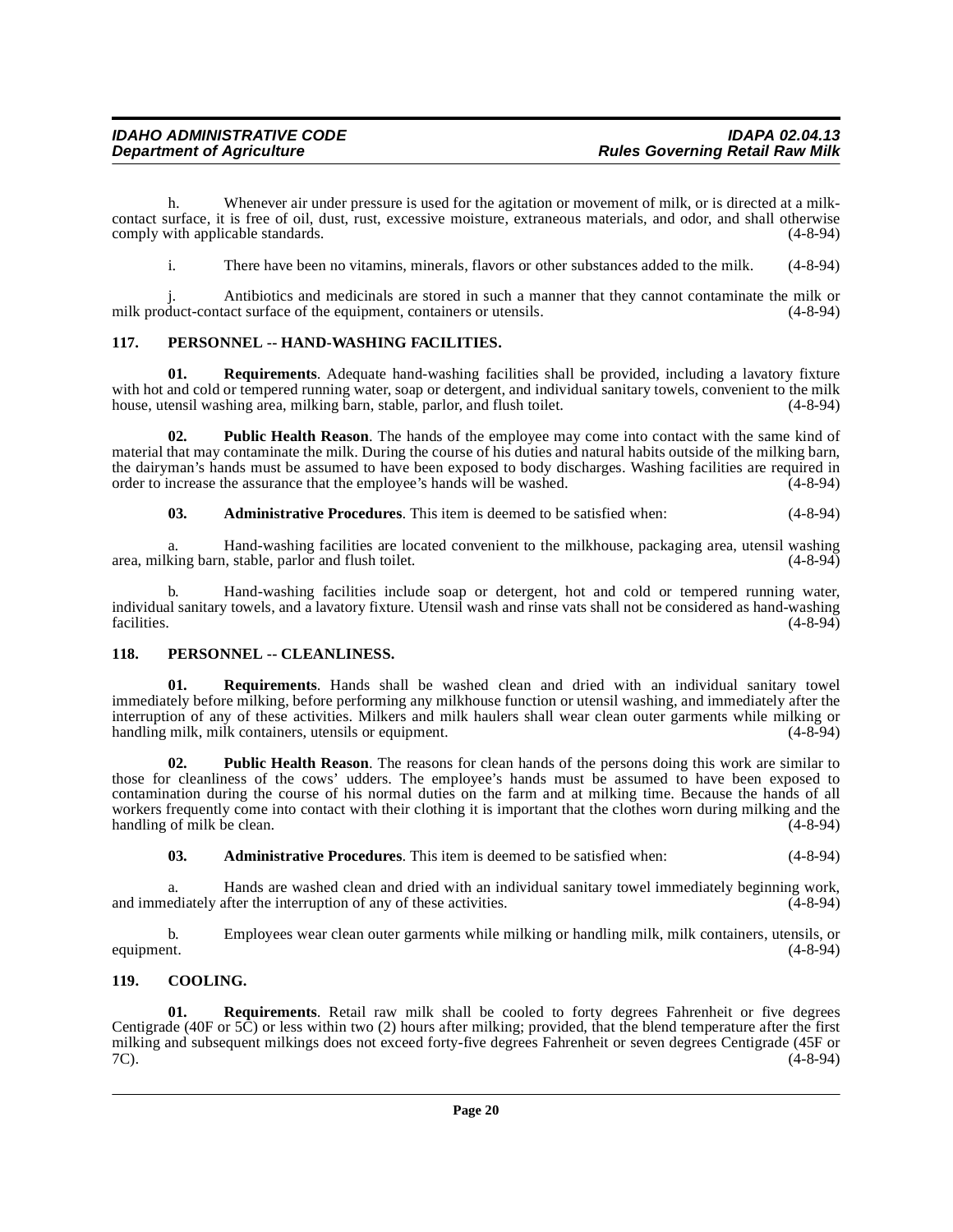<span id="page-20-3"></span>**02. Public Health Reason**. Milk produced by disease-free cows and under clean bacteria immediately after milking. These multiply to enormous numbers in a few hours unless the milk is cooled. When the milk is cooled quickly to forty degrees Fahrenheit or five degrees Centigrade (40F or 5C) or less, however, there is only a slow increase in numbers of bacteria. In order to understand this, it is necessary to recall merely that bacteria are actually infinitesimal plants, and that most plants do not grow in cold weather. Usually, the bacteria in milk are harmless, and if this were always true there would be no reason to cool milk, except to delay souring. There is, however, no way for the dairyman or regulating officer to be absolutely sure that no disease bacteria have entered the milk even though observance of the other provisions of these rules will greatly reduce this likelihood. The likelihood of transmitting disease is much increased when the milk contains large numbers of disease bacteria. Therefore, it is extremely important for milk to be cooled quickly, so that small numbers of bacteria which may have entered will not multiply. (4-8-94)

#### **03. Administrative Procedures**. This item is deemed to be satisfied when: (4-8-94)

a. Retail raw milk is cooled to forty degrees Fahrenheit or five degrees Centigrade (40F or 5C) or less within two (2) hours after milking; provided, that the blend temperature after the first milking and subsequent milkings does not exceed forty-five degrees Fahrenheit or seven degrees Centigrade (45F or 7C). (4-8-94) milkings does not exceed forty-five degrees Fahrenheit or seven degrees Centigrade (45F or 7C).

b. Recirculated cold water which is used in plate or tubular coolers or heat exchangers is from a safe source and protected from contamination. Such water shall be tested semiannually and shall comply with bacteriological standards. (4-8-94) bacteriological standards.

#### <span id="page-20-4"></span><span id="page-20-0"></span>**120. VEHICLES.**

**01. Requirements**. All vehicles used for transportation of retail raw milk and retail raw milk products shall be constructed and operated so that the retail raw milk and retail raw milk products are maintained at forty-five degrees Fahrenheit or seven degrees Centigrade (45F or 7C) or less, and are protected from sun, from freezing and from contamination. (4-8-94) from contamination.

**02. Public Health Reason**. The exposure of milk to the sun will alter the flavor of milk, and will tend to increase the temperature, thus increasing the possibility of bacterial growth. Freezing alters the physical and chemical properties of milk. Milk and milk products, as well as empty containers, should be protected against contamination at all times. (4-8-94)

| 03. |  | <b>Administrative Procedures.</b> This item is deemed to be satisfied when: | $(4-8-94)$ |
|-----|--|-----------------------------------------------------------------------------|------------|
|-----|--|-----------------------------------------------------------------------------|------------|

a. All vehicles are kept clean. (4-8-94)

b. Material which is capable of contaminating milk or milk products is not transported with milk or milk products. (4-8-94)

c. Vehicles have fully enclosed bodies with well-fitted solid doors to protect their contents from sun, freezing and contamination. (4-8-94)

d. Transported retail raw milk and milk products are maintained at forty-five degrees Fahrenheit or seven degrees Centigrade (45F or 7C) or less until delivered. (4-8-94)

#### <span id="page-20-2"></span><span id="page-20-1"></span>**121. INSECT AND RODENT CONTROL.**

**01. Requirements**. Effective measures shall be taken to prevent the contamination of milk, containers, equipment, and utensils by insects and rodents and by chemicals used to control such vermin. Milk rooms and utensil washing areas shall be free of insects and rodents. Surroundings shall be kept neat, clean, and free of conditions which might harbor or be conducive to the breeding of insects and rodents. (4-8-94)

**02. Public Health Reason**. Proper manure disposal reduces the breeding of flies, which are considered capable of transmitting infection, by physical contact or through excreta, to milk or milk utensils. Flies visit insanitary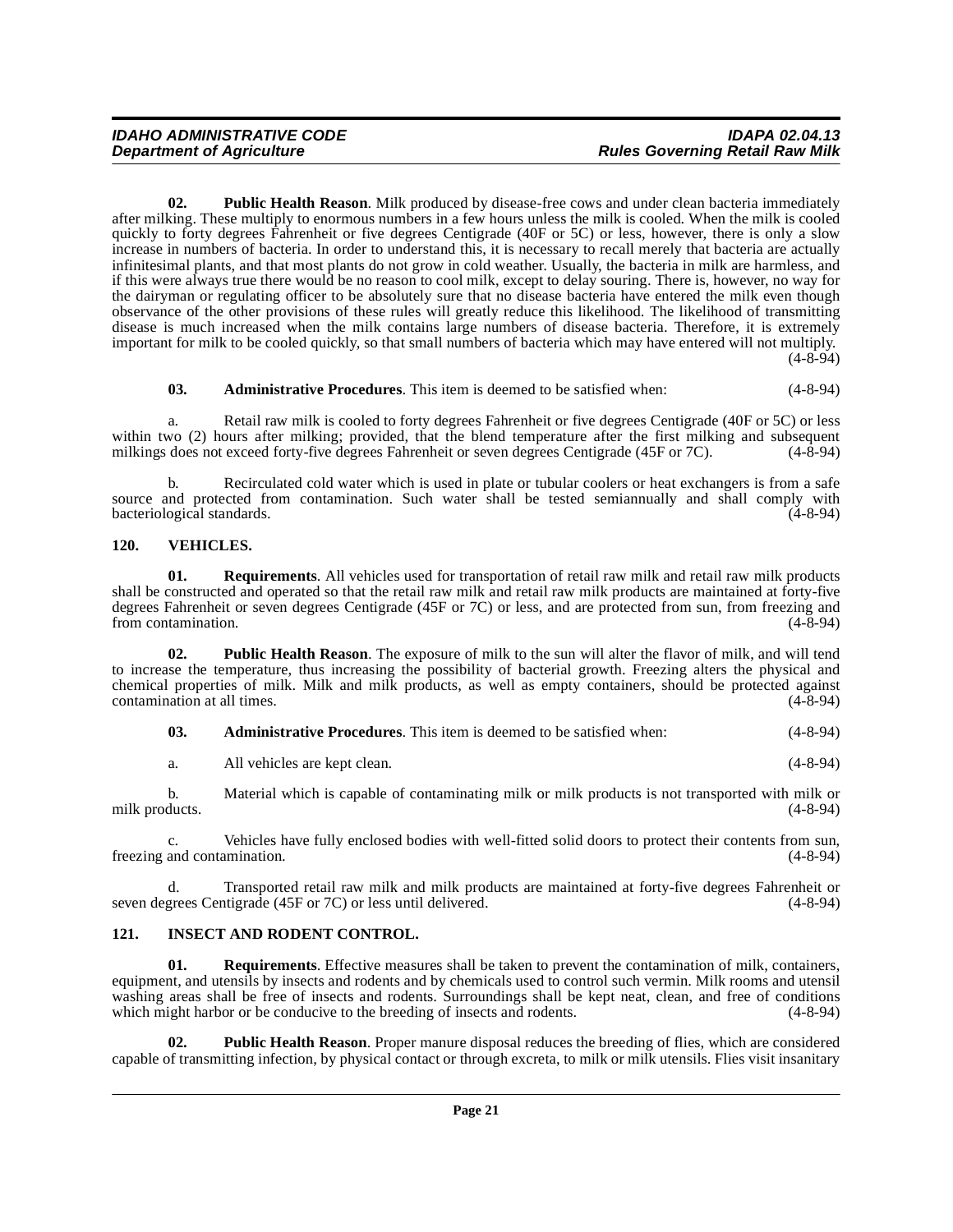## **IDAHO ADMINISTRATIVE CODE IDAPA 02.04.13 Rules Governing Retail Raw Milk**

places, may carry disease organisms on their bodies and may carry living bacteria for as long as four (4) weeks within their bodies, and may pass them on to succeeding generations by infecting their eggs. Effective screening tends to prevent the presence of flies, which are a public health menace. Flies may contaminate the milk with disease germs, which may multiply and become sufficiently numerous to present a public health hazard. The surroundings of a dairy should be kept neat and clean to encourage cleanliness and reduce insect and rodent harborages. (4-8-94)

**03. Administrative Procedures**. This item is deemed to be satisfied when: (4-8-94)

a. Surroundings are kept neat, clean, and free of conditions which might harbor or be conducive to the breeding of insects and rodents. During fly season, manure shall be spread directly on the fields; or stored for not more than four (4) days in a pile on the ground surface, and then spread on the fields; or stored for not more than seven (7) days in an impervious-floored bin, or on an impervious-curbed platform and then spread; or stored in a tight-screened and trapped manure shed; or effectively treated with larvicides; or disposed of in any other manner which controls insect breeding. (4-8-94)

b. Manure packs in loafing areas, stables without stanchions, pen stables, resting barns, wandering d free-stall housing are properly bedded and managed to prevent fly breeding. (4-8-94) sheds and free-stall housing are properly bedded and managed to prevent fly breeding.

c. Milkrooms and utensil washing areas are free of insects and rodents. (4-8-94)

d. Milkrooms and utensil washing areas are effectively screened or otherwise protected against the entrance of vermin.

e. Outer milkhouse and utensil washing area doors are tight and self-closing. Outer doors shall open outward. (4-8-94)

f. Effective measures are taken to prevent the contamination of milk, containers, utensils, and equipment by insects and rodents, and by chemicals used to control such vermin. Insecticides and rodenticides not approved for use in the milkhouse or utensil washing areas shall not be stored in the milkhouse or utensil washing areas. (4-8-94)  $(4-8-94)$ 

g. Only insecticides and rodenticides approved for use by the regulatory agency or registered with the U.S. Environmental Protection Agency are used for insect and rodent control.

h. Insecticides and rodenticides are used only in accordance with manufacturer's label directions and so as to prevent the contamination of milk, milk containers, equipment, utensils, feed, and water. (4-8-94) are used so as to prevent the contamination of milk, milk containers, equipment, utensils, feed, and water.

#### <span id="page-21-0"></span>**122. -- 209. (RESERVED).**

#### <span id="page-21-2"></span><span id="page-21-1"></span>**210. SANITARY PIPING.**

**01. Requirements**. All sanitary piping, fittings, and connections which are exposed to retail raw milk or retail raw milk products, or from which liquids may drip, drain, or be drawn into retail raw milk or retail raw milk products, shall consist of smooth, impervious, corrosion-resistant, nontoxic, easily cleanable material. All piping shall be in good repair. Retail raw milk and retail raw milk products shall be conducted from one (1) piece of equipment to another only through sanitary piping.

**02. Public Health Reason**. Milk piping and fittings are sometimes so designed as to be difficult to clean; or they may be constructed of metal which corrodes easily. In either case, it is unlikely that they will be kept clean. Sanitary milk piping is a term which applies to properly designed and properly constructed piping. The purpose of this is to prevent exposure of the product to contamination.

**03. Administrative Procedures**. This item is deemed to be satisfied when: (4-8-94)

a. All sanitary piping, fittings, and connections which are exposed to retail raw milk or retail raw milk products, or from which liquids may drip, drain, or be drawn into retail raw milk or retail raw milk products, consist<br>of smooth, impervious, corrosion-resistant, nontoxic, easily cleanable material. (4-8-94) of smooth, impervious, corrosion-resistant, nontoxic, easily cleanable material.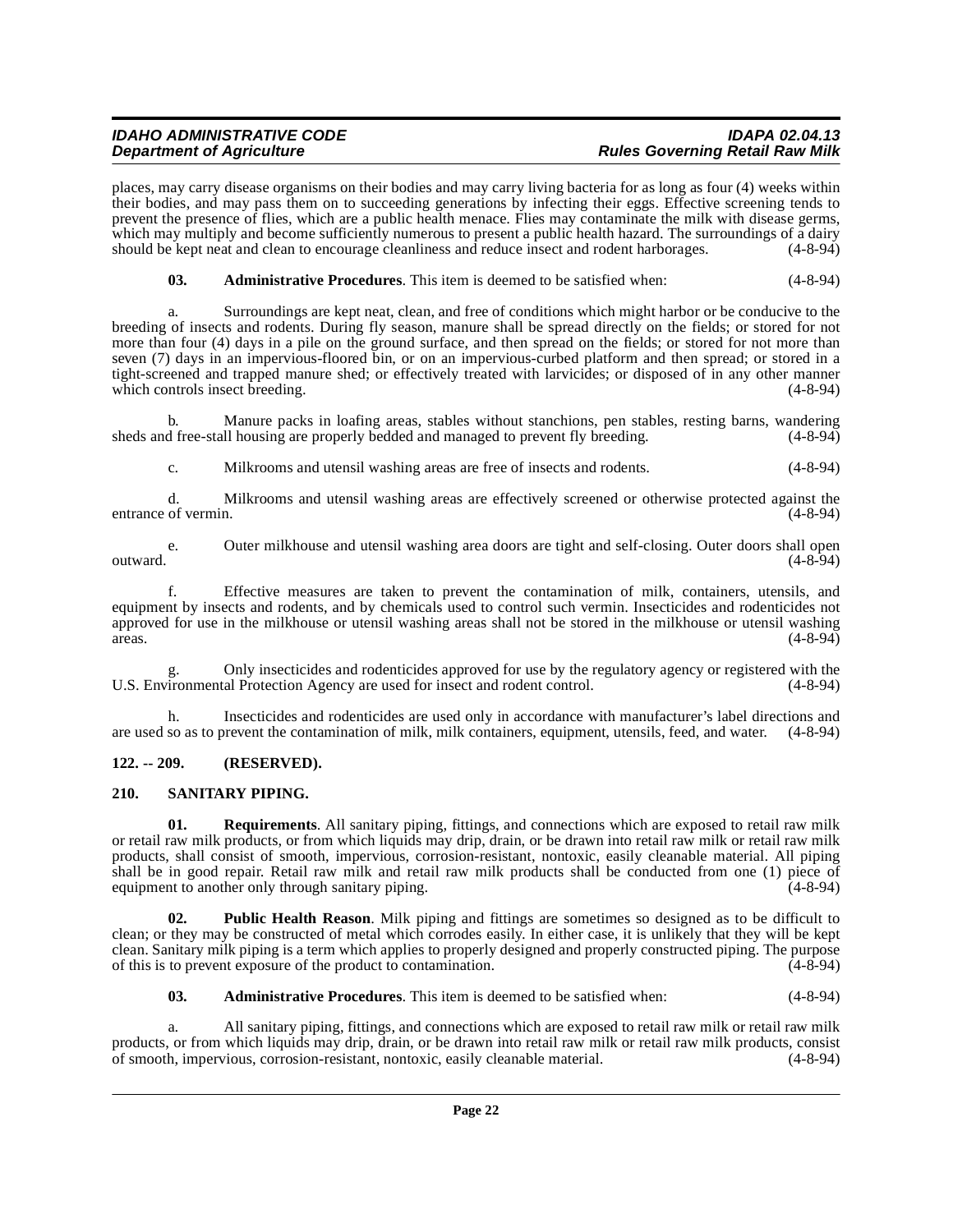b. All sanitary piping, connections and fittings consist of: stainless steel of the AISI (American Iron and Steel Institute) three hundred (300) series; or equally corrosion-resistant metal which is nontoxic and nonabsorbent; or heat resistant glass; provided, that plastic, or rubber and rubberlike materials, which are relatively inert, resistant to scratching, scoring, decomposition, crazing, chipping, and distortion under normal use conditions; which are nontoxic, fat resistant, relatively nonabsorbent; which do not impart flavor or odor to the product; and which maintain their original properties under repeated use conditions, may be used for gaskets, sealing applications, and for short flexible take down jumpers or connections where flexibility is required for essential or functional reasons. reasons.  $(4-8-94)$ 

c. Sanitary piping, fittings and connections are designed to permit easy cleaning, kept in good repair, and free of breaks or corrosion, and contain no dead ends of piping in which milk may collect.

d. All interior surfaces of demountable piping, including valves, fittings, and connections are designed, constructed, and installed to permit inspection and drainage. (4-8-94)

e. All cleaned-in-place milk pipelines and return-solution lines are rigid, self-draining, and so supported to maintain uniform slope and alignment. Return solution lines shall be constructed of material meeting the specifications of Subsection 210.03.b. If gaskets are used, they shall be self-positioning, of material meeting the specifications outlined in Subsection 210.03.b., and designed, finished, and applied to form a smooth, flush interior surface. If gaskets are not used, all fittings shall have self-positioning faces designed to form a smooth, flush interior surface. All interior surfaces of welded joints in pipelines shall be smooth and free from pits, cracks, or inclusions. In the case of welded lines, all welds shall be inspected by the use of a borescope or other appropriate available inspection device as they are made; and such welds shall be approved by the regulatory agency. Each cleaning circuit shall have access points for inspection in addition to the entrances and exits. These may be valves, removable sections, fittings, or other means of combinations that are adequate for inspection of the interior of the line. These access points shall be located at sufficient intervals to determine the general condition of the interior surfaces of the line. Detailed plans for welded pipeline systems shall be submitted to the regulatory agency for written approval prior to installation. No alteration or addition shall be made to any welded milk pipeline system without prior written approval from the regulatory agency. (4-8-94) approval from the regulatory agency.

f. Retail raw milk and retail raw milk products are conducted from one piece of equipment to another only through sanitary milk piping.

#### <span id="page-22-1"></span><span id="page-22-0"></span>**211. CONSTRUCTION AND REPAIR OF CONTAINERS AND EQUIPMENT.**

**01. Requirements**. All multiuse containers and equipment with which retail raw milk or retail raw milk products come into contact shall be of smooth, impervious, corrosion-resistant, nontoxic material; shall be constructed for ease of cleaning; and shall be kept in good repair. All single-service containers, closures, gaskets, and other articles with which retail raw milk or retail raw milk products come in contact shall be nontoxic, and shall have been manufactured, packaged, transported, and handled in a sanitary manner. Articles intended for single-service use<br>(4-8-94) shall not be reused.

**02. Public Health Reason**. When equipment is not constructed and located so that it can be cleaned easily, and which is not kept in good repair, it is unlikely that it will be properly cleaned. Single-service articles, which have not been manufactured and handled in a sanitary manner may contaminate the milk. (4-8-94) which have not been manufactured and handled in a sanitary manner may contaminate the milk.

**03. Administrative Procedures**. This item is deemed to be satisfied when: (4-8-94)

a. All multiuse containers and equipment with which retail raw milk or retail raw milk products come act are of smooth, impervious, corrosion resistant, and nontoxic material. (4-8-94) into contact are of smooth, impervious, corrosion resistant, and nontoxic material.

b. All milk-contact surfaces of multiuse containers and equipment consist of: stainless steel of the AISI (American Iron and Steel Institute) three hundred (300) series; or equally corrosion-resistant metal which is nontoxic and nonabsorbent; or heat resistant glass; or plastic or rubber and rubberlike materials which are relatively inert, resistant to scratching, scoring, decomposition, crazing, chipping, and distortion under normal use conditions; which are nontoxic, fat resistant, relatively nonabsorbent, and do not impart flavor or odor to the product; and which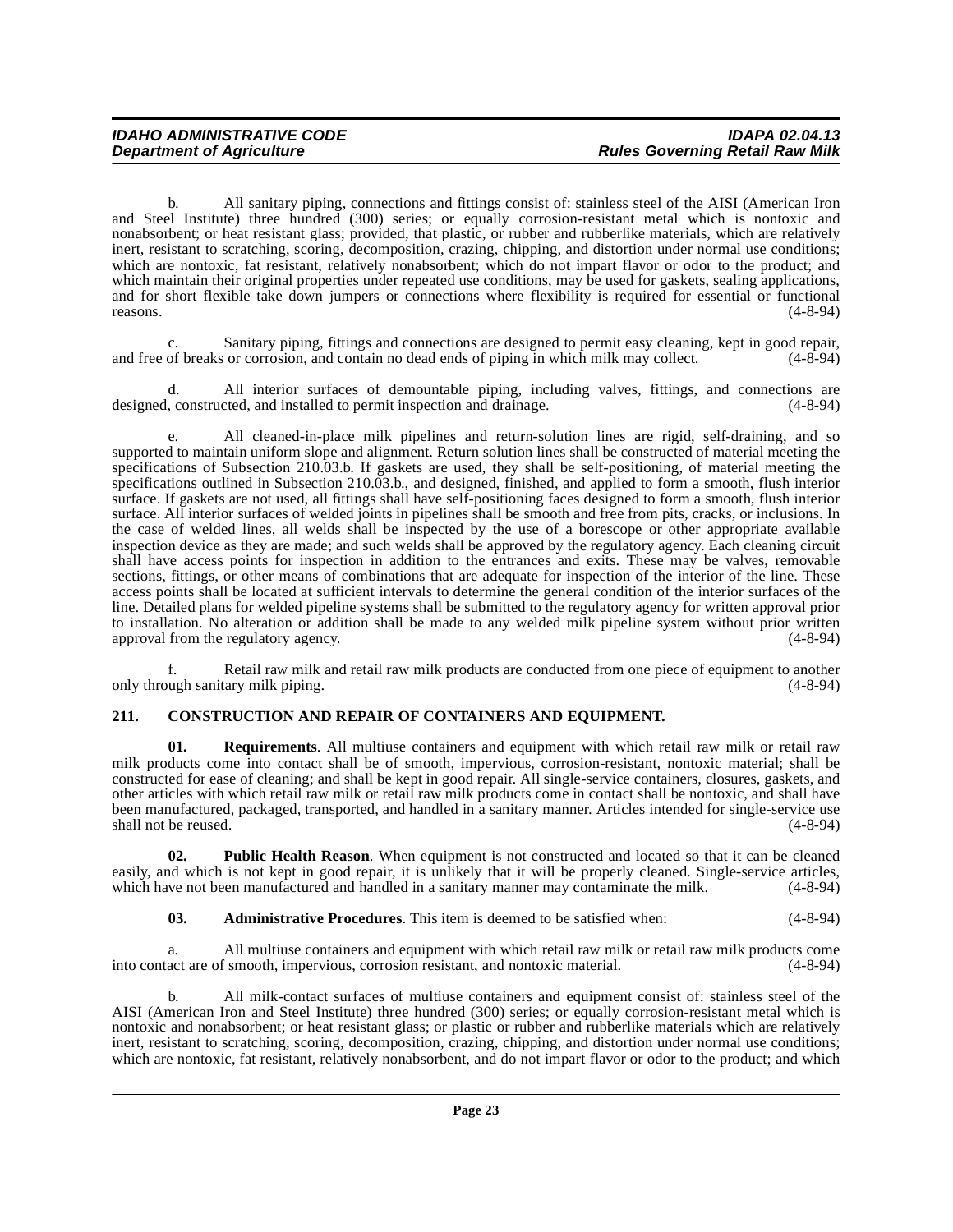maintain their original properties under repeated use conditions. (4-8-94)

All joints in containers, equipment, and utensils are flush and finished as smooth as adjoining surfaces. Where a rotating shaft is inserted through a surface with which retail raw milk or retail raw milk products come into contact, the joint between the moving and stationary surfaces shall be close-fitting. Where a thermometer or temperature sensing element is inserted through a surface with which retail raw milk or retail raw milk products<br>come into contact a pressure-tight seal shall be provided ahead of all threads and crevices (4-8-94) come into contact, a pressure-tight seal shall be provided ahead of all threads and crevices.

d. All openings in covers of tanks, vats, separators, etc., are protected by raised edges, or otherwise to prevent the entrance of surface drainage. Condensation-diverting aprons shall be provided as close to the tank or vat as possible on all pipes, thermometers, or temperature sensing elements, and other equipment extending into a tank, bowl, vat, or distributor, unless a watertight joint is provided. (4-8-94) bowl, vat, or distributor, unless a watertight joint is provided.

All surfaces with which retail raw milk or retail raw milk products come into contact are easily accessible or demountable for manual cleaning or are designed for mechanical cleaning. All product-contact surfaces shall be readily accessible for inspection and shall be self-draining. Wing nuts, bayonet locks, and similar devices shall be used whenever possible in lieu of bolts and nuts, to promote easy disassembly. (4-8-94) shall be used whenever possible in lieu of bolts and nuts, to promote easy disassembly.

There are no threads used in contact with retail raw milk or retail raw milk products except where needed for functional and safety reasons, such as in clarifiers, pumps, and separators. Such threads shall be of a sanitary type. (4-8-94) sanitary type. (4-8-94)

g. All multiuse containers and other equipment have rounded corners, are in good repair and free from breaks, crevices, and corrosion. Milk cans shall have umbrella-type covers. (4-8-94)

h. Strainers, if used, are of perforated metal design, and so constructed as to utilize single-service media. Multiple-use woven material shall not be used for straining retail raw milk. (4-8-94) strainer media. Multiple-use woven material shall not be used for straining retail raw milk.

i. All single service containers, closures, gaskets, and other articles, with which retail raw milk or  $\mu$  milk products come in contact, are nontoxic. retail raw milk products come in contact, are nontoxic.

j. The manufacture, packing, transportation, and handling of single-service containers, closures, caps, gaskets, and similar articles comply with requirements of the Guidelines for the Manufacture of Single-Service Containers for Retail Raw Milk and Retail Raw Milk Products. Inspections and tests shall be made by the regulatory agency or any agency authorized by them.

#### <span id="page-23-1"></span><span id="page-23-0"></span>**212. CLEANING AND SANITIZING OF CONTAINERS AND EQUIPMENT.**

**01. Requirements**. The product-contact surfaces of all multiuse containers, utensils, and equipment used in the transportation, processing, handling, and storage of retail raw milk or retail raw milk products shall be effectively cleaned and shall be sanitized before each use. (4-8-94)

**02. Public Health Reason**. Retail raw milk and retail raw milk products cannot be kept clean and safe, if permitted to come into contact with containers, utensils, and equipment which have not been properly cleaned and treated. (4-8-94) treated.  $(4-8-94)$ 

**03. Administrative Procedures**. This item is deemed to be satisfied when: (4-8-94)

All multiuse containers and utensils are thoroughly cleaned after each use, and all equipment is thoroughly cleaned at least once each day used; provided that storage tanks shall be cleaned when emptied and shall be emptied at least every seventy-two (72) hours. Storage tanks which are used to store raw milk longer than twentyfour (24) hours and silo tanks used for the storage of raw milk, shall be equipped with a seven (7) day temperature recording device. (4-8-94)

b. Pipelines or equipment designed for mechanical cleaning meet the following requirements: An effective cleaning and sanitizing regimen for each separate cleaning circuit shall be followed. A temperature recording device shall be installed in the return solution line to record the temperature and time during which the line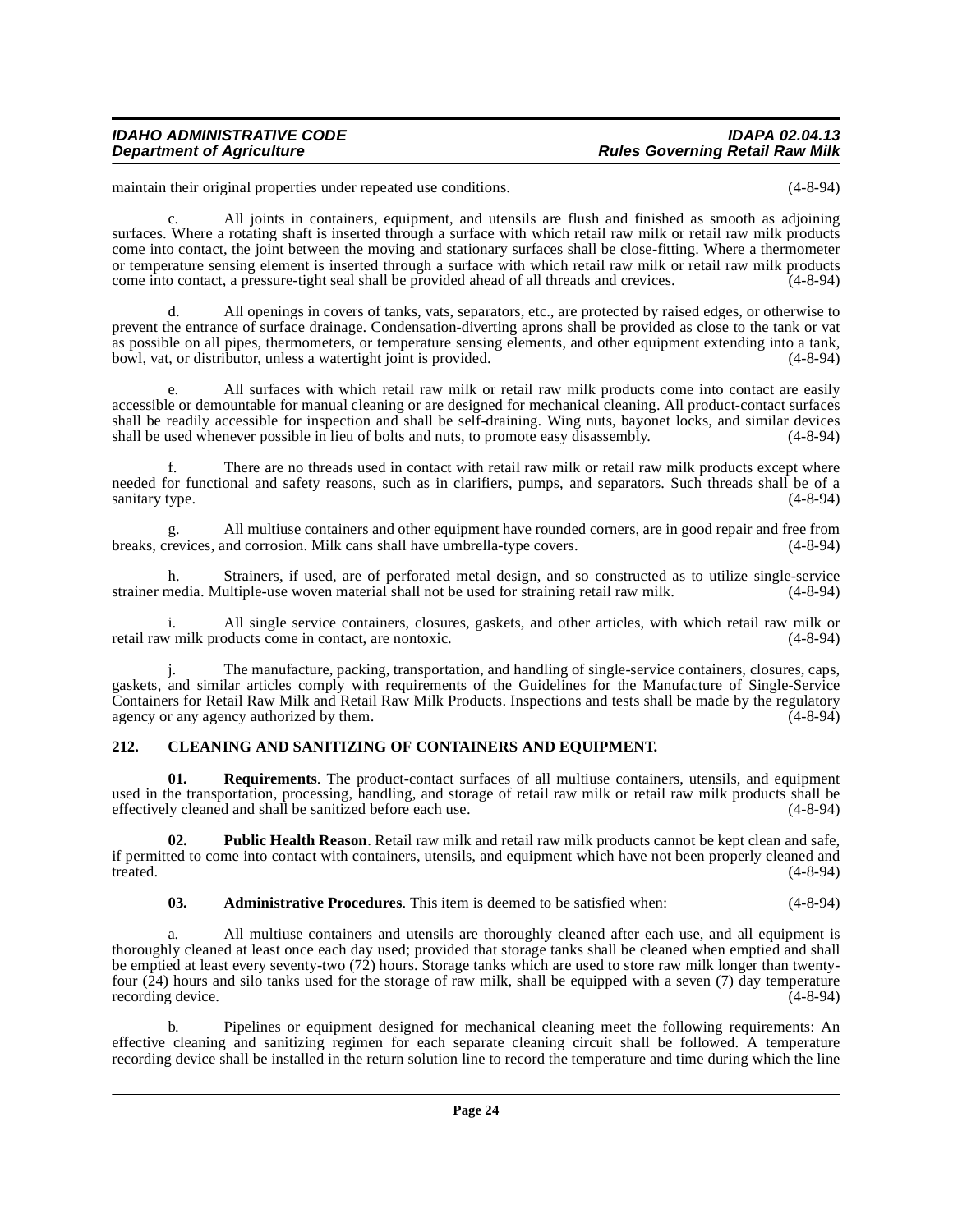| <b>IDAHO ADMINISTRATIVE CODE</b> | <b>IDAPA 02.04.13</b>                  |
|----------------------------------|----------------------------------------|
| <b>Department of Agriculture</b> | <b>Rules Governing Retail Raw Milk</b> |

or equipment is exposed to cleaning and sanitizing. Temperature recording charts shall be identified, dated, and retained for three (3) months. During each official inspection, the regulatory agency shall examine and initial temperature recording charts to verify the time of exposure to solutions and their temperatures. (4-8-94)

c. Plants in which containers are washed manually are equipped with a two (2) compartment washand-rinse vat for this purpose. Such plants shall also provide a steam cabinet or individual steam-jet plate with hood<br>for sanitizing of cleaned containers or if sanitizing is done with chemicals a third treatment vat for sanitizing of cleaned containers, or, if sanitizing is done with chemicals, a third treatment vat.

d. In plants utilizing automatic bottle washers, such washers must provide for bactericidal treatment by means of steam, hot water, or chemical treatment. In soaker-type bottle washers, in which bactericidal treatment depends upon the causticity of the washing solution, the caustic strength for a given soaking time and temperature shall be as specified in the following table listing combinations of causticity, time, and temperature of equal bactericidal value, for soaker tank of soaker-type bottle washers.

TABLE 2 - Combinations of Causticity, Time and Temperature of Equal Soaker-Type Bottle Washers (Based on the National Soft Drink Association (NSDA) specification for beverage bottles)

|                 | <b>Temperature, degrees</b> |      |                                       |      |      |      |      |
|-----------------|-----------------------------|------|---------------------------------------|------|------|------|------|
| Fahrenheit      | 170                         | 160  | 150                                   | 140  | 130  | 120  | 110  |
| Centigrade      | 77                          | 71   | 66                                    | 60   | 54   | 49   | 43   |
|                 |                             |      |                                       |      |      |      |      |
|                 |                             |      |                                       |      |      |      |      |
| Time in minutes |                             |      | <b>Concentration of NaOH, percent</b> |      |      |      |      |
| 3               | 0.57                        | 0.86 | 1.28                                  | 1.91 | 2.86 | 4.27 | 6.39 |
| 5               | 0.43                        | 0.64 | 0.96                                  | 1.43 | 2.16 | 3.22 | 4.80 |

NOTE: The NSDA Washington, D.C. 20036 alkali test, the NSDA caustic test, or other suitable test may be used to determine the strength of the soaker solution. The caustic strength shall be tested monthly by the regulatory agency.

(4-8-94)

e. When caustic is so used, subsequent final rinsing of the bottles shall be with water which has been treated with heat or chemicals to assure freedom from viable pathogenic or otherwise harmful organisms, to prevent recontamination of the treated bottle during the rinsing operation. (4-8-94)

f. All multiuse containers, equipment and utensils are sanitized before use, employing one or a combination of the methods prescribed under Section 111. Assembled equipment must be sanitized prior to each day's run. Tests to determine the efficiency of sanitization should be made by the regulatory agency at intervals sufficient to satisfy the regulatory agency that the sanitization process is effective. (4-8-94)

There sidualbacteria count of multiuse and single-service containers used for packaging retail raw milk and retail raw milk products shall not exceed one (1) per milliliter of capacity, when the rinse test is used, or not over fifty (50) colonies per eight (8) square inches (one  $(1)$  per square centimeter) of product-contact surface, when the swab test is used, in three (3) out of four (4) samples taken at random on a given day. All multiuse and single-<br>service containers shall be free of coliform organisms. service containers shall be free of coliform organisms.

h. When single-service containers are fabricated in another plant which conforms to the guidelines of the FDA, and the regulatory agency has information that they do comply, the regulatory agency may accept the containers as being in conformance without additional tests. If no information is available or there is reason to believe that containers do not conform, or if containers are fabricated in the dairy plant, the regulatory agency shall collect at least four (4) sets of containers each six (6) months and determine conformance with the bacteriological standards in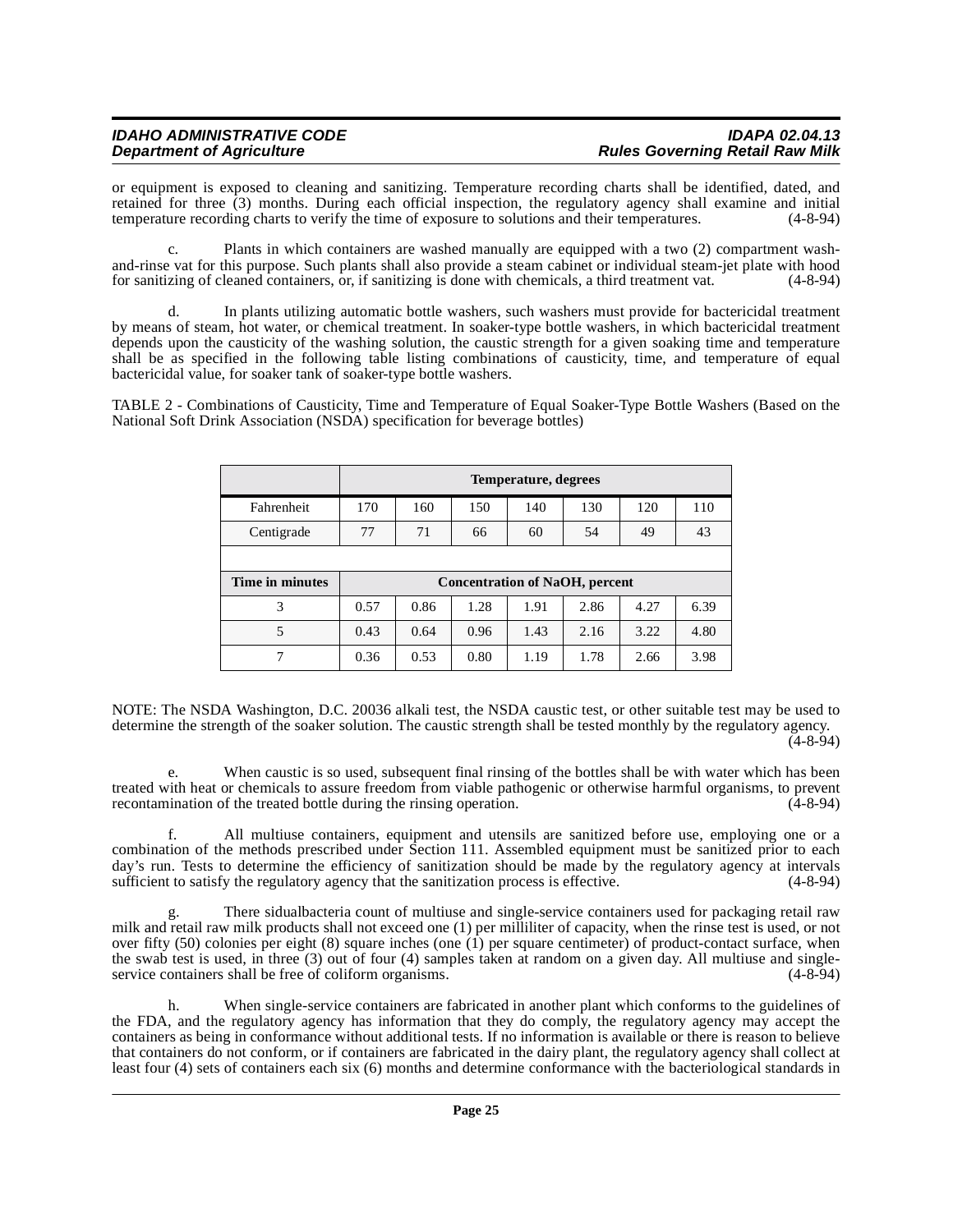this section.  $(4-8-94)$ 

i. Plants which utilize multiuse plastic containers for pasteurized retail raw milk and retail raw milk products shall comply with the following criteria: The plastic material from which the containers are molded shall be of safe material. The plastic material shall comply with the material specifications of Section 211. All containers shall be identified as to plant of manufacture, date of manufacture, and type and class of plastic material used. This information may be by code; provided that the code is revealed to the regulatory agency. A device shall be installed in the filling line capable of detecting in each container before it is filled, volatile organic contaminants in amounts that are of public health significance. Such device must be constructed so that it may be sealed by the regulatory agency to prevent the changing of its sensitivity functioning level. Models using an air injection system and with a testing device built into the detection equipment do not have to be sealed. To assure proper functioning of the system the operator needs to be able to adjust the sensitivity. However, those models utilizing an external testing device must be sealed. Any container detected by the device as being unsatisfactory must be automatically made unusable to prevent refilling. In addition, the device must be interconnected so that the system will not operate unless the detecting device is in proper operating condition. Any other system so designed and operated that will provide equal assurance of freedom from contamination and recognized by the Food and Drug Administration to be equally efficient may be accepted by the regulatory agency. A standard must be available for use of the regulatory agency for testing the proper sensitivity functioning levels of the detection device. The containers shall comply with the applicable construction requirements of Section 7, Item 11P of the 1991 Pasteurized Milk Ordinance. The closure for the container shall be single-service. Screw-type closures shall not be used. The container shall not impart into the product pesticide residual levels or other chemical contaminants in excess of those considered acceptable under the Federal Food, Drug and Cosmetic Act, as amended and regulations issued thereunder. The phrase "Use only for food" shall appear on all containers. (4-8-94)

#### <span id="page-25-2"></span><span id="page-25-0"></span>**213. STORAGE OF CLEANED CONTAINERS AND EQUIPMENT.**

**01. Requirements**. After cleaning, all multiuse milk or milk product containers, utensils, and equipment shall be transported and stored to assure complete drainage, and shall be protected from contamination before use. (4-8-94) before use.  $(4-8-94)$ 

**02. Public Health Reason**. If containers and equipment are not protected from contamination, the value of sanitization may be partly or entirely nullified. (4-8-94)

#### **03. Administrative Procedures**. This item is deemed to be satisfied when: (4-8-94)

a. All multiuse containers, equipment and utensils, after cleaning are transported or stored on metal racks or in clean cases elevated above the floor. Containers shall be stored inverted on racks or in cases constructed of relatively nonabsorbent, corrosion-resistant, nontoxic materials, or otherwise protected from contamination. (4-8-94)

<span id="page-25-3"></span>b. Floors are not flushed or washed when crates of clean bottles are stacked on them. (4-8-94)

#### <span id="page-25-1"></span>**214. STORAGE OF SINGLE-SERVICE CONTAINERS, UTENSILS AND MATERIALS.**

**01. Requirements**. Single-service caps, cap stock, parchment paper, containers, gaskets, and other single-service articles for use in contact with retail raw milk and retail raw milk products shall be purchased and stored in sanitary tubes, wrappings, or cartons; shall be kept therein in a clean, dry place a minimum of four (4) inches above the floor until used; and shall be handled in a sanitary manner. (4-8-94)

**02. Public Health Reason**. Soiled or contaminated caps, parchment paper, gaskets, and single-service containers nullify the benefits of the safeguards prescribed throughout the ordinance. Packing the caps in tubes which remain unbroken until they are placed in the bottling machine is the best method of assuring cap cleanliness. (4-8-94)

**03. Administrative Procedures**. This item is deemed to be satisfied when: (4-8-94)

a. Single-service caps, cap stock, parchment paper, containers, gaskets, and other single-service articles for use in contact with retail raw milk and retail raw milk products are purchased and stored in sanitary tubes, wrappings, or cartons are kept in a clean dry place until used and are handled in a sanitary manner. wrappings, or cartons are kept in a clean dry place until used and are handled in a sanitary manner.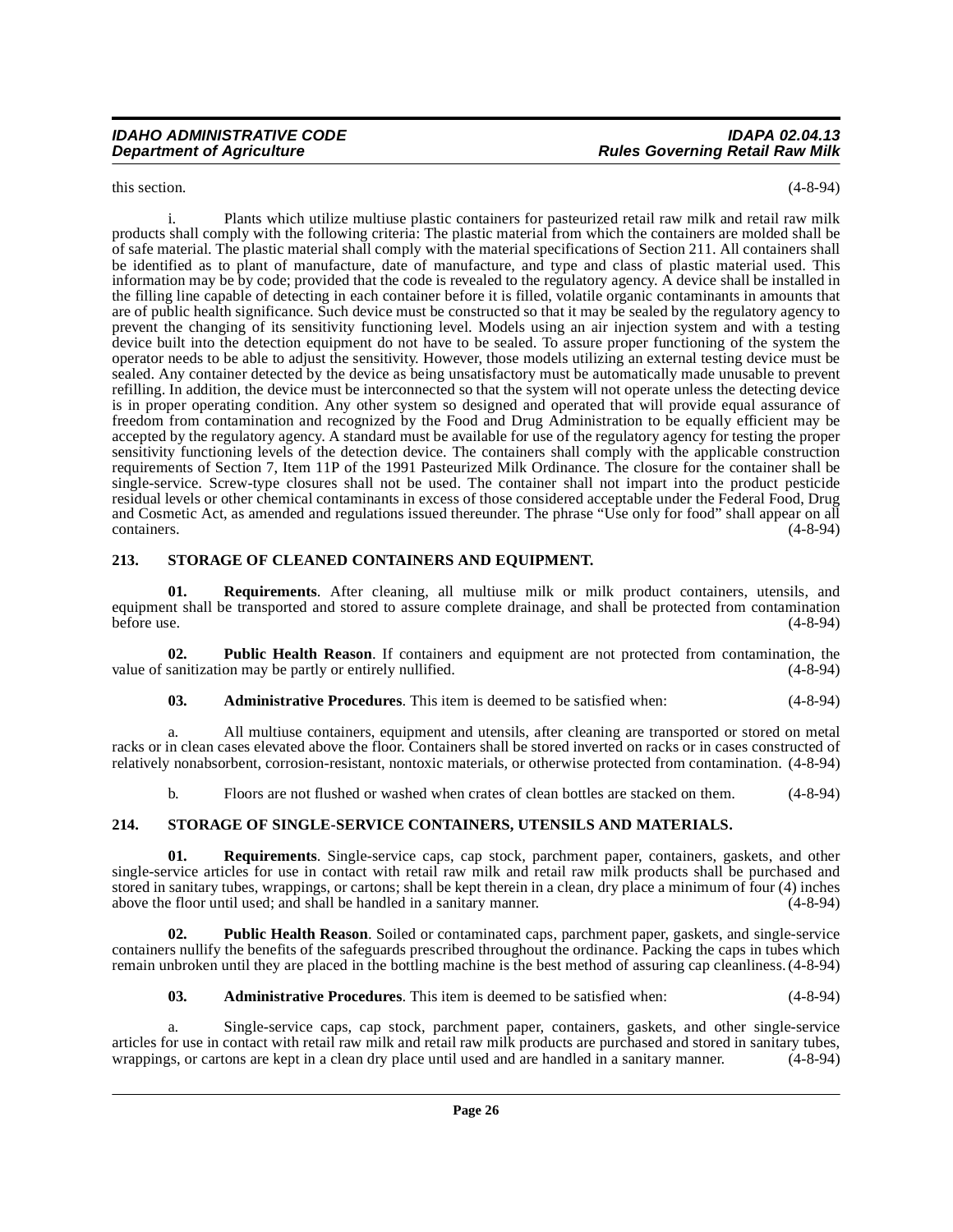b. Paperboard shipping containers used to encase plastic bags or unfilled containers are used only ess other methods are employed to protect the containers from contamination. (4-8-94) once unless other methods are employed to protect the containers from contamination.

c. Tubes or cartons are not refilled with spilled caps, gaskets, or parchment papers. (4-8-94)

d. Cartons or boxes from which contents have been partially removed are kept closed. (4-8-94)

e. Suitable cabinets are provided for storage of tubes after removal from the large outer box, and for storage of opened cartons, unless other satisfactory means are employed to protect the caps, closures, or containers.

(4-8-94)

#### <span id="page-26-0"></span>**215. -- 216. (RESERVED).**

#### <span id="page-26-2"></span><span id="page-26-1"></span>**217. COOLING OF MILK.**

**01. Requirements**. All raw milk shall be maintained at forty degrees Fahrenheit or five degrees Centigrade (40F or 5C) or less until packaged. All retail raw milk and retail raw milk products shall be stored at a temperature of forty degrees Fahrenheit or five degrees Centigrade (40F or 5C) or less. On delivery vehicles, the temperature of retail raw milk and retail raw milk products shall not exceed forty-five degrees Fahrenheit or seven degrees Centigrade (45F or 7C). Every room or tank in which retail raw milk or retail raw milk products are stored shall be equipped with an accurate thermometer. (4-8-94) shall be equipped with an accurate thermometer.

**02. Public Health Reason**. When milk is not cooled within a reasonable time after it is produced, its bacterial content will be materially increased. (4-8-94)

**03. Administrative Procedures**. This item is deemed to be satisfied when: (4-8-94)

a. All raw milk is maintained at forty degrees Fahrenheit or five degrees Centigrade (40F or 5C) or less until packaged.

b. All retail raw milk and retail raw milk products shall be stored at a temperature of forty degrees Fahrenheit or five degrees Centigrade (40F or 5C) or less. On delivery vehicles the temperature of retail raw milk and retail raw milk products shall not exceed forty-five degrees Fahrenheit or seven degrees Centigrade (45F or 7C).

 $(4 - 8 - 94)$ 

c. Each refrigerator room in which retail raw milk or retail raw milk products are stored is equipped with an indicating thermometer. Such thermometer shall be located in the warmest zone of the refrigerator room.

(4-8-94)

d. Each storage tank shall be equipped with an indicating thermometer the sensor of which shall be located to permit the registering of the temperature of the contents when the tank contains no more than twenty percent  $(20\%)$  of its calibrated capacity. (4-8-94)

e. All surface coolers comply with the following specifications: The sections of open-surface coolers shall be so installed as to leave a gap of at least one-fourth (1/4 or .25) inch between the header sections to permit easy cleaning. Where header ends are not completely enclosed within the cooler covers, condensation or leakage from the headers shall be prevented from entering the retail raw milk or retail raw milk products by so shaping the exposed header faces, above and below all gaps, that condensation is directed away from the tubes, and by using deflectors at the bottom of the headers, or by shortening the bottom of the headers, or by shortening the bottom trough, or by some other approved method. The location of supports of cooler sections shall prevent drip from entering the retail raw milk or retail raw milk products. All open-surface coolers shall be provided with tight-fitting shields which protect the retail raw milk and retail raw milk products from contamination by flies, dust, drip, splash, or manual contact.

(4-8-94)

f. Recirculated cold water which is used in coolers and exchangers, including those systems in which a freezing point depressant is used, is from a safe source and protected from contamination. Such water shall be tested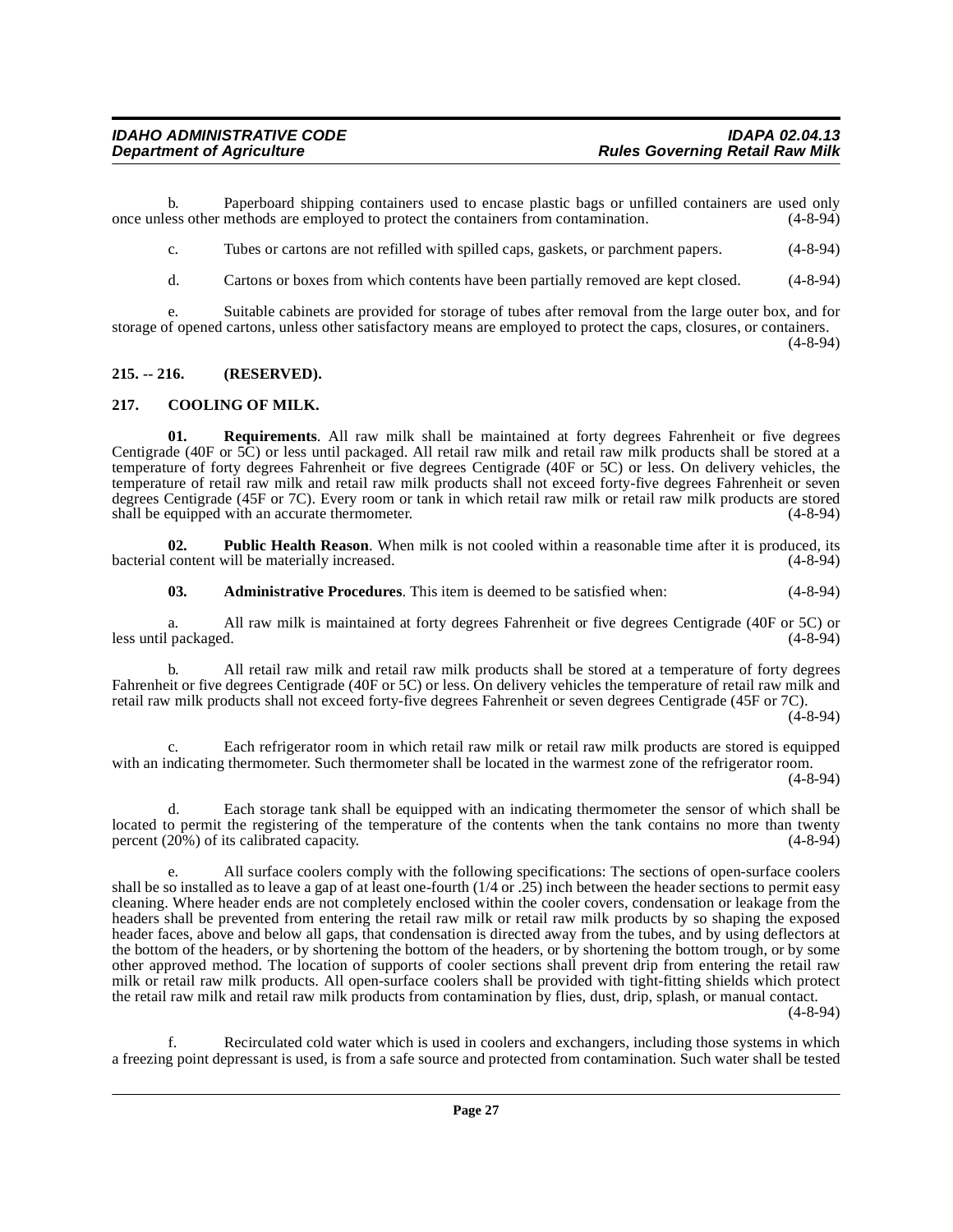semiannually and shall comply with the coliform standards of less than 1/100 ml. by the membrane filter technique or 2.2/100 ml. by the multiple tube fermentation technique. Recirculated water systems which become contaminated through repair work or otherwise shall be properly treated and tested before being returned to use. Freezing point depressants, when used in recirculating systems, shall be nontoxic.  $(4-8-94)$ 

#### <span id="page-27-2"></span><span id="page-27-0"></span>**218. BOTTLING AND PACKAGING.**

**01. Requirements**. Bottling and packaging of retail raw milk and retail raw milk products shall be the premises where produced in approved mechanical equipment. (4-8-94) done on the premises where produced in approved mechanical equipment.

**02. Public Health Reason**. Manual bottling or packaging is very apt to result in the exposure of the raw milk or raw milk products to contamination. The transfer of milk from the place of production to another plant for bottling subjects the product to unnecessary risks of contamination. bottling subjects the product to unnecessary risks of contamination.

**03. Administrative Procedures**. This item is deemed to be satisfied when: (4-8-94)

a. All retail raw milk and retail raw milk products are bottled and packaged on the premises where produced. (4-8-94) produced. (4-8-94)

b. All bottling or packaging is done on approved mechanical equipment. The term "approved mechanical equipment" shall not be interpreted to exclude manually operated machinery but is interpreted to exclude<br>methods in which the bottling and capping devices are not integral in one system. methods in which the bottling and capping devices are not integral in one system.

c. Bottling or packaging machines are designed to minimize the need for adjustment during operation. All pipes, connections, defoaming devices, and similar appurtenances shall comply with Sections 210 and 211.

(4-8-94)

d. Bottling or packaging machine supply tanks and bowls have covers which are constructed to prevent any contamination from reaching the inside of the filler tank or bowl. All covers shall be in place during operation. (4-8-94) operation. (4-8-94)

e. A drip deflector is installed on each filler valve. Such drip deflector shall be designed and adjusted to divert condensation away from the open container.

f. Container infeed conveyors to automatic bottling or packaging machines have adequate overhead shields to protect the bottles or packages from contamination.

g. Container fabricating materials, such as paper stock, foil, wax, plastic, etc., are handled in a sanitary manner and protected against undue exposure during the package assembly operation.

h. Bottling and packaging machine floats are designed to be adjustable without removing the cover. (4-8-94)

i. The filler pipe of all bottling and packaging machines have an apron or other approved device as close to the filler bowl as possible to prevent condensation or drip from reaching the inside of the filler bowl.(4-8-94)

Filling cylinders on packaging machines are protected from contamination by the use of overhead shields. When any lubricant is applied to the filler pistons, cylinders, or other milk-contact surfaces, the lubricant shall be nontoxic, sterile, and shall be sparingly applied in a sanitary manner. (4-8-94) shall be nontoxic, sterile, and shall be sparingly applied in a sanitary manner.

#### <span id="page-27-3"></span><span id="page-27-1"></span>**219. CAPPING.**

**01. Requirements**. Capping or closing of retail raw milk and retail raw milk product containers shall be done in a sanitary manner by approved mechanical capping or closing equipment. The cap or closure shall be designed and applied in such a manner that the pouring lip is protected to at least its largest diameter and, with regard to fluid product containers, removal cannot be made without detection. (4-8-94) to fluid product containers, removal cannot be made without detection.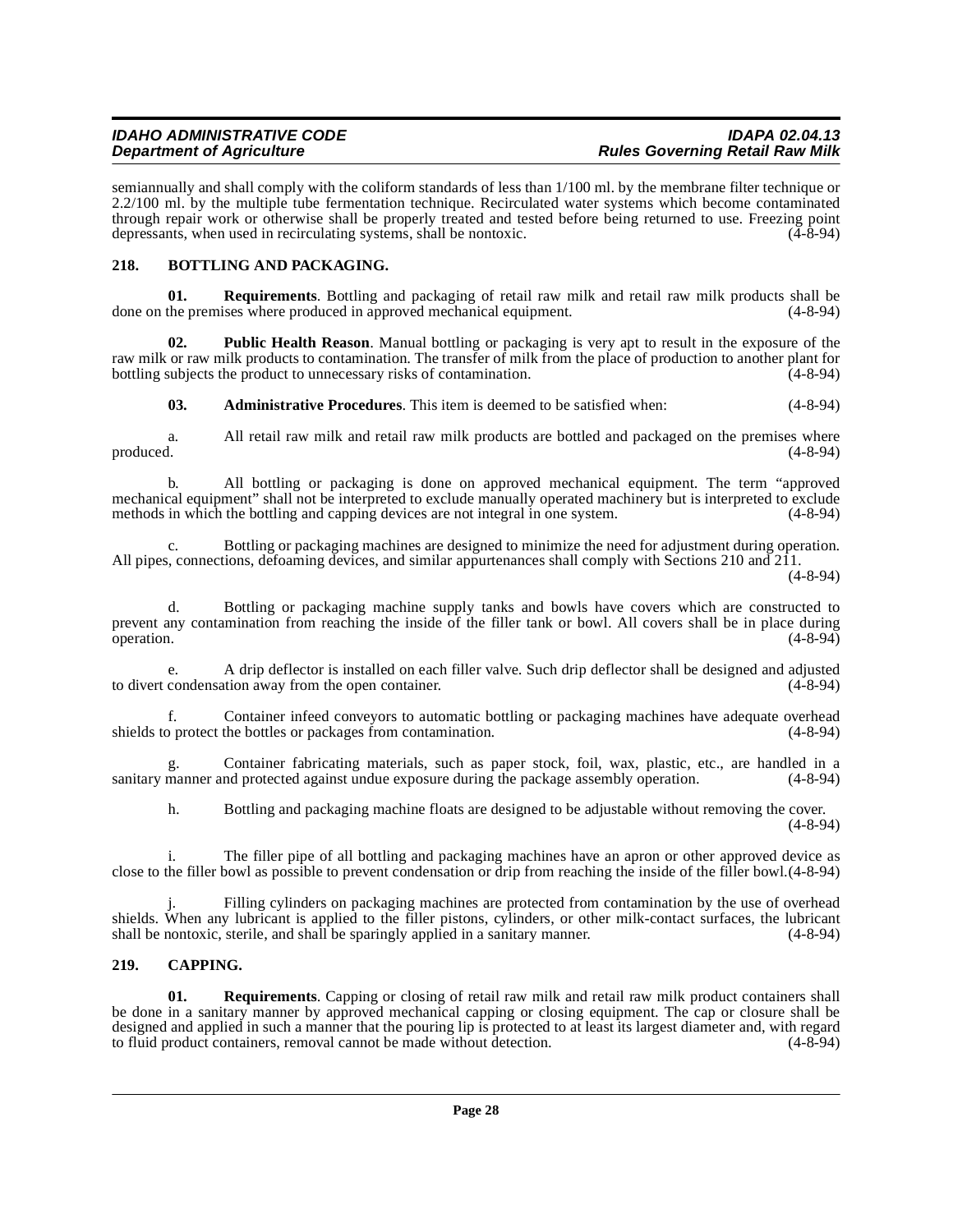**02.** Public Health Reason. Hand-capping exposes the milk to contamination. A cover extending over the pouring lip of the container protects it from contamination during subsequent handling, and prevents the sucking back into the bottle, by temperature contraction, of any contaminated liquid on the cap, including milk which has been forced out by temperature expansion and which may have become contaminated. Caps or closures that are applied in such a manner that they cannot be removed without detection help to assure the consumer that the milk and milk product have not been contaminated after packaging. (4-8-94)

**03. Administrative Procedures**. This item is deemed to be satisfied when: (4-8-94)

a. The capping or closing of retail raw milk and retail raw milk product containers is done in a sanitary manner on approved mechanical capping/closing equipment. The term "approved mechanical capping or closing equipment" shall not exclude manually operated machinery. Hand-capping shall be prohibited. (4-8-94) closing equipment" shall not exclude manually operated machinery. Hand-capping shall be prohibited.

b. All mechanical capping or closure mechanisms are designed to minimize the need for adjustment during operation. (4-8-94)

c. All milk from bottles and packages which have been imperfectly capped or closed is discarded. (4-8-94)

d. All caps and closures are designed and applied in such a manner that the pouring lip is protected to at least its largest diameter and, with respect to fluid product containers, removal cannot be made without detection. Single-service containers are so constructed that the product and the pouring and opening areas are protected from contamination during handling, storage and when the containers are initially opened. (4-8-94) contamination during handling, storage and when the containers are initially opened.

e. Caps and closures are handled in a sanitary manner. The first cap from each tube, the first cap(s) from each roll of cap or cover stock, and the first sheet of parchment or cover paper shall be discarded. The subsequent use of loose caps which are left in the cappers at the end of an operating period after removal from the cap<br>tubes shall be a violation of this item. tubes shall be a violation of this item.

#### <span id="page-28-2"></span><span id="page-28-0"></span>**220. PERSONNEL -- CLEANLINESS.**

**01. Requirements**. Hands shall be thoroughly washed before commencing plant functions and as often as may be required to remove soil and contamination. No employee shall resume work after visiting the toilet room without thoroughly washing his hands. All persons, while engaged in the processing, handling, storage, or transportation of milk, milk products, containers, equipment, and utensils shall wear clean outer garments. All persons, while engaged in the processing of retail raw milk or retail raw milk products shall wear adequate hair coverings and shall not use tobacco. (4-8-94)

**02. Public Health Reason**. Clean clothing and clean hands, including clean fingernails, reduce the ty of milk, milk products, containers, and equipment becoming contaminated. (4-8-94) possibility of milk, milk products, containers, and equipment becoming contaminated.

**03. Administrative Procedures**. This item is deemed to be satisfied when: (4-8-94)

a. Hands are thoroughly washed before commencing plant functions and as often as may be required to remove soil and contamination.

b. Each employee washes his hands following a visit to the toilet room and prior to resuming work. (4-8-94)

c. All persons while engaged in the processing, handling, storage, or transportation of retail raw milk,  $v$  milk products, containers, equipment, and utensils wear clean outer garments. (4-8-94) retail raw milk products, containers, equipment, and utensils wear clean outer garments.

d. Tobacco is not used by any person while engaged in the processing of retail raw milk or retail raw milk products and adequate head coverings are worn.

<span id="page-28-1"></span>**221. -- 299. (RESERVED).**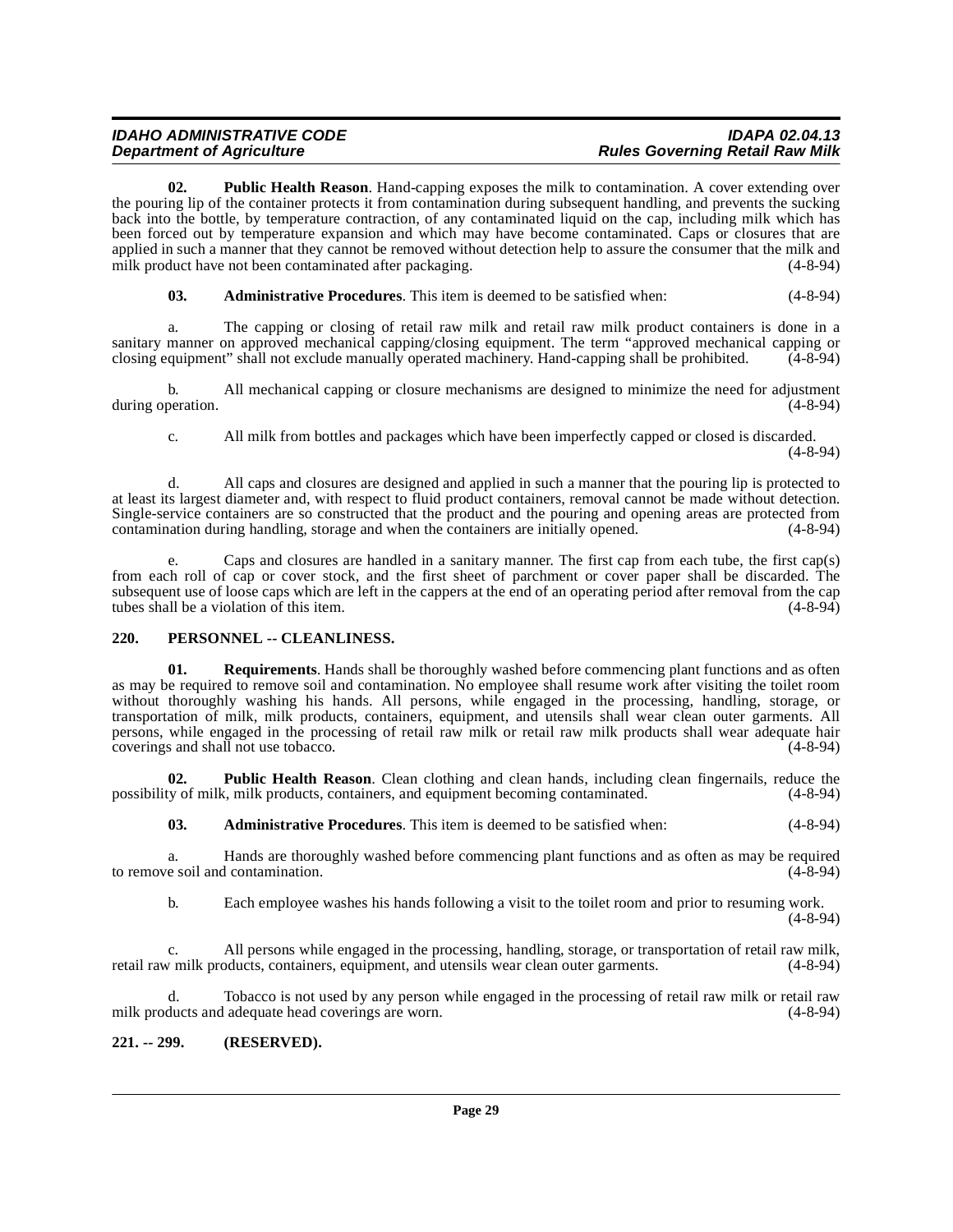#### <span id="page-29-1"></span><span id="page-29-0"></span>**300. ANIMAL HEALTH.**

<span id="page-29-4"></span>**01. Requirements - Tuberculosis**. All retail raw milk shall be from cows which have been accredited valosis free or shall have passed an annual tuberculosis test. as tuberculosis free or shall have passed an annual tuberculosis test.

<span id="page-29-2"></span>**02. Requirements - Brucellosis**. All retail raw milk shall be from herds under a brucellosis eradication program using the milk ring testing program which is conducted at least twelve (12) times per year at approximately equal intervals, and all herds with positive milk ring results shall have the entire herd blood tested within two (2) days from the date of the laboratory ring tests. from the date of the laboratory ring tests.

<span id="page-29-3"></span>**03. Requirements - Other Diseases**. For diseases other than brucellosis and tuberculosis, the regulatory agency shall require such physical, chemical, or deems necessary. The diagnosis of other diseases in dairy cattle shall be based upon the findings of a licensed veterinarian or a veterinarian in the employ of an official agency. Any diseased animal disclosed by such test(s) shall be disposed of as the regulatory agency directs. (4-8-94)

**04. Public Health Reason**. The health of the cow is a very important consideration, because a number of diseases of cattle, including tuberculosis, brucellosis, Q-fever, salmonellosis, staphylococcic infection, and streptococcic infection, may be transmitted to man through the medium of milk. The organisms of most of these diseases may get into the milk either directly from the udder, or indirectly through infected body discharges which may drop, splash, or be blown into the milk. The great reduction in the incidence of bovine tuberculosis in man indicates that the practice of good sanitation in animal husbandry, the testing of cattle and removal of the reactors from the herds, and the pasteurization of milk, have been effective in the control of this disease. The reservoir of bovine tuberculosis still exists, however; hence, constant vigilance against this disease must be continued by industry and health agencies.

**05. Administrative Procedures**. This item is deemed to be satisfied when: (4-8-94)

a. Any cow from which retail raw milk is to be sold shall have been tested for tuberculosis within (a)) days prior to offering milk for sale and retested annually thereafter. thirty  $(30)$  days prior to offering milk for sale and retested annually thereafter.

b. Any cow to be added to the milking herd, including heifers born and raised on the dairy premises, shall be tested for tuberculosis within thirty (30) days before milk from such cow is offered for sale. (4-8-94)

c. All tuberculin tests and retests shall be made, and any reactors disposed of, as approved by the U.S. ent of Agriculture at the time of the adoption of these rules. (4-8-94) Department of Agriculture at the time of the adoption of these rules.

d. A letter or a certificate identifying the animals tested, the date of injection, the date of reading of the test, and the results of the test signed by a U.S. Department of Agriculture accredited veterinarian, shall be evidence of compliance with the above requirements and shall be filed with the regulatory agency. (4-8-94)

e. Any cow from which retail raw milk is to be sold shall have shown negative (obtain Bureau of Animal Industry advice on vaccinated suspects) to the official blood test for brucellosis within thirty (30) days prior to the date such raw milk is offered for sale.  $(4-8-94)$ 

f. Any cow that is added to the milking herd shall have shown negative to the official blood test for brucellosis within thirty (30) days prior to the date retail raw milk from such cow is offered for sale.

The milk from every herd of cows producing milk to be sold as retail raw milk shall be tested at least twelve (12) times each year with the brucella ring test. If any such brucella ring test is suspicious for brucellosis, then within two (2) days each cow in the herd shall be tested with the blood test. (4-8-94) then within two  $(2)$  days each cow in the herd shall be tested with the blood test.

h. All brucellosis tests, retests, disposal of reactors, vaccination of calves and certification of herds and areas shall be in accordance with brucellosis eradication "Recommended Uniform Methods and Rules", as approved by the U.S. Department of Agriculture. All reactors disclosed on blood agglutination tests shall be separated immediately from the milking herd: the milk of these reactors shall not be used for human consumption. immediately from the milking herd; the milk of these reactors shall not be used for human consumption.

i. A certificate identifying each animal, signed by the veterinarian and the director of the laboratory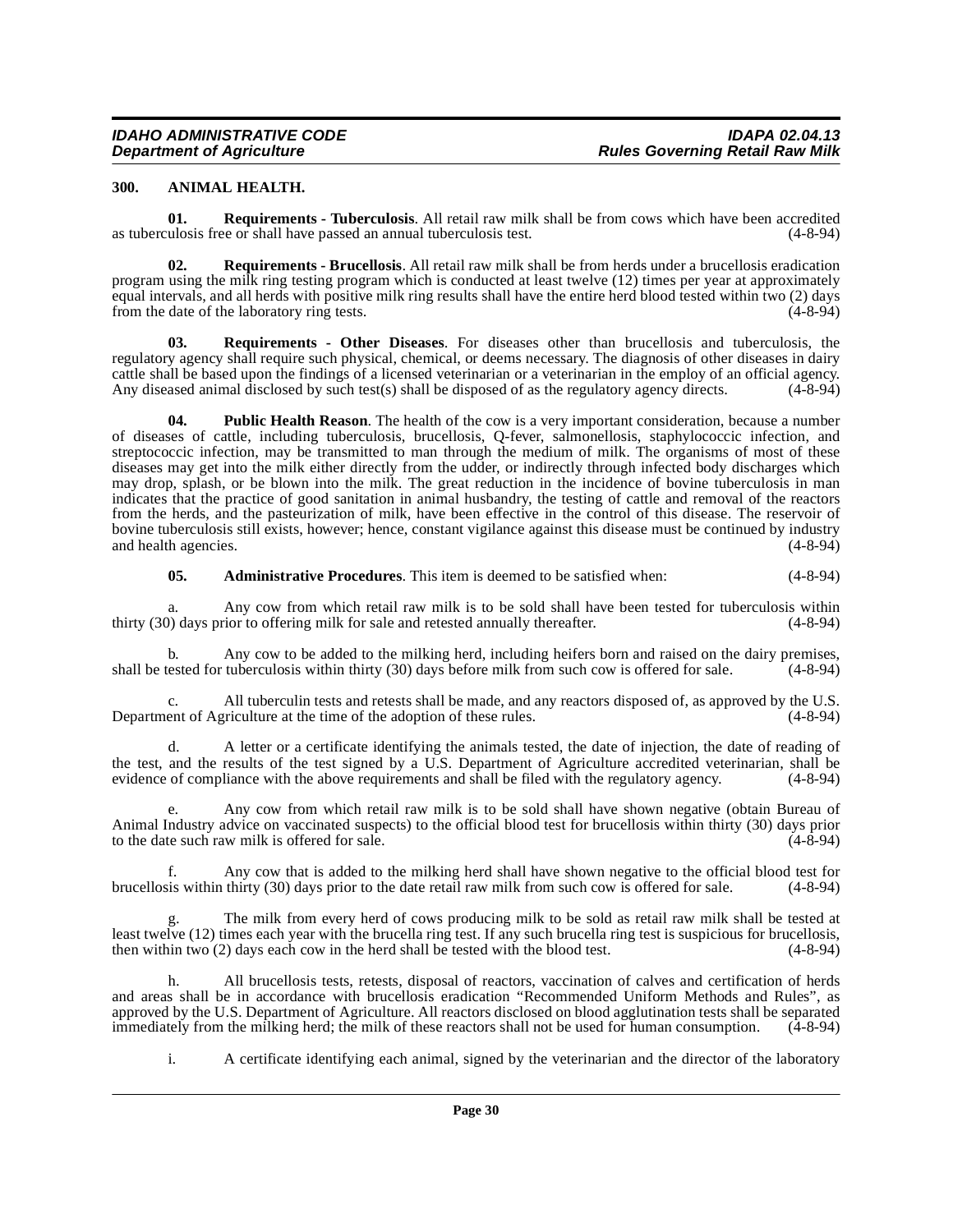making the test, shall be filed as directed by the regulatory agency; provided, that in the event the herd is subject to the milk ring test, the record shall be required to show only the date and results of such test. milk ring test, the record shall be required to show only the date and results of such test.

All certificates and records of these required tuberculosis and brucellosis tests and examinations shall be kept on file where they can be readily examined by the health authority. Records shall be maintained for a minimum of three (3) years. The failure of the herd owner or operator to comply with these tuberculosis and brucellosis requirements shall result in immediate suspension of the permit. (4-8-94) brucellosis requirements shall result in immediate suspension of the permit.

#### <span id="page-30-0"></span>**301. -- 599. (RESERVED).**

#### <span id="page-30-4"></span><span id="page-30-1"></span>**600. FUTURE DAIRY FARMS AND MILK PLANTS.**

Properly prepared plans for all milk houses, milking barns, stables and parlors, and bottling milk plants regulated under these rules which are hereafter constructed, reconstructed, or extensively altered shall be submitted to the regulatory agency for written approval before work is begun. (4-8-94)

#### <span id="page-30-2"></span>**601. -- 699. (RESERVED).**

#### <span id="page-30-7"></span><span id="page-30-3"></span>**700. PERSONNEL HEALTH AND HYGIENE.**

All dairy farm and bottling milk plant personnel shall maintain recommended standards for health and cleanliness and shall observe practices designed to promote sanitary conditions and to prevent contamination of milk and milk<br>products. (4-8-94)  $p_{\text{p}}$  products.  $(4-8-94)$ 

<span id="page-30-5"></span>**01. Health**. No person who has a disease which can be transmitted by milk or by direct person-toperson contact shall work on a dairy farm or in a milk plant. No person who is a carrier of organisms that cause such diseases, or is afflicted with a boil, infected wound, or acute respiratory infection, shall work on a dairy farm or in a milk plant where there is a likelihood that the person will contaminate milk or milk products with pathogenic organisms. These diseases and conditions include, but are not limited to: (4-8-94) organisms. These diseases and conditions include, but are not limited to:

| a. | Amebiasis;                                                       | $(4-8-94)$     |
|----|------------------------------------------------------------------|----------------|
| b. | Campylobacteriosis;                                              | $(4-8-94)$     |
| c. | Cholera;                                                         | $(4 - 8 - 94)$ |
| d. | Diarrhea (until common communicable causes have been ruled out); | $(4-8-94)$     |
| e. | Diphtheria;                                                      | $(4-8-94)$     |
| f. | Giardiasis;                                                      | $(4 - 8 - 94)$ |
| g. | Hepatitis A and type unspecified;                                | $(4-8-94)$     |
| h. | Salmonellosis (including typhoid fever);                         | $(4-8-94)$     |
| i. | Shigellosis;                                                     | $(4-8-94)$     |
| j. | Staphylococcal skin disease;                                     | $(4 - 8 - 94)$ |
| k. | Streptococcal skin disease;                                      | $(4-8-94)$     |
| 1. | Taeniasis (pork tapeworm);                                       | $(4-8-94)$     |
| m. | Tuberculosis (Active);                                           | $(4-8-94)$     |
| n. | Vomiting (until noninfectious cause is identified).              | $(4 - 8 - 94)$ |
|    |                                                                  |                |

<span id="page-30-6"></span>**02. Notification Of Authorities**. If the person in charge of the dairy farm or bottling milk plant has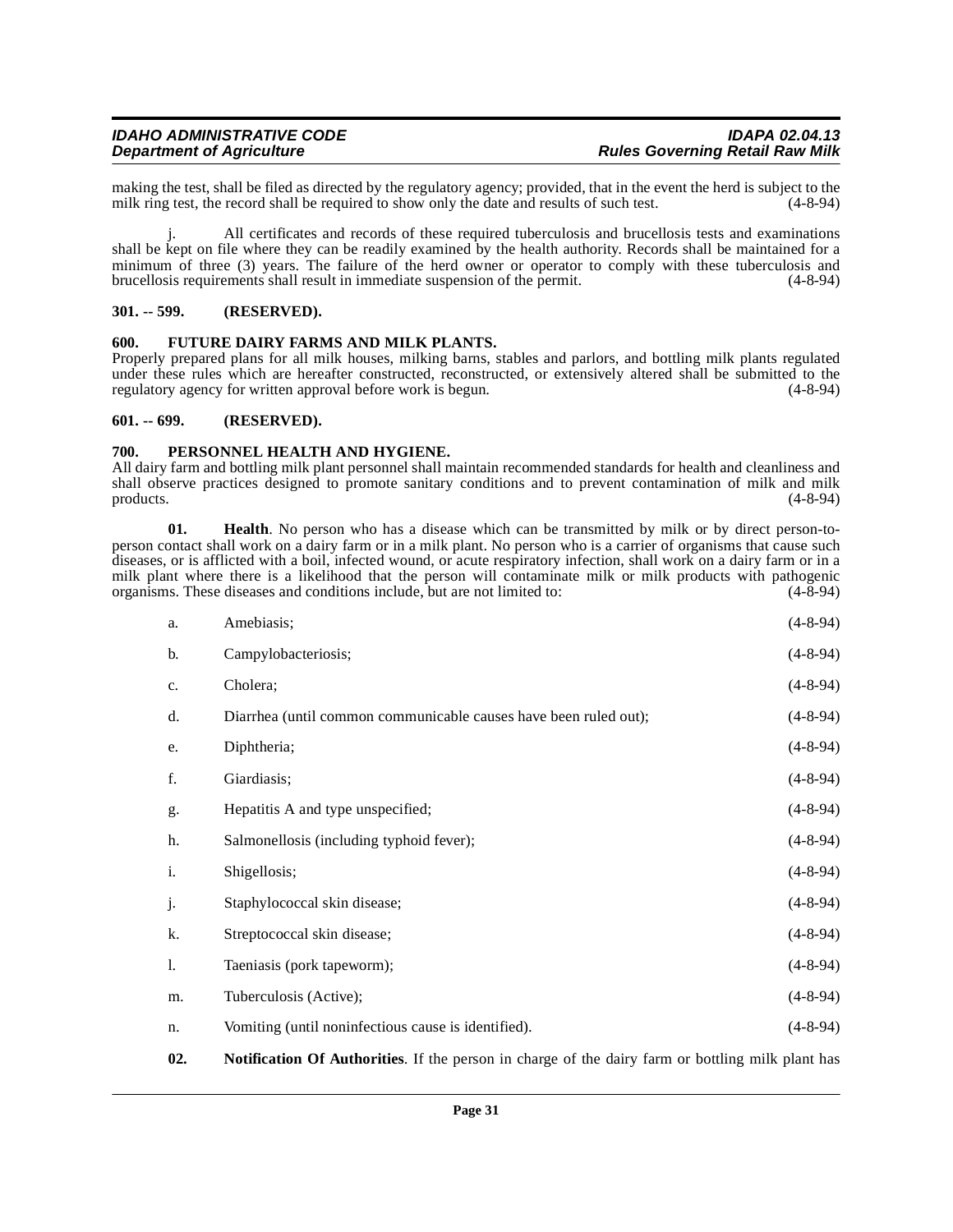reason to suspect that any employee has a disease that is listed in Subsection 700.01, or is a carrier of a disease in a communicable form, he shall immediately notify the Director or the Director's designee and obtain guidance on the proper actions needed to protect the public health. (4-8-94) proper actions needed to protect the public health.

#### <span id="page-31-0"></span>**701. -- 899. (RESERVED).**

#### <span id="page-31-1"></span>**900. PENALTY.**

Any person who shall violate any of the provisions of these rules shall be subject to the penalties provided in Section 37-408, Idaho Code. (4-8-94) 37-408, Idaho Code.

#### <span id="page-31-2"></span>**901. -- 999. (RESERVED).**